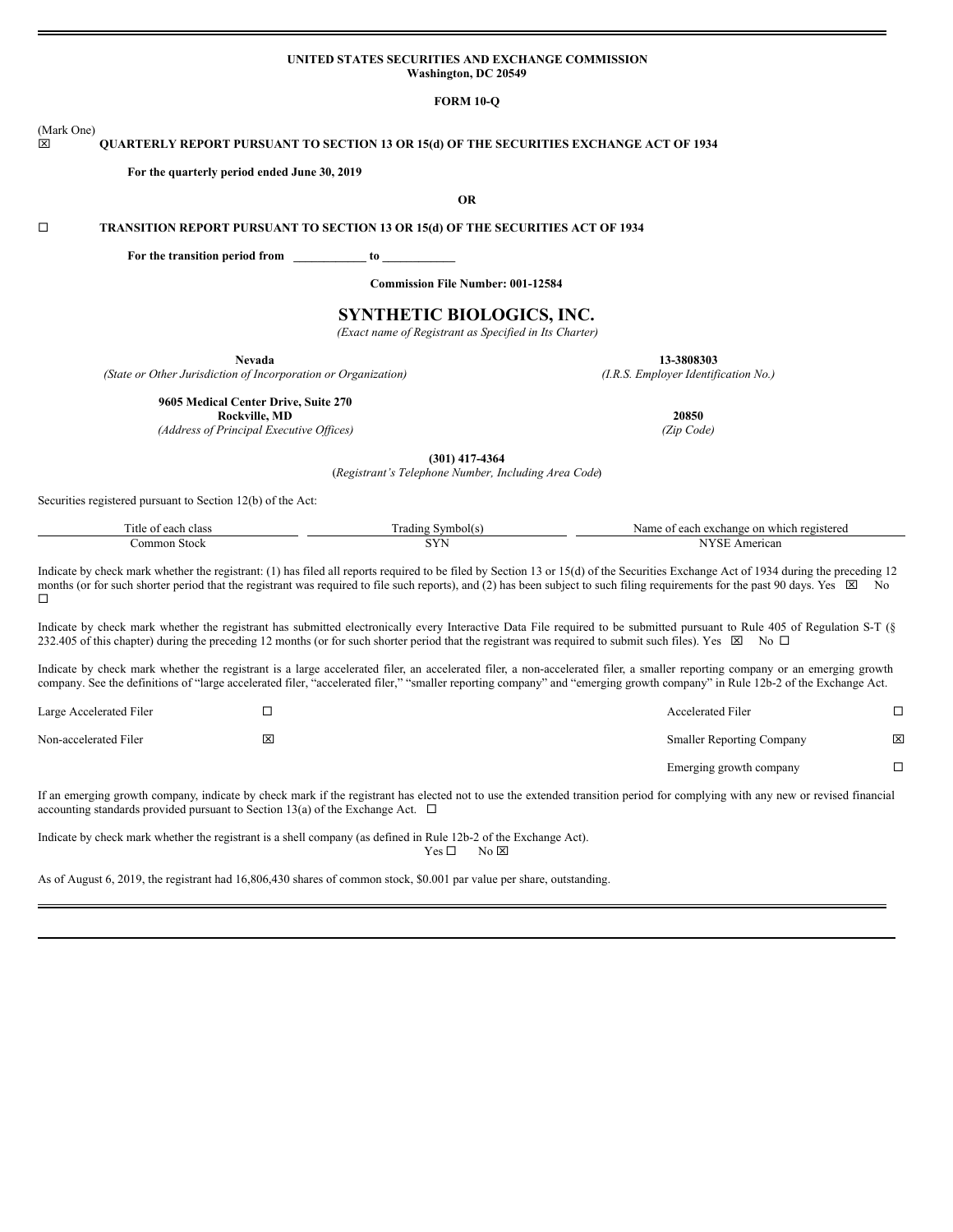### **SYNTHETIC BIOLOGICS, INC.**

## **NOTE REGARDING FORWARD-LOOKING STATEMENTS**

This Quarterly Report on Form 10-Q contains "forward-looking statements" within the meaning of Section 27A of the Securities Act of 1933, as amended (the "Securities Act"), and Section 21E of the Securities Exchange Act of 1934, as amended (the "Exchange Act"). In particular, statements contained in this Quarterly Report on Form 10-Q, including but not limited to, statements regarding the timing of our clinical trials, the development and commercialization of our pipeline products, the sufficiency of our cash, our ability to finance our operations and business initiatives and obtain funding for such activities and the timing of any such financing, our future results of operations and financial position, business strategy and plan prospects, or costs and objectives of management for future research, development or operations, are forward-looking statements. These forward-looking statements relate to our future plans, objectives, expectations and intentions and may be identified by words such as "may," "will," "should," "expects," "plans," "anticipates," "intends," "targets," "projects," "contemplates," "believes," "seeks," "goals," "estimates," "predicts," "potential" and "continue" or similar words. Readers are cautioned that these forward-looking statements are based on our current beliefs, expectations and assumptions and are subject to risks, uncertainties, and Readers are cautioned that these forward-looking state assumptions that are difficult to predict, including those identified below, under Part II, Item 1A. "Risk Factors" and elsewhere in this Quarterly Report on Form 10-Q, and assumptions that are difficult to predict, includ those identified under Part I, Item 1A of our Annual Report on Form 10-K for the year ended December 31, 2018 filed with the Securities and Exchange Commission (the "SEC") on February 27, 2019, as amended by the Form 10-K/A (Amendment No. 1) for the year ended December 31, 2018 filed with the SEC on April 1, 2019 ("2018 Form 10-K"). Therefore, actual results may differ materially and adversely from those expressed, projected or implied in any forward-looking statements. We undertake no obligation to revise or update any forward-looking statements for any reason.

# **NOTE REGARDING COMPANY REFERENCES**

Throughout this Quarterly Report on Form 10-Q, "Synthetic Biologics," the "Company," "we," "us" and "our" refer to Synthetic Biologics, Inc.

### **NOTE REGARDING TRADEMARKS**

All trademarks, trade names and service marks appearing in this Quarterly Report on Form 10-Q are the property of their respective owners.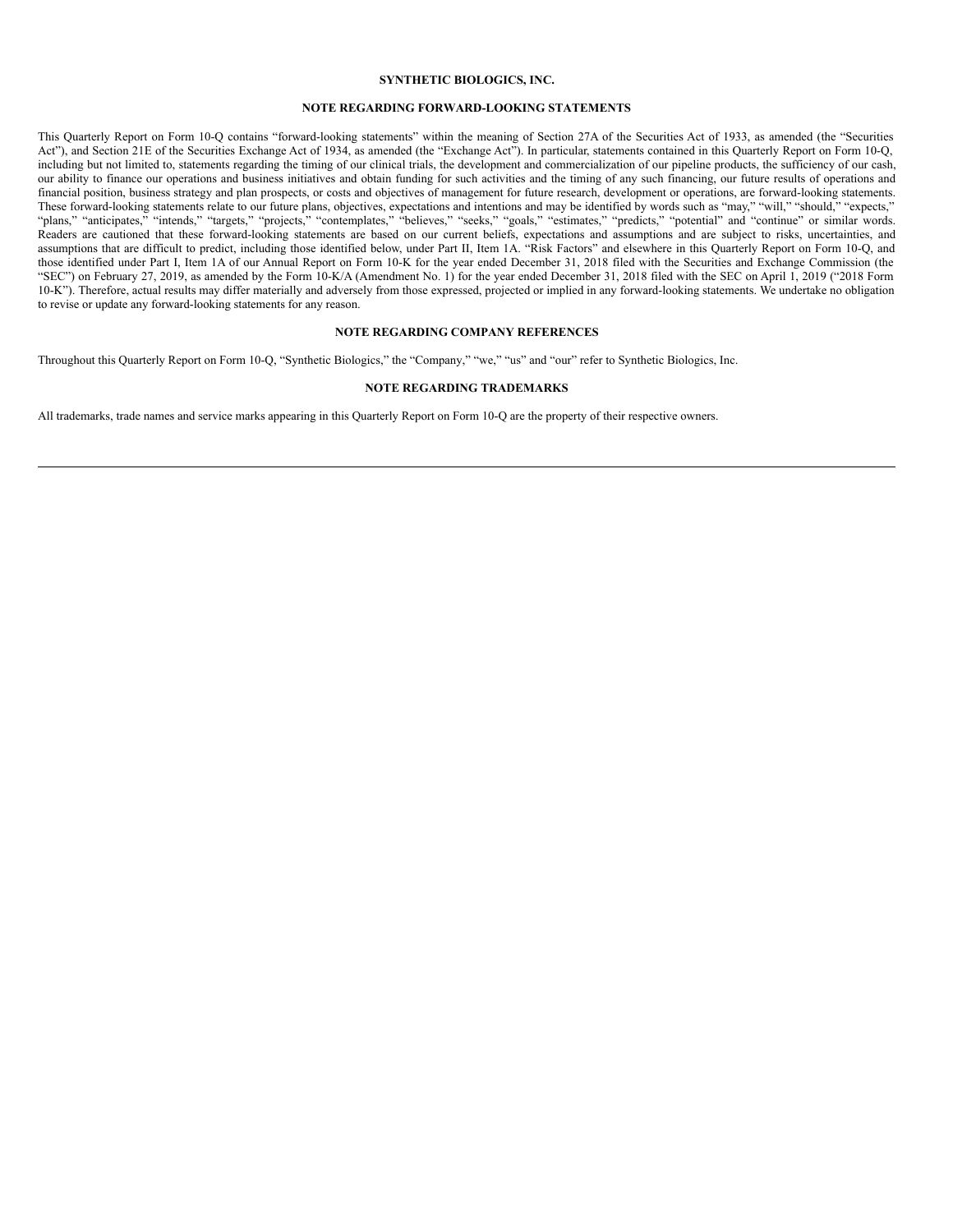# **SYNTHETIC BIOLOGICS, INC.**

# **FORM 10-Q TABLE OF CONTENTS**

|                   |                                                                                                                    | Page                                                            |
|-------------------|--------------------------------------------------------------------------------------------------------------------|-----------------------------------------------------------------|
|                   | <b>PART I. FINANCIAL INFORMATION</b>                                                                               | $\overline{3}$                                                  |
|                   |                                                                                                                    |                                                                 |
| Item 1.           | <b>Financial Statements (Unaudited)</b>                                                                            | $\overline{\mathbf{3}}$                                         |
|                   |                                                                                                                    |                                                                 |
|                   | Condensed Consolidated Balance Sheets as of June 30, 2019 and December 31, 2018                                    | $\overline{3}$                                                  |
|                   | Condensed Consolidated Statements of Operations for the Three and Six Months ended June 30, 2019 and 2018          | $\frac{4}{5}$                                                   |
|                   | Condensed Consolidated Statements of Stockholders Equity (Deficit) for the Six Months ended June 30, 2019 and 2018 |                                                                 |
|                   | Condensed Consolidated Statements of Cash Flows for the Six Months ended June 30, 2019 and 2018                    | $\frac{6}{7}$                                                   |
|                   | <b>Notes to Condensed Consolidated Financial Statements</b>                                                        |                                                                 |
| Item 2.           | Management's Discussion and Analysis of Financial Condition and Results of Operations                              |                                                                 |
| Item 3.           | <b>Ouantitative and Oualitative Disclosures About Market Risk</b>                                                  | $\frac{19}{28}$                                                 |
| Item 4.           | <b>Controls and Procedures</b>                                                                                     |                                                                 |
|                   |                                                                                                                    |                                                                 |
|                   | PART II. OTHER INFORMATION                                                                                         | 28                                                              |
|                   |                                                                                                                    |                                                                 |
| Item 1.           | <b>Legal Proceedings</b>                                                                                           |                                                                 |
| Item 1A.          | <b>Risk Factors</b>                                                                                                |                                                                 |
| Item 2.           | Unregistered Sales of Equity Securities and Use of Proceeds                                                        |                                                                 |
| Item 3.           | <b>Defaults Upon Senior Securities</b>                                                                             |                                                                 |
| Item 4.           | <b>Mine Safety Disclosures</b>                                                                                     |                                                                 |
| Item 5.           | <b>Other Information</b>                                                                                           | $\frac{28}{28}$ $\frac{29}{29}$ $\frac{29}{29}$ $\frac{29}{29}$ |
| Item 6.           | <b>Exhibits</b>                                                                                                    |                                                                 |
|                   |                                                                                                                    |                                                                 |
| <b>SIGNATURES</b> |                                                                                                                    | 30                                                              |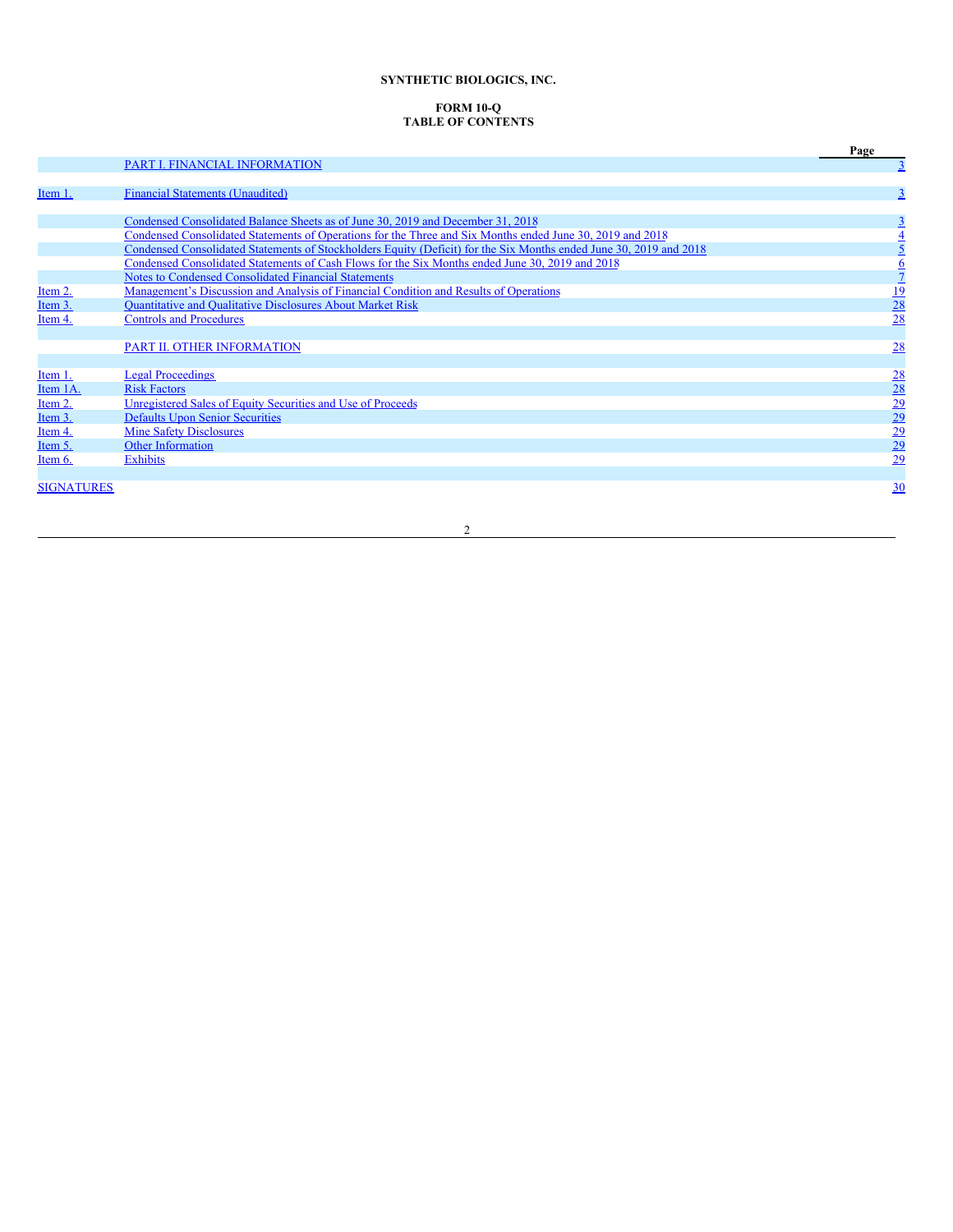# <span id="page-3-0"></span>**PART I–FINANCIAL INFORMATION**

# <span id="page-3-1"></span>**ITEM 1. FINANCIAL STATEMENTS (UNAUDITED)**

### <span id="page-3-2"></span>**Synthetic Biologics, Inc. and Subsidiaries Condensed Consolidated Balance Sheets (In thousands except share and per share amounts)**

|                                                                                                                                                                    |                         | June 30, 2019 |              | December 31, 2018 |
|--------------------------------------------------------------------------------------------------------------------------------------------------------------------|-------------------------|---------------|--------------|-------------------|
| <b>Assets</b>                                                                                                                                                      |                         |               |              |                   |
| <b>Current Assets</b>                                                                                                                                              |                         |               |              |                   |
| Cash and cash equivalents                                                                                                                                          | $\mathbb{S}$            | 21,712        | \$           | 28,918            |
| Prepaid expenses and other current assets                                                                                                                          |                         | 1,298         |              |                   |
| <b>Total Current Assets</b>                                                                                                                                        |                         |               |              | 593               |
|                                                                                                                                                                    |                         | 23,010        |              | 29,511            |
| Property and equipment, net                                                                                                                                        |                         | 485           |              | 607               |
| <b>Right of Use Asset</b>                                                                                                                                          |                         | 481           |              |                   |
| Deposits and other assets                                                                                                                                          |                         | 23            |              | 23                |
| <b>Total Assets</b>                                                                                                                                                | $\overline{\mathbf{2}}$ | 23,999        | \$           | 30,141            |
|                                                                                                                                                                    |                         |               |              |                   |
| <b>Liabilities and Stockholders' Equity</b>                                                                                                                        |                         |               |              |                   |
|                                                                                                                                                                    |                         |               |              |                   |
| <b>Current Liabilities:</b>                                                                                                                                        |                         |               |              |                   |
| Accounts payable                                                                                                                                                   | $\mathsf{\$}$           | 1,523         | $\mathbb{S}$ | 1,034             |
| Accrued expenses                                                                                                                                                   |                         | 1,544         |              | 919               |
| Accrued employee benefits                                                                                                                                          |                         | 511           |              | 1,332             |
| Deferred rent                                                                                                                                                      |                         |               |              | 99                |
| Lease liability                                                                                                                                                    |                         | 233           |              |                   |
| <b>Total Current Liabilities</b>                                                                                                                                   |                         | 3,811         |              | 3,384             |
| Long term deferred rent                                                                                                                                            |                         |               |              | 302               |
| Lease liability - Long term                                                                                                                                        |                         | 601           |              | $\sim$            |
|                                                                                                                                                                    |                         |               |              |                   |
| <b>Total Liabilities</b>                                                                                                                                           |                         | 4,412         |              | 3,686             |
| Series A convertible preferred stock, \$0.001 par value; 10,000,000 shares authorized; 120,000 issued and outstanding                                              |                         | 12,419        |              | 12,296            |
| <b>Stockholders' Equity:</b>                                                                                                                                       |                         |               |              |                   |
| Series B Convertible Preferred stock, \$1,000 par value; 10,000,000 shares authorized, 7,823 issued and outstanding and 9,161                                      |                         |               |              |                   |
| issued and outstanding                                                                                                                                             |                         | 4,935         |              | 5,760             |
| Common stock, \$0.001 par value; 200,000,000 shares authorized, 16,647,888, issued and 16,645,560 outstanding and 15,484,411,<br>issued and 15,482,083 outstanding |                         | 17            |              | 15                |
| Additional paid-in capital                                                                                                                                         |                         | 232,211       |              | 230,754           |
| Accumulated deficit                                                                                                                                                |                         | (227, 141)    |              | (219, 461)        |
| <b>Total Synthetic Biologics, Inc. and Subsidiaries Equity</b>                                                                                                     |                         | 10.022        |              | 17,068            |
| Non-controlling interest                                                                                                                                           |                         | (2,854)       |              | (2,909)           |
| <b>Total Stockholders' Equity</b>                                                                                                                                  |                         | 7,168         |              | 14,159            |
|                                                                                                                                                                    |                         |               |              |                   |
| <b>Total Liabilities and Stockholders' Equity</b>                                                                                                                  | \$                      | 23,999        | \$           | 30.141            |

See accompanying notes to unaudited condensed consolidated financial statements.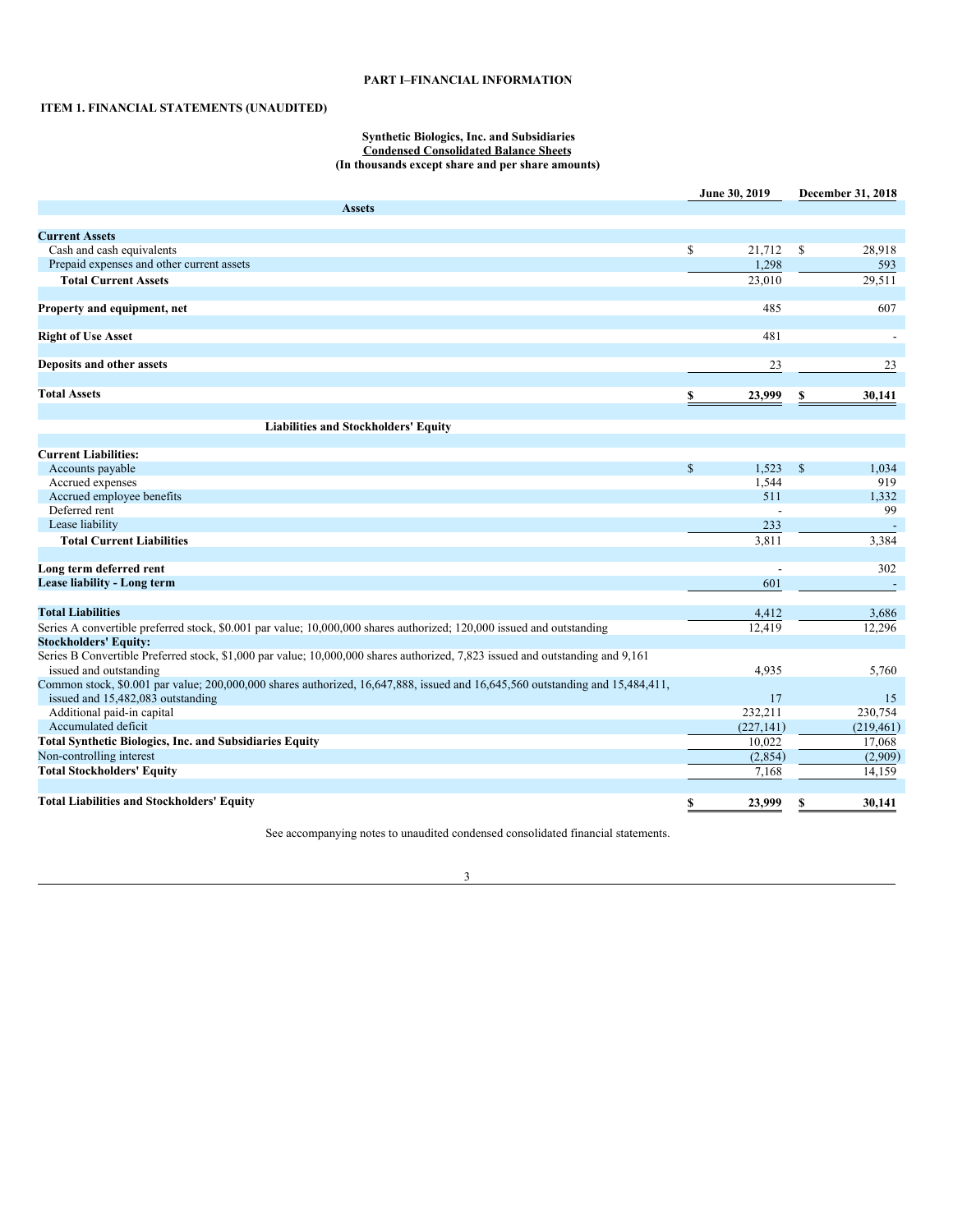## <span id="page-4-0"></span>**Synthetic Biologics, Inc. and Subsidiaries Condensed Consolidated Statements of Operations (In thousands except share and per share amounts) (Unaudited)**

|                                                                                                |    | For the three months ended June, |              |           |               | For the six months ended June 30, |              |           |
|------------------------------------------------------------------------------------------------|----|----------------------------------|--------------|-----------|---------------|-----------------------------------|--------------|-----------|
|                                                                                                |    | 2019                             |              | 2018      |               | 2019                              |              | 2018      |
| <b>Operating Costs and Expenses:</b>                                                           |    |                                  |              |           |               |                                   |              |           |
| General and administrative                                                                     | \$ | 1,044                            | S            | 1,431     | S             | 2,199                             | S            | 3,051     |
| Research and development                                                                       |    | 2,594                            |              | 3,572     |               | 5,012                             |              | 6,942     |
| <b>Total Operating Costs and Expenses</b>                                                      |    | 3,638                            |              | 5,003     |               | 7,211                             |              | 9,993     |
| <b>Loss from Operations</b>                                                                    |    | (3,638)                          |              | (5,003)   |               | (7,211)                           |              | (9,993)   |
| <b>Other Income:</b>                                                                           |    |                                  |              |           |               |                                   |              |           |
| Change in fair value of warrant liability                                                      |    |                                  |              | 783       |               |                                   |              | 3,438     |
| Interest income                                                                                |    | 80                               |              | 6         |               | 125                               |              | 15        |
| <b>Total Other Income</b>                                                                      |    | 80                               |              | 789       |               | 125                               |              | 3,453     |
| <b>Net Loss</b>                                                                                |    | (3,558)                          |              | (4,214)   |               | (7,086)                           |              | (6,540)   |
| <b>Net Loss Attributable to Non-controlling Interest</b>                                       |    | (27)                             |              | (17)      |               | (43)                              |              | (26)      |
| Net Loss Attributable to Synthetic Biologics, Inc. and Subsidiaries                            | S  | (3,531)                          | <sup>S</sup> | (4,197)   | -S            | (7,043)                           | S            | (6,514)   |
| Series A Preferred Stock Dividends                                                             |    | (61)                             |              | (61)      |               | (122)                             |              | (120)     |
| Series B Preferred Stock Dividends                                                             |    | (117)                            |              |           |               | (515)                             |              |           |
| <b>Net Loss Attributable to Common Stockholders</b>                                            |    | (3,709)                          | \$           | (4,258)   | S             | (7,680)                           | $\mathbf{s}$ | (6,634)   |
| <b>Net Loss Per Share - Basic and Dilutive</b>                                                 |    | (0.23)                           | \$           | (1.16)    | <sup>\$</sup> | (0.48)                            | S            | (1.80)    |
| Weighted average number of shares outstanding during the period - Basic and<br><b>Dilutive</b> |    | 16,465,314                       |              | 3,683,383 |               | 16.063.283                        |              | 3,678,389 |

See accompanying notes to unaudited condensed consolidated financial statements.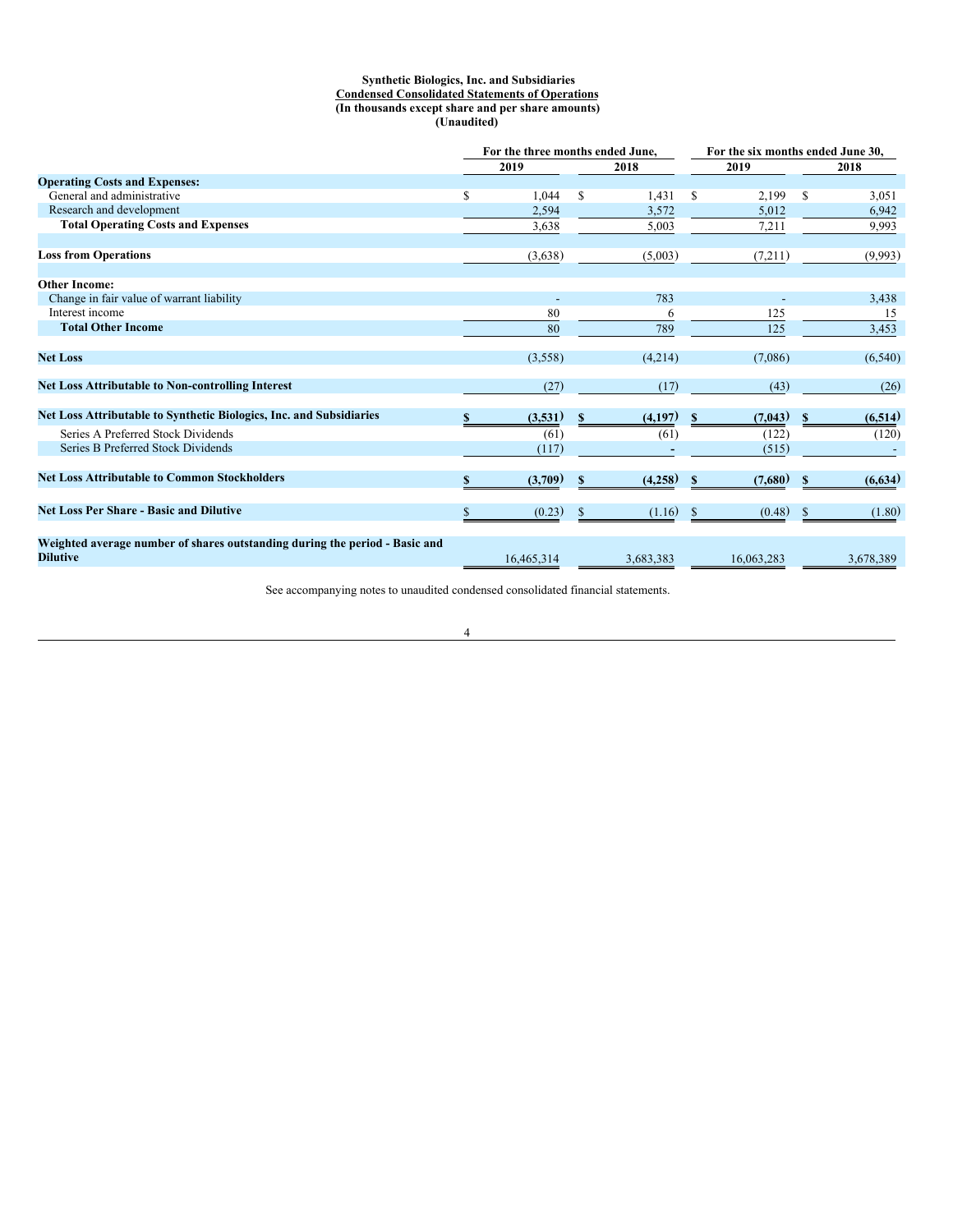### <span id="page-5-0"></span>**Synthetic Biologics, Inc. and Subsidiaries Consolidated Statements of Stockholders Equity (Deficit) (In thousands, except share amounts)**

|                                                                        | Common Stock \$0.001 Par Value |    |                          | <b>Series B Preferred</b> |    |                          |    |                          |              |                          |                             |    |                                      |
|------------------------------------------------------------------------|--------------------------------|----|--------------------------|---------------------------|----|--------------------------|----|--------------------------|--------------|--------------------------|-----------------------------|----|--------------------------------------|
|                                                                        | <b>Shares</b>                  |    | Amount                   | <b>Shares</b>             |    | Amount                   |    | APIC                     |              | Accumulated<br>Deficit   | Non-Controlling<br>Interest |    | <b>Total Stockholders'</b><br>Equity |
| <b>Balance at December 31, 2018</b>                                    | 15,482,083                     |    | 15                       | 9,161                     | -8 | 5,760                    | -S | 230,754                  | <sup>S</sup> | (219, 461)               | (2,909)<br>- S              | -S | 14,159                               |
| Stock-based compensation                                               |                                |    |                          |                           |    |                          |    | 64                       |              |                          |                             |    | 64                                   |
| Series A Preferred Stock Dividends (\$0.01 per share)                  | $\overline{\phantom{a}}$       |    | $\overline{\phantom{a}}$ | $\overline{\phantom{a}}$  |    | $\overline{\phantom{a}}$ |    | $\overline{\phantom{a}}$ |              | (61)                     | ٠                           |    | (61)                                 |
| <b>Issuance of SYN Biomics Stock</b>                                   |                                |    |                          | ۰                         |    | $\overline{\phantom{a}}$ |    | (36)                     |              | ٠                        | 53                          |    | 17                                   |
| Conversion of Series B Preferred Stock to Common (\$0.03 per<br>share) | 900,869                        |    |                          | (1,036)                   |    | (638)                    |    | 1,035                    |              | (398)                    |                             |    | $\overline{\phantom{a}}$             |
| Net loss                                                               |                                |    |                          |                           |    |                          |    |                          |              | (3,512)                  |                             |    | (3,512)                              |
| Non-controlling interest                                               | $\overline{\phantom{a}}$       |    |                          | ٠                         |    |                          |    |                          |              |                          | (16)                        |    | (16)                                 |
| Balance at March 31, 2019                                              | 16,382,952                     | -S | 16                       | 8,125                     | -S | 5,122                    | S  | 231,817                  | s            | (223, 432)               | (2,872)<br>- S              | -S | 10,651                               |
| Stock-based compensation                                               | $\overline{\phantom{a}}$       |    | $\overline{\phantom{a}}$ | $\overline{\phantom{a}}$  |    |                          |    | 91                       |              | $\overline{\phantom{a}}$ | ٠                           |    | 91                                   |
| Series A Preferred Stock Dividends (\$0.01 per share)                  |                                |    |                          |                           |    |                          |    |                          |              | (61)                     | ٠                           |    | (61)                                 |
| Issuance of SYN Biomics Stock                                          |                                |    |                          |                           |    |                          |    |                          |              |                          | 45                          |    | 45                                   |
| Conversion of Series B Preferred Stock to Common (\$0.03 per           |                                |    |                          |                           |    |                          |    |                          |              |                          |                             |    |                                      |
| share)                                                                 | 262,608                        |    |                          | (302)                     |    | (187)                    |    | 303                      |              | (117)                    |                             |    | $\overline{a}$                       |
| Net loss                                                               | $\overline{\phantom{a}}$       |    | $\overline{\phantom{a}}$ | $\overline{\phantom{a}}$  |    | ٠.                       |    | $\overline{\phantom{a}}$ |              | (3,531)                  |                             |    | (3,531)                              |
| Non-controlling interest                                               |                                |    |                          |                           |    |                          |    |                          |              |                          | (27)                        |    | (27)                                 |
| Balance at June 30, 2019                                               | 16,645,560                     | -8 | 17                       | 7,823                     | -8 | 4,935                    | S  | 232,211                  |              | (227,141)                | (2,854)<br>- 8              | -8 | 7,168                                |

|                                                       | Common Stock \$0.001 Par Value |          |                          | <b>Series B Preferred</b> |                          |  |                          |               |                        |     |                                    |     |                                         |  |  |  |  |  |  |  |  |  |  |  |  |  |  |
|-------------------------------------------------------|--------------------------------|----------|--------------------------|---------------------------|--------------------------|--|--------------------------|---------------|------------------------|-----|------------------------------------|-----|-----------------------------------------|--|--|--|--|--|--|--|--|--|--|--|--|--|--|
|                                                       | <b>Shares</b>                  |          | Amount                   | <b>Shares</b>             | Amount                   |  | <b>APIC</b>              |               | Accumulated<br>Deficit |     | <b>Non-Controlling</b><br>Interest |     | <b>Total Stockholders'</b><br>(Deficit) |  |  |  |  |  |  |  |  |  |  |  |  |  |  |
| Balance at December 31, 2017                          | 3,671,014                      | <b>S</b> |                          | $\Delta \sim 10^{-10}$    | $\sim$                   |  | 192,670                  | $\mathcal{S}$ | (194, 170)             | - S | (1,914)                            | - S | (3, 410)                                |  |  |  |  |  |  |  |  |  |  |  |  |  |  |
| Stock-based compensation                              |                                |          |                          |                           | $\sim$                   |  | 676                      |               |                        |     | $\sim$                             |     | 676                                     |  |  |  |  |  |  |  |  |  |  |  |  |  |  |
| Fair Value of Warrants issued                         | $\overline{\phantom{a}}$       |          | $\sim$                   | ٠                         | ٠                        |  | 9                        |               |                        |     | $\sim$                             |     | 9                                       |  |  |  |  |  |  |  |  |  |  |  |  |  |  |
| Series A Preferred Stock Dividends (\$0.02 per share) | $\overline{a}$                 |          | $\overline{\phantom{a}}$ | ٠                         |                          |  | $\overline{a}$           |               | (59)                   |     | $\sim$                             |     | (59)                                    |  |  |  |  |  |  |  |  |  |  |  |  |  |  |
| Net loss                                              | $\overline{\phantom{a}}$       |          | $\overline{\phantom{a}}$ | ٠                         | $\overline{\phantom{a}}$ |  | $\overline{a}$           |               | (2,316)                |     |                                    |     | (2,316)                                 |  |  |  |  |  |  |  |  |  |  |  |  |  |  |
| Non-controlling interest                              |                                |          |                          |                           |                          |  |                          |               |                        |     | (9)                                |     | (9)                                     |  |  |  |  |  |  |  |  |  |  |  |  |  |  |
| Balance at March 31, 2018                             | 3,671,014                      |          |                          | $\sim$                    | $\sim$                   |  | 193,355                  | s.            | (196, 545)             | - S | (1,923)                            | -S  | (5,109)                                 |  |  |  |  |  |  |  |  |  |  |  |  |  |  |
| Stock-based compensation                              |                                |          |                          |                           |                          |  | 557                      |               |                        |     |                                    |     | 557                                     |  |  |  |  |  |  |  |  |  |  |  |  |  |  |
| Series A Preferred Stock Dividends (\$0.02 per share) | $\overline{\phantom{a}}$       |          | ٠                        | $\overline{\phantom{a}}$  | ٠                        |  | $\overline{\phantom{a}}$ |               | (61)                   |     |                                    |     | (61)                                    |  |  |  |  |  |  |  |  |  |  |  |  |  |  |
| Stock issued under "at-the-market" offering           | 49,490                         |          |                          |                           |                          |  | 400                      |               |                        |     |                                    |     | 400                                     |  |  |  |  |  |  |  |  |  |  |  |  |  |  |
| Net loss                                              | $\overline{\phantom{a}}$       |          | $\overline{\phantom{a}}$ | ٠                         | $\overline{\phantom{a}}$ |  | $\overline{\phantom{a}}$ |               | (4,197)                |     | $\sim$                             |     | (4,197)                                 |  |  |  |  |  |  |  |  |  |  |  |  |  |  |
| Non-controlling interest                              |                                |          |                          |                           |                          |  |                          |               |                        |     | (17)                               |     | (17)                                    |  |  |  |  |  |  |  |  |  |  |  |  |  |  |
| Balance at June 30, 2018                              | 3,720,504                      |          |                          |                           |                          |  | 194,312                  |               | (200, 803)             |     | (1,940)                            |     | (8, 427)                                |  |  |  |  |  |  |  |  |  |  |  |  |  |  |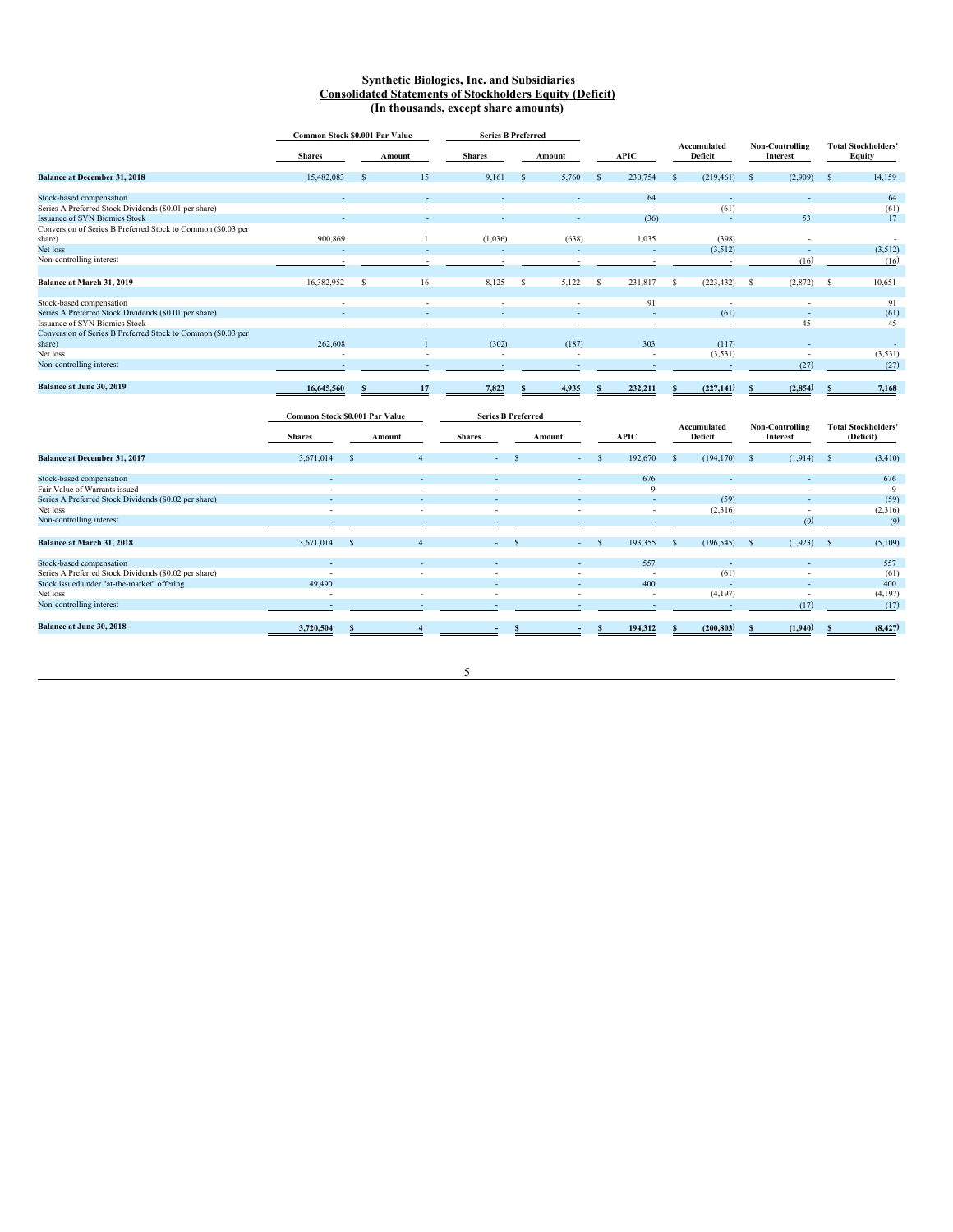### <span id="page-6-0"></span>**Synthetic Biologics, Inc. and Subsidiaries Condensed Consolidated Statements of Cash Flows (In thousands) (Unaudited)**

# **Consolidated Statements of Cash Flows**

|                                                                             |              | For the Six Months Ended June 30, |           |  |  |  |
|-----------------------------------------------------------------------------|--------------|-----------------------------------|-----------|--|--|--|
|                                                                             | 2019         |                                   | 2018      |  |  |  |
| <b>Cash Flows From Operating Activities:</b>                                |              |                                   |           |  |  |  |
| Net loss                                                                    | \$           | $(7,086)$ \$                      | (6,540)   |  |  |  |
| Adjustments to reconcile net loss to net cash used in operating activities: |              |                                   |           |  |  |  |
| Stock-based compensation                                                    | 155          |                                   | 1,233     |  |  |  |
| Subsidiary stock issued to consultant                                       |              | 62                                |           |  |  |  |
| Warrant issued to consultant                                                |              |                                   | 9         |  |  |  |
| Change in fair value of warrant liabilities                                 |              |                                   | (3, 438)  |  |  |  |
| Depreciation and amortization                                               | 122          |                                   | 141       |  |  |  |
| Changes in operating assets and liabilities:                                |              |                                   |           |  |  |  |
| Prepaid expenses and other current assets                                   | (706)        |                                   | 292       |  |  |  |
| Right of use asset                                                          | 56           |                                   |           |  |  |  |
| Accounts payable                                                            | 490          |                                   | (803)     |  |  |  |
| Accrued expenses                                                            | 627          |                                   | (526)     |  |  |  |
| Accrued employee benefits                                                   | (821)        |                                   | (711)     |  |  |  |
| Lease liability                                                             | (105)        |                                   |           |  |  |  |
| Deferred rent                                                               |              |                                   | (44)      |  |  |  |
| <b>Net Cash Used In Operating Activities</b>                                | (7,206)      |                                   | (10, 387) |  |  |  |
| <b>Net Cash Used In Investing Activities</b>                                |              |                                   |           |  |  |  |
| <b>Cash Flows From Financing Activities:</b>                                |              |                                   |           |  |  |  |
| Proceeds from issuance ATM offering, net of issuance costs                  |              |                                   | 400       |  |  |  |
| <b>Net Cash Provided By Financing Activities</b>                            |              |                                   | 400       |  |  |  |
|                                                                             |              |                                   |           |  |  |  |
| Net decrease in cash                                                        | (7,206)      |                                   | (9,987)   |  |  |  |
| Cash and cash equivalents at beginning of period                            | 28,918       |                                   | 17,116    |  |  |  |
| Cash and cash equivalents at end of period                                  | 21,712<br>\$ | \$                                | 7,129     |  |  |  |
|                                                                             |              |                                   |           |  |  |  |
| <b>Noncash Financing Activities:</b>                                        |              |                                   |           |  |  |  |
| Right of use asset from operating lease                                     | \$<br>538    | \$                                |           |  |  |  |
| Conversion of Series B Preferred Stock                                      | \$<br>825    | \$                                |           |  |  |  |
| Deemed dividends for beneficial conversion features                         | \$<br>515    | \$                                |           |  |  |  |
| In-kind dividends paid in preferred stock                                   | \$<br>122    | \$                                | 120       |  |  |  |

See accompanying notes to unaudited condensed consolidated financial statements.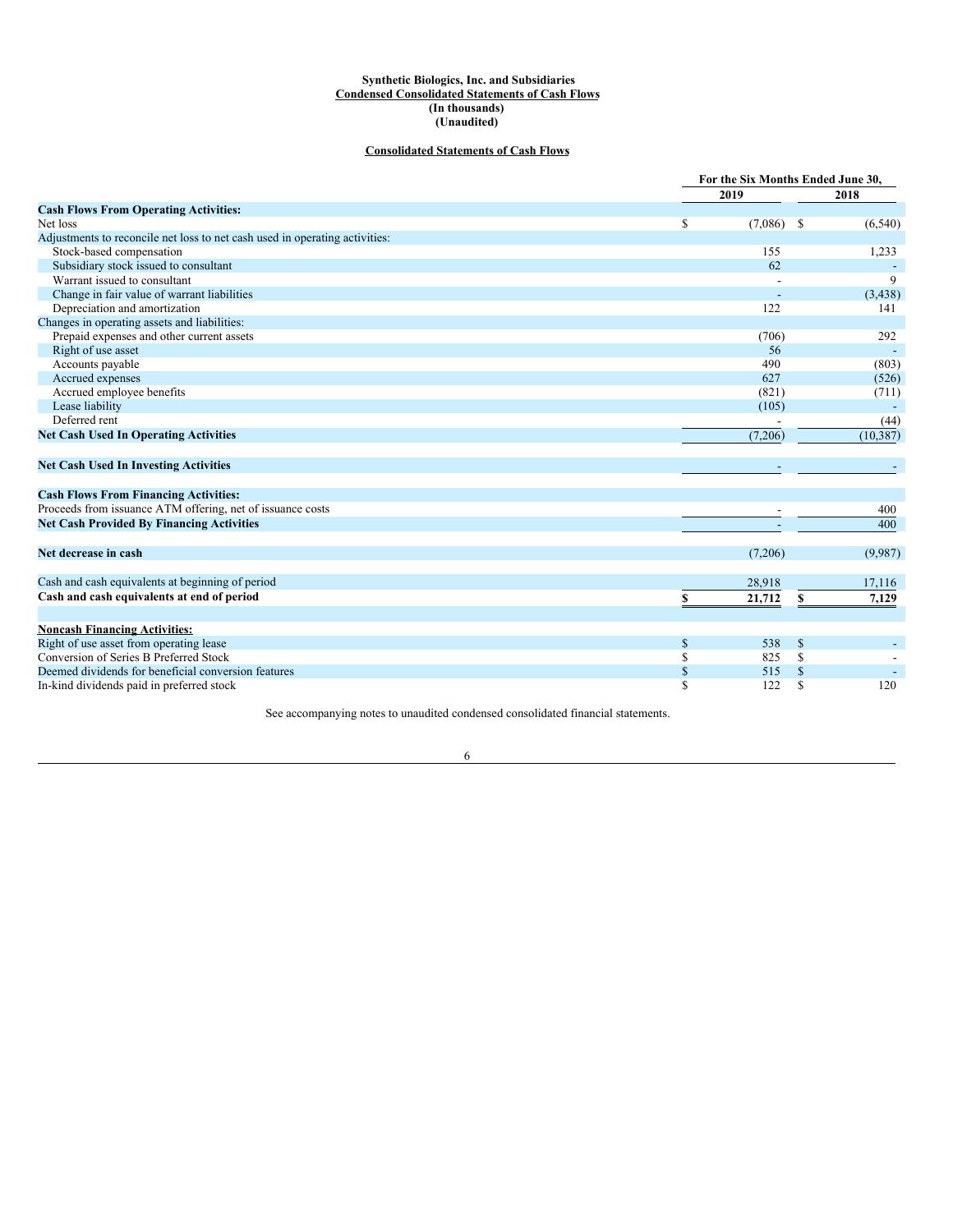## <span id="page-7-0"></span>**Synthetic Biologics, Inc. and Subsidiaries Notes to Condensed Consolidated Financial Statements (Unaudited)**

## **1. Organization, Nature of Operations and Basis of Presentation**

### *Description of Business*

Synthetic Biologics, Inc. (the "Company" or "Synthetic Biologics") is a clinical-stage company focused on developing therapeutics designed to preserve the microbiome to protect and restore the health of patients. The Company's lead candidates are: (1) SYN-004 (ribaxamase) which is designed to degrade certain commonly used intravenous (IV) beta-lactam antibiotics within the gastrointestinal (GI) tract to prevent (a) microbiome damage, (b) *Clostridioides dif icile* infection (CDI), (c) overgrowth of pathogenic organisms, (d) the emergence of antimicrobial resistance (AMR) and (e) acute graft-versus-host-disease (aGVHD) in allogeneic hematopoietic cell transplant (HCT) recipients, and (2) SYN-010 which is intended to reduce the impact of methane-producing organisms in the gut microbiome to treat an underlying cause of irritable bowel syndrome with constipation (IBS-C). The Company is also advancing SYN-020, an oral formulation of the enzyme intestinal alkaline phosphatase (IAP) to treat both local GI and systemic diseases.

# *Basis of Presentation*

The accompanying condensed consolidated financial statements have been prepared pursuant to the rules and regulations of the Securities and Exchange Commission ("SEC") for interim financial information. Accordingly, they do not include all of the information and notes required by Accounting Principles Generally Accepted in the United States of America ("U.S. GAAP") for complete financial statements. The accompanying condensed consolidated financial statements include all adjustments, comprised of normal recurring adjustments, considered necessary by management to fairly state the Company's results of operations, financial position and cash flows. The operating results for the interim periods are not necessarily indicative of results that may be expected for any other interim period or for the full year. These condensed consolidated financial statements should be read in conjunction with the consolidated financial statements and notes thereto included in the Company's 2018 Form 10-K. The interim results for the three and six months ended June 30, 2019 are not necessarily indicative of results for the full year.

The condensed consolidated financial statements are prepared in conformity with U.S. GAAP, which requires the use of estimates, judgments and assumptions that affect the amounts of assets and liabilities at the reporting date and the amounts of revenue and expenses in the periods presented. The Company believes that the accounting estimates employed are appropriate and the resulting balances are reasonable; however, due to the inherent uncertainties in making estimates, actual results may differ from the original estimates, requiring adjustments to these balances in future periods.

### *Liquidity*

As of June 30, 2019, the Company has a significant accumulated deficit and with the exception of the three months ended September 30, 2010 and December 31, 2017, the Company has experienced significant losses and incurred negative cash flows since inception. The Company expects to continue incurring losses for the foreseeable future, with the recognition of revenue being contingent on successful phase 3 clinical trials and requisite approvals by the FDA. Historically, the Company has financed its operations primarily through public and private sales of its common stock and a private placement of its preferred stock, and it expects to continue to seek to obtain required capital in a similar manner. The Company has spent, and expects to continue to spend, a substantial amount of funds in connection with implementing its business strategy including, planned product development efforts, clinical trials and research and discovery efforts.

Cash and cash equivalents totaled approximately \$20.1 million as of early August 2019, which includes the net proceeds of approximately \$16.7 million from the sale of securities in October 2018 (the Offering) and net proceeds of approximately \$12.2 million from sales of its Common Stock in "at-the-market" (ATM) equity offerings during 2018. With the cash available in early August 2019, the Company believes these resources will be sufficient to fund its operations through at least the end of the third quarter of 2020. Management believes its plan, which includes the further development of SYN-020 and additional testing of SYN-004 (ribaxamase) and SYN-010, will allow the Company to meet its financial obligations, further advance key products, and maintain the Company's planned operations for at least one year from the issuance date of these consolidated financial statements, while not sacrificing the strategic direction of the Company. If necessary, the Company may attempt to utilize the ATM or seek to raise additional capital on the open market, neither of which is guaranteed. Use of the ATM is limited by certain restrictions and management's plan does not rely on additional capital from either of these sources. If the Company is not able to obtain additional capital (which is not assured at this time), the Company's long term business plan may not be accomplished and the Company may be forced to cease certain development activities. More specifically, the completion of a Phase 3 clinical trial will require significant financing or a significant partnership.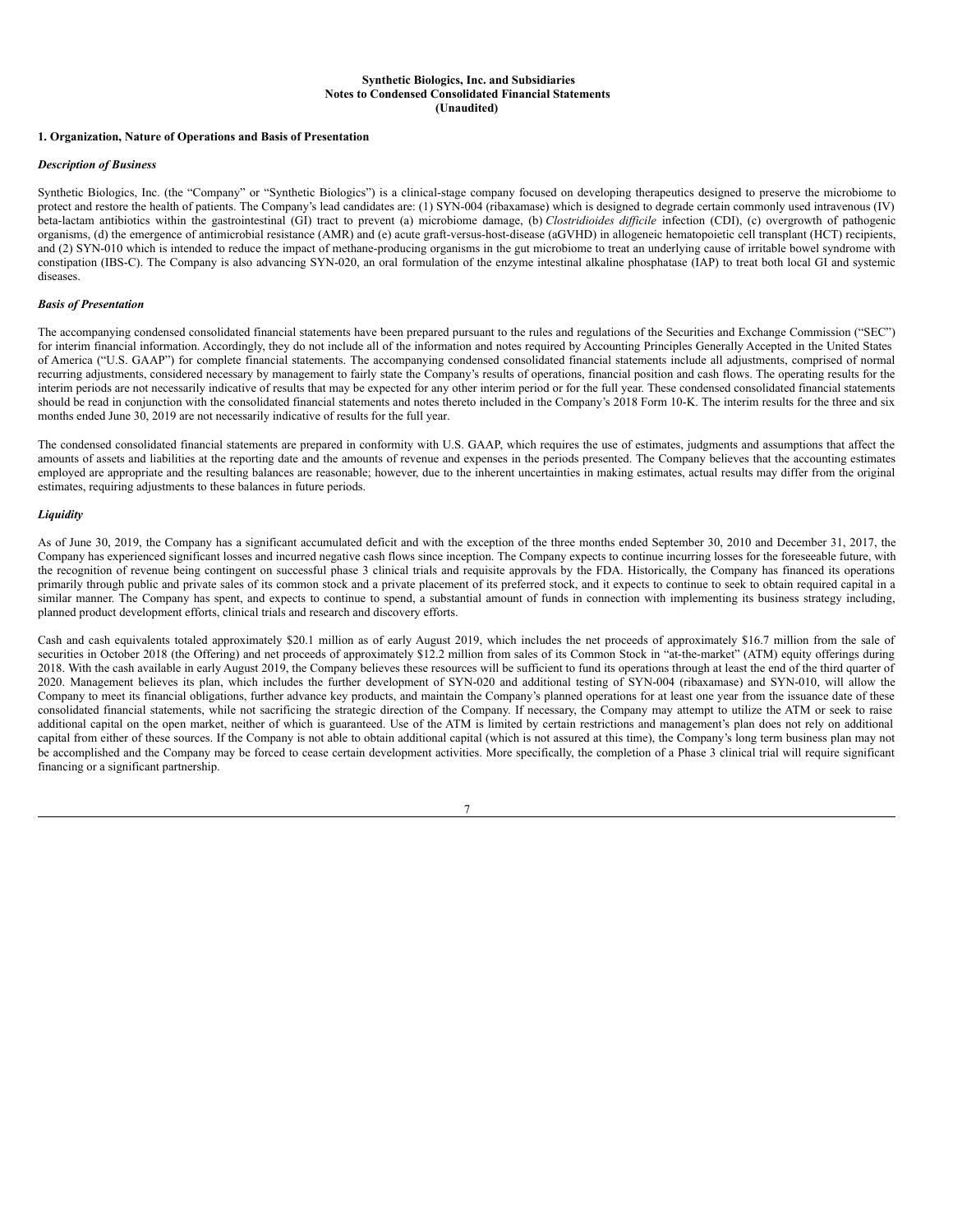### *Reverse Stock Split*

On August 10, 2018, the Company effected a one for thirty-five reverse stock split (the "Reverse Stock Split") of its authorized, issued and outstanding common stock. Unless otherwise noted, all references to share amounts in these financial statements reflect the Reverse Stock Split.

Every thirty-five shares of issued and outstanding Common Stock were automatically combined into one issued and outstanding share of Common Stock, without any change in the par value per share of Common Stock. All share and per share amounts in the financial statements have been retroactively adjusted for all periods presented to give effect to the reverse split, including reclassifying an amount equal to the reduction in par value to additional paid-in capital.

The Reverse Stock Split affected all issued and outstanding shares of Common Stock, as well as Common Stock underlying stock options, warrants and convertible instruments outstanding immediately prior to the effectiveness of the Reverse Stock Split. The Reverse Stock Split reduced the total number of shares of Common Stock outstanding from approximately 128.5 million to approximately 3.7 million.

### *Recent Accounting Pronouncements and Developments*

In February 2016, the FASB issued guidance for accounting for leases. The guidance requires lessees to recognize assets and liabilities related to long-term leases on the balance sheet and expands disclosure requirements regarding leasing arrangements. The guidance is effective for reporting periods beginning after December 15, 2018 and early adoption is permitted. The guidance must be adopted on a modified retrospective transition approach and provides for certain practical expedients. We adopted this guidance effective January 1, 2019 using the modified retrospective transition approach wherein we applied the guidance to each lease that had commenced as of January 1, 2019 (the beginning of effective date) with a cumulative effect adjustment as of that date. The prior comparative period was not adjusted under this method and we have provided the required disclosures under Accounting Standards Codification (ASC) 840 for the comparative period to which ASC 840 is applied. We have also elected to adopt the following package of practical expedients:

- we did not reassess if any expired or existing contracts are or contain leases.
- we did not reassess the initial direct costs for existing leases.
- · we did not reassess the classification of any expired or existing leases.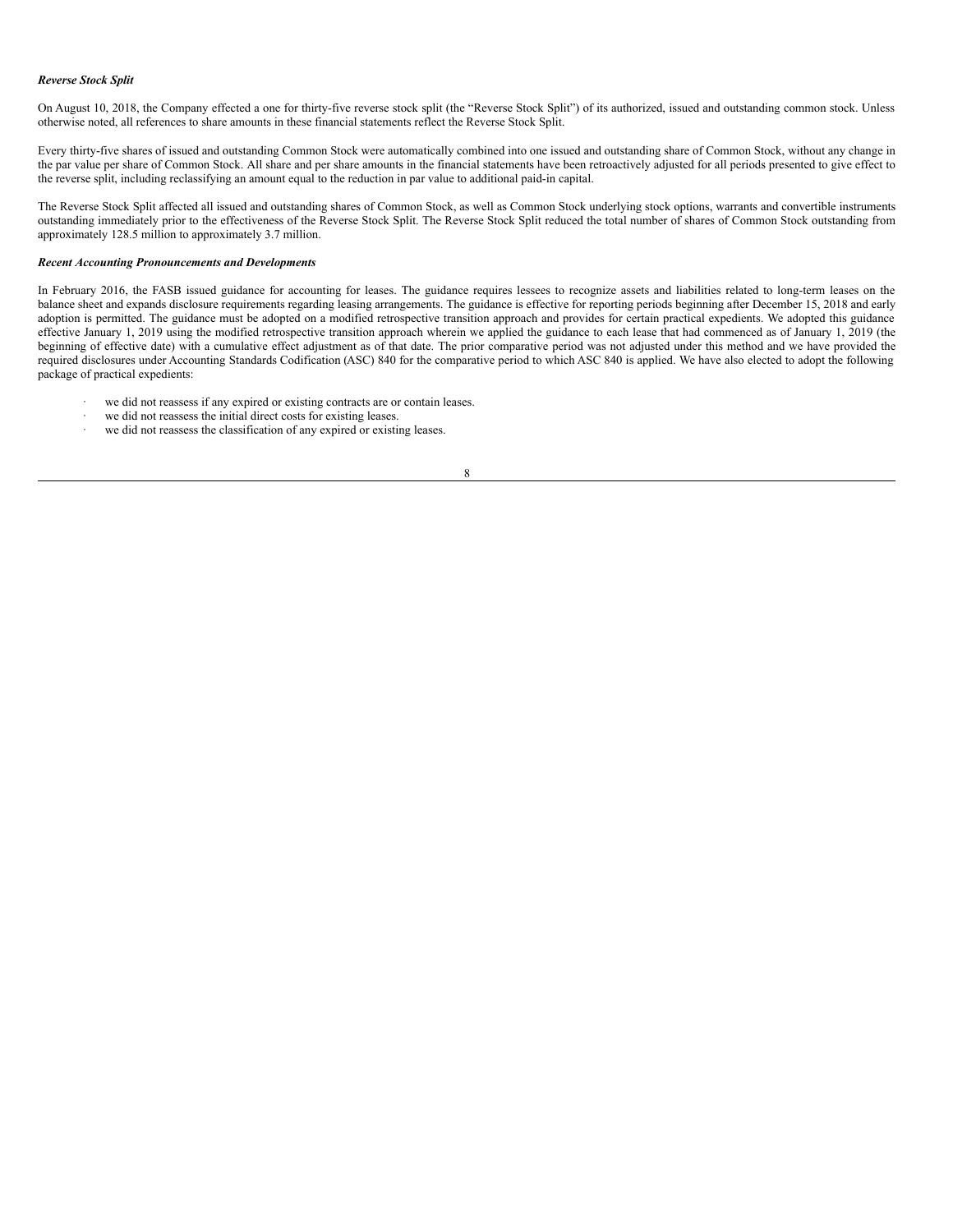Additionally, we made ongoing accounting policy elections whereby we (i) do not recognize right of use ("ROU") assets or lease liabilities for short-term leases (those with original terms of 12-months or less) and (ii) combine lease and non-lease elements of our operating leases. The determination of whether an arrangement contains a lease and the classification of a lease, if applicable, is made at lease commencement.

Upon adoption of the new guidance on January 1, 2019, we recorded a ROU asset of approximately \$537,000 (net of taxes and existing deferred rent liability) and recognized a lease liability of approximately \$939,000.

# **2. Fair Value of Financial Instruments**

## *Fair Value of Financial Instruments*

ASC 820, *Fair Value Measurement*, defines fair value as the amount that would be received to sell an asset or paid to transfer a liability in an orderly transaction between market participants. As such, fair value is determined based upon assumptions that market participants would use in pricing an asset or liability. Fair value measurements are rated on a three-tier hierarchy as follows:

- Level 1 inputs: Quoted prices (unadjusted) for identical assets or liabilities in active markets;
- · **Level 2 inputs:** Inputs, other than quoted prices, included in Level 1 that are observable either directly or indirectly; and
- Level 3 inputs: Unobservable inputs for which there is little or no market data, which require the reporting entity to develop its own assumptions.

In many cases, a valuation technique used to measure fair value includes inputs from multiple levels of the fair value hierarchy described above. The lowest level of significant input determines the placement of the entire fair value measurement in the hierarchy.

The carrying amounts of the Company's short-term financial instruments, including cash and cash equivalents, other current assets, accounts payable and accrued liabilities approximate fair value due to the relatively short period to maturity for these instruments.

Cash and cash equivalents include money market accounts of \$98,000 as of June 30, 2019 and December 31, 2018 that are measured using Level 1 inputs.

The Company uses Monte Carlo simulations to estimate the fair value of its stock warrants. In using this model, the fair value is determined by applying Level 3 inputs for which there is little or no observable market data, requiring the Company to develop its own assumptions. The assumptions used in calculating the estimated fair value of the warrants represent the Company's best estimates; however, these estimates involve inherent uncertainties and the application of management judgment. As a result, if factors change and different assumptions are used, the warrant liability and the change in estimated fair value could be materially different.

9

## **3. Selected Balance Sheet Information**

*Prepaid expenses and other current assets (in thousands)*

|                                                      | <b>June 30,</b><br>2019 | December 31,<br>2018 |
|------------------------------------------------------|-------------------------|----------------------|
| Prepaid manufacturing expenses                       | 1,001                   |                      |
| Prepaid insurance                                    | 197                     | 419                  |
| Prepaid consulting, subscriptions and other expenses | 96                      | 132                  |
| Other receivable                                     |                         |                      |
| Prepaid conferences, travel                          |                         | 42                   |
|                                                      |                         |                      |
| Total                                                | 1.298                   | 593                  |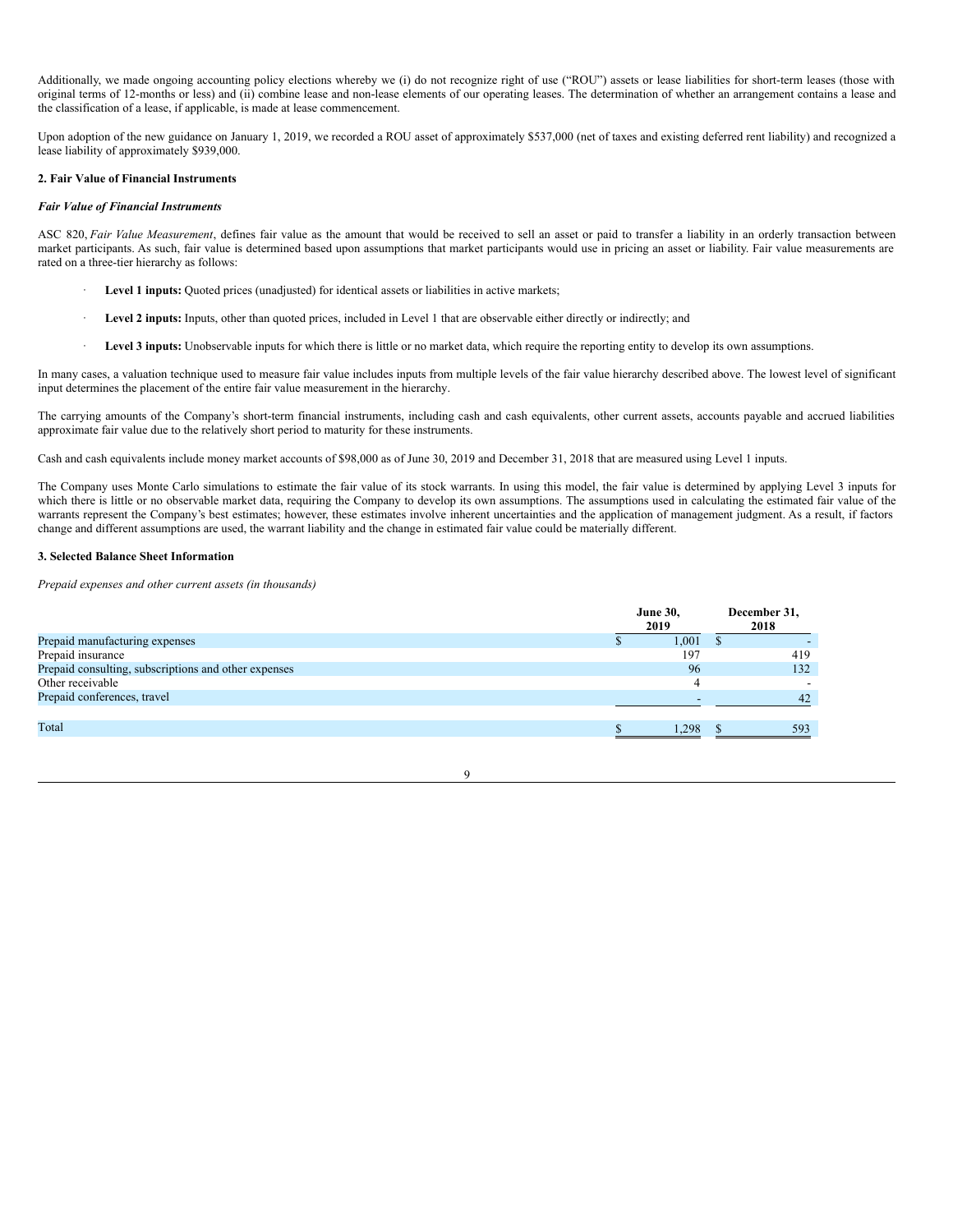#### *Property and equipment, net (in thousands)*

|                                                 | <b>June 30,</b><br>2019 | December 31,<br>2018 |
|-------------------------------------------------|-------------------------|----------------------|
| Computers and office equipment                  | 852                     | 852                  |
| Leasehold improvements                          | 439                     | 439                  |
| Software                                        |                         |                      |
|                                                 |                         |                      |
|                                                 | 1.302                   | 1,302                |
| Less: accumulated depreciation and amortization | (817)                   | (695)                |
|                                                 |                         |                      |
| Total                                           | 485                     | 607                  |

*Accrued expenses (in thousands)*

|                                      | <b>June 30,</b><br>2019 | December 31,<br>2018 |
|--------------------------------------|-------------------------|----------------------|
| Accrued clinical consulting services | 726                     | 674                  |
| Accrued manufacturing costs          | 670                     | 83                   |
| Accrued vendor payments              | 140                     | 150                  |
| Other accrued expenses               |                         | 12                   |
|                                      |                         |                      |
| Total                                | . . 544                 | 919                  |

#### *Accrued employee benefits (in thousands)*

|                          | <b>June 30,</b><br>2019 |     | December 31,<br>2018 |
|--------------------------|-------------------------|-----|----------------------|
| Accrued bonus expense    |                         | 405 | 907                  |
| Accrued vacation expense |                         | 106 | 118                  |
| Accrued severance        |                         |     | 307                  |
|                          |                         |     |                      |
| Total                    |                         | 511 | 1,332                |

### **4. Stock-Based Compensation**

### *Stock Incentive Plans*

On March 20, 2007, the Company's Board of Directors approved the 2007 Stock Incentive Plan (the "2007 Stock Plan") for the issuance of up to 71,429 shares of common stock to be granted through incentive stock options, nonqualified stock options, stock appreciation rights, dividend equivalent rights, restricted stock, restricted stock units and other stock-based awards to officers, other employees, directors and consultants of the Company and its subsidiaries. This plan was approved by the stockholders on November 2, 2007. The exercise price of stock options under the 2007 Stock Plan is determined by the compensation committee of the Board of Directors and may be equal to or greater than the fair market value of the Company's common stock on the date the option is granted. The total number of shares of stock with respect to which stock options and stock appreciation rights may be granted to any one employee of the Company or a subsidiary during any one-year period under the 2007 plan shall not exceed 7,143. Options become exercisable over various periods from the date of grant, and generally expire ten years after the grant date. As of June 30, 2019, there were 11,737 options issued and outstanding under the 2007 Stock Plan.

On November 2, 2010, the Board of Directors and stockholders adopted the 2010 Stock Incentive Plan ("2010 Stock Plan") for the issuance of up to 85,714 shares of common stock to be granted through incentive stock options, nonqualified stock options, stock appreciation rights, dividend equivalent rights, restricted stock, restricted stock units and other stock-based awards to officers, other employees, directors and consultants of the Company and its subsidiaries. On October 22, 2013, the stockholders approved and adopted an amendment to the Company's 2010 Stock Plan to increase the number of shares of Company's common stock reserved for issuance under the Plan from 85,714 to 171,429. On May 15, 2015, the stockholders approved and adopted an amendment to the Company's 2010 Stock Plan to increase the number of shares of the Company's common stock reserved for issuance under the Plan from 171,429 to 228,572. On August 25, 2016, the stockholders approved and adopted an amendment to the 2010 Stock Plan to increase the number of shares of the Company's common stock reserved for issuance under the 2010 Stock Plan from 228,572 to 400,000. On September 7, 2017, the stockholders approved and adopted an amendment to the 2010 Stock Plan to increase the number of shares of the Company's common stock reserved for issuance under the 2010 Stock Plan from 400,000 to 500,000. On September 24, 2018, the stockholders approved and adopted an amendment to the 2010 Stock Plan to increase the number of shares of the Company's common stock reserved for issuance under the 2010 Stock Plan from 500,000 to 1,000,000. The exercise price of stock options under the 2010 Stock Plan is determined by the compensation committee of the Board of Directors and may be equal to or greater than the fair market value of the Company's common stock on the date the option is granted. Options become exercisable over various periods from the date of grant, and expire between five and ten years after the grant date. As of June 30, 2019, there were 831,382 options issued and outstanding under the 2010 Stock Plan.

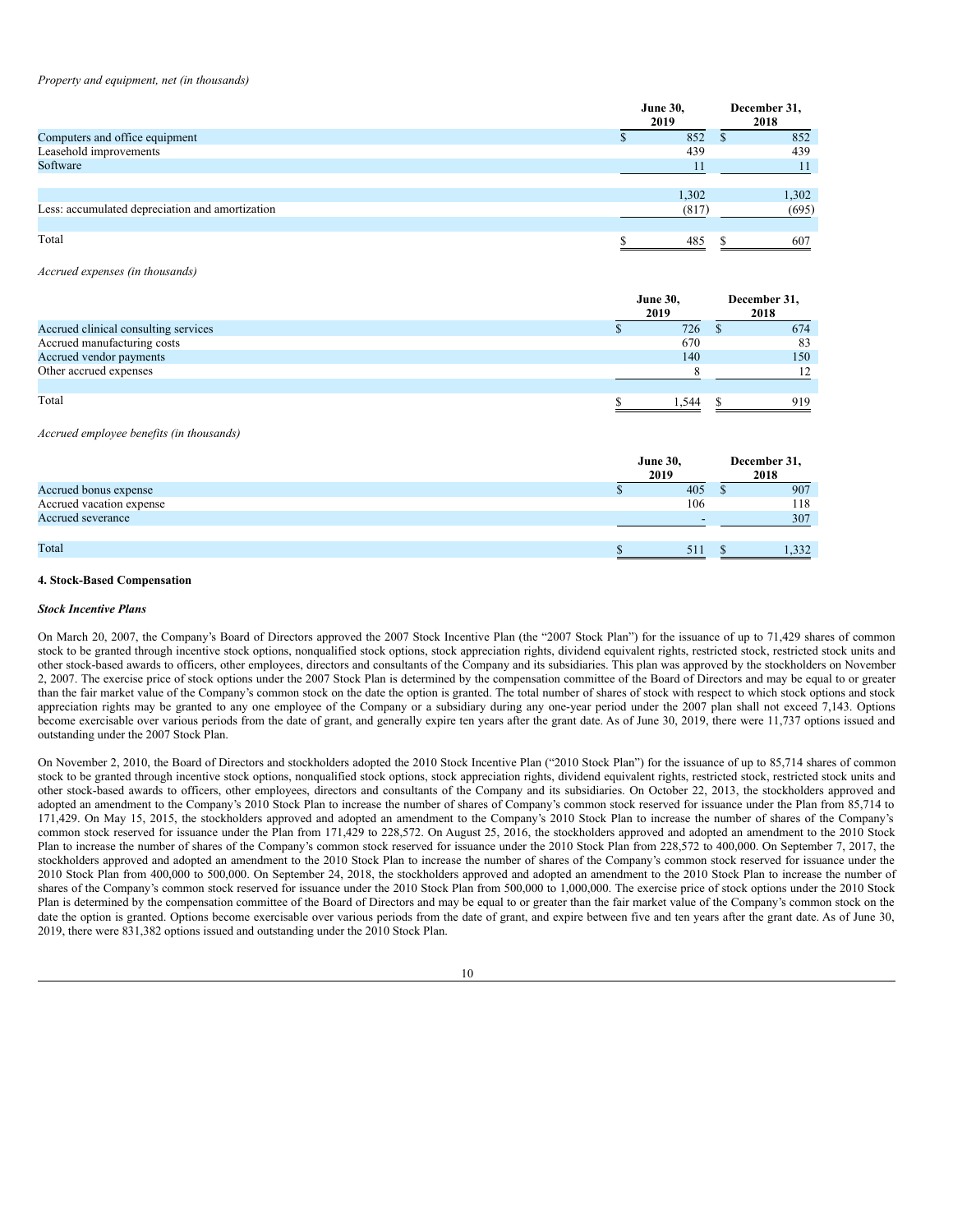In the event of an employee's termination, the Company will cease to recognize compensation expense for that employee. There is no deferred compensation recorded upon initial grant date. Instead, the fair value of the stock-based payment is recognized as compensation expense over the stated vesting period.

The Company has applied fair value accounting for all stock-based payment awards since inception. The fair value of each option is estimated on the date of grant using the Black-Scholes option pricing model. There were no options granted during the three and six months ended June 30, 2019 and 2018. The assumptions used for the awards during the year ended December 31, 2018 are as follows:

| Exercise price             | 0.69    |
|----------------------------|---------|
| Expected dividends         | $0\%$   |
| <b>Expected volatility</b> | 86%     |
| Risk-free interest rate    | 2.75%   |
| Expected life of option    | 4 years |

*Expected dividends —*The Company has never declared or paid dividends on its common stock and has no plans to do so in the foreseeable future.

*Expected volatility*—Volatility is a measure of the amount by which a financial variable such as a share price has fluctuated (historical volatility) or is expected to fluctuate (expected volatility) during a period.

*Risk-free interest rate*—The assumed risk-free rate used is a zero coupon U.S. Treasury security with a maturity that approximates the expected term of the option.

*Expected life of the option*—The period of time that the options granted are expected to remain unexercised. Options granted during 2018 have a maximum term of seven years. The Company estimates the expected life of the option based on the weighted average life between the dates that options become fully vested and the maximum life of options granted.

The Company records stock-based compensation based upon the stated vesting provisions in the related agreements. The vesting provisions for these agreements have various terms as follows:

- immediate vesting;
- · half vesting immediately and remaining over three years;
- in full on one-year anniversary date of grant date;
- · quarterly over three years;
- annually over three years;
- one-third immediate vesting and remaining annually over two years;
- one-half immediate vesting and remaining over nine months;
- one quarter immediate vesting and remaining over three years;
- · one quarter immediate vesting and remaining over 33 months; and
- monthly over three years.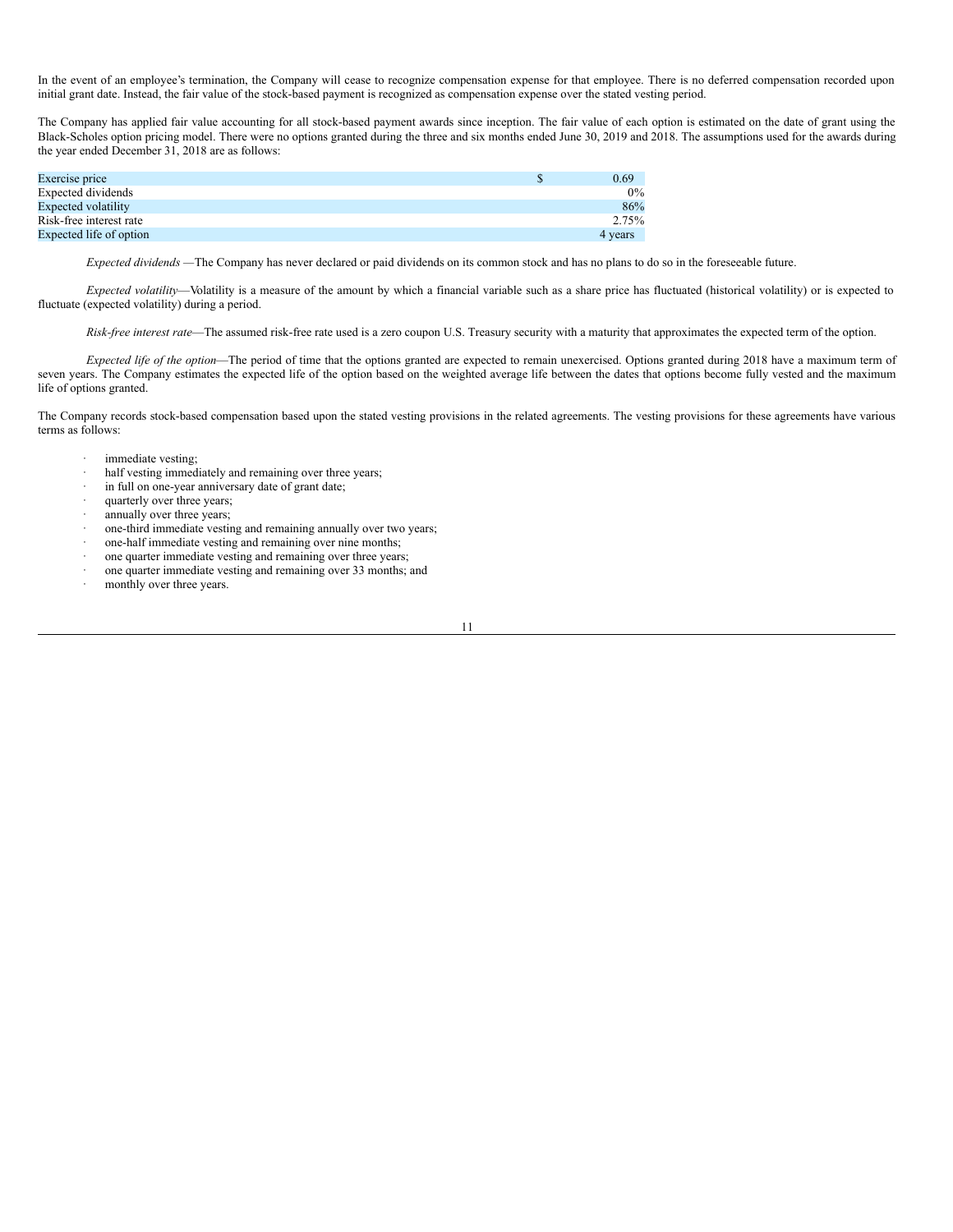A summary of stock option activity for the six months ended June 30, 2019 and the year ended December 31, 2018 is as follows:

|                                                              | <b>Options</b>              |               | Weighted<br><b>Average Exercise</b><br>Price | <b>Weighted Average</b><br>Remaining<br><b>Contractual Life</b><br>(in years) |              | Aggregate<br><b>Intrinsic</b><br>Value |
|--------------------------------------------------------------|-----------------------------|---------------|----------------------------------------------|-------------------------------------------------------------------------------|--------------|----------------------------------------|
| Balance - December 31, 2017                                  | 359,076                     | <b>S</b>      | 53.93                                        | 4.60                                                                          |              | 1,800                                  |
| Granted                                                      | 671,500                     | $\mathbb{S}$  | 0.69<br>67.02                                |                                                                               |              |                                        |
| Expired<br>Forfeited                                         | (78, 667)<br>(12, 927)      | S<br>\$       | 23.72                                        |                                                                               |              |                                        |
| Balance - December 31, 2018                                  | 938,982                     | S             | 15.18                                        | 6.19                                                                          |              |                                        |
| Expired<br>Forfeited                                         | $(52, 419)$ \$<br>(43, 444) | <sup>\$</sup> | 68.96<br>8.30                                |                                                                               |              |                                        |
| Balance - June 30, 2019 - outstanding                        | 843,119                     | \$            | 12.19                                        | 5.85                                                                          | \$           |                                        |
| Balance - June 30, 2019 - exercisable                        | 289,660                     | \$            | 32.81                                        | 4.80                                                                          | $\mathbb{S}$ |                                        |
| Grant date fair value of options granted - June 30, 2019     |                             | \$            |                                              |                                                                               |              |                                        |
| Weighted average grant date fair value - June 30, 2019       |                             | \$            |                                              |                                                                               |              |                                        |
| Grant date fair value of options granted - December 31, 2018 |                             | \$            | 301,000                                      |                                                                               |              |                                        |
| Weighted average grant date fair value - December 31, 2018   |                             | \$            | 0.45                                         |                                                                               |              |                                        |

Stock-based compensation expense included in operating expenses related to stock options issued to employees and consultants for the three months ended June 30, 2019 and 2018 was \$91,000 and \$557,000 respectively, and \$155,000 and \$1.2 million for the six month ended June 30, 2019 and 2018, respectively.

As of June 30, 2019, total unrecognized stock-based compensation expense related to stock options was \$422,000, which is expected to be expensed through March 2021.

The FASB's guidance for stock-based payments requires cash flows from excess tax benefits to be classified as a part of cash flows from operating activities. Excess tax benefits are realized tax benefits from tax deductions for exercised options in excess of the deferred tax asset attributable to stock compensation costs for such options. The Company did not record any excess tax benefits during the three and six months ended June 30, 2019 and 2018.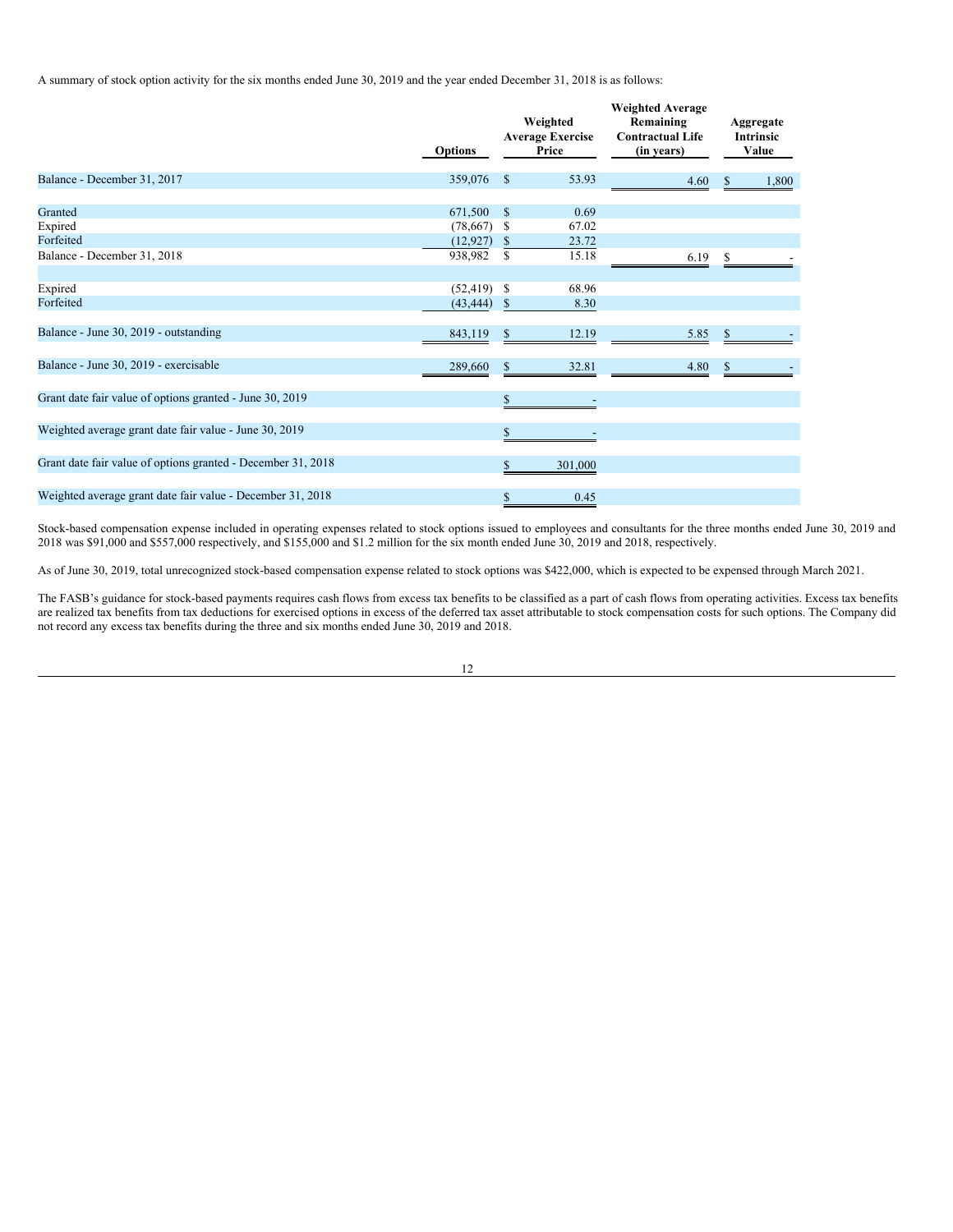#### **5. Stock Warrants**

On October 15, 2018, the Company closed its underwritten public offering pursuant to which it received gross proceeds of approximately \$18.6 million before deducting underwriting discounts, commissions and other offering expenses payable by the Company and sold an aggregate of (i) 2,520,000 Class A Units (the "Class A Units"), with each Class A Unit consisting of one share of the Company's common stock, par value \$0.001 per share (the "Common Stock"), and one five-year warrant to purchase one share of Common Stock at an exercise price of \$1.38 per share (each a "Warrant" and collectively, the "Warrants"), with each Class A Unit to be offered to the public at a public offering price of \$1.15, and (ii) 15,723 Class B Units (the "Class B Units", and together with the Class A Units, the "Units"), with each Class B Unit offered to the public at a public offering price of \$1,000 per Class B Unit and consisting of one share of the Company's Series B Convertible Preferred Stock (the "Series B Preferred Stock"), with a stated value of \$1,000 and convertible into shares of Common Stock at the stated value divided by a conversion price of \$1.15 per share, with all shares of Series B Preferred Stock convertible into an aggregate of 13,672,173 shares of Common Stock, and issued with an aggregate of 13,672,173 Warrants . In addition, pursuant to the underwriting agreement that the Company had entered into with A.G.P./Alliance Global Partners (the "Underwriters"), as representative of the underwriters, the Company granted the Underwriters a 45 day option (the "Over-allotment Option") to purchase up to an additional 2,428,825 shares of Common Stock and/or additional Warrants to purchase an additional 2,428,825 shares of Common Stock. The Underwriters partially exercised the Over-allotment Option by electing to purchase from the Company additional Warrants to purchase 1,807,826 shares of Common Stock.

The Warrants are immediately exercisable at a price of \$1.38 per share of Common Stock (which is 120% of the public offering price of the Class A Units) and expire on October 15, 2023. If, at the time of exercise, there is no effective registration statement registering, or no current prospectus available for, the issuance of the shares of Common Stock to the holder, then the Warrants may only be exercised through a cashless exercise. No fractional shares of Common Stock will be issued in connection with the exercise of a Warrant. In lieu of fractional shares, the holder will receive an amount in cash equal to the fractional amount multiplied by the fair market value of any such fractional shares. The Company has concluded that the Warrants are required to be equity classified. The Warrants were valued on the date of grant using Monte Carlo simulations.

The assumptions used by the Company are summarized in the following table:

|                                  | <b>Issuance</b> |
|----------------------------------|-----------------|
|                                  | Date            |
| Closing stock price              | 0.88            |
| Expected dividends               | $0\%$           |
| <b>Expected volatility</b>       | 90%             |
| Risk free interest rate          | 3.01%           |
| Expected life of warrant (years) | 5.00            |

On November 18, 2016, the Company completed a public offering of 714,286 shares of common stock in combination with accompanying warrants to purchase an aggregate of 1,428,571 shares of the common stock. The stock and warrants were sold in combination, with two warrants for each share of common stock sold, a Series A warrant and a Series B warrant, each representing the right to purchase one share of common stock. The purchase price for each share of common stock and accompanying warrants was \$35.00. The shares of common stock were immediately separable from the warrants and were issued separately. The per share exercise price of the Series A warrants is \$50.05 and the per share exercise price of the Series B warrants is \$60.20, each subject to adjustment as specified in the warrant agreements. The Series A and Series B warrants may be exercised at any time on or after the date of issuance. The Series A warrants are exercisable until the four-year anniversary of the issuance date. The Series B warrants expired December 31, 2017 and none were exercised prior to expiration. The warrants include a provision that if the Company were to enter into a certain transaction, as defined in the agreement, the warrants would be purchased from the holder for cash. Accordingly, the Company recorded the warrants as a liability at their estimated fair value on the issuance date of \$15.7 million and changes in estimated fair value are being recorded as non-cash income or expense in the Company's Condensed Consolidated Statements of Operations at each subsequent period. At June 30, 2019, the fair value of the warrant liability was \$100. At June 30, 2018, the fair value of the warrant liability was \$624,000, which resulted in non-cash income of \$714,000 and \$3.0 million for the three and six months ended June 30, 2018, respectively. The warrants were valued on the date of grant and on each remeasurement period using Monte Carlo simulations. A third party valuation was not obtained for these warrants as of June 30, 2019 due to the nominal value of the warrants as of December 31, 2018 and the Company's continued low stock price.

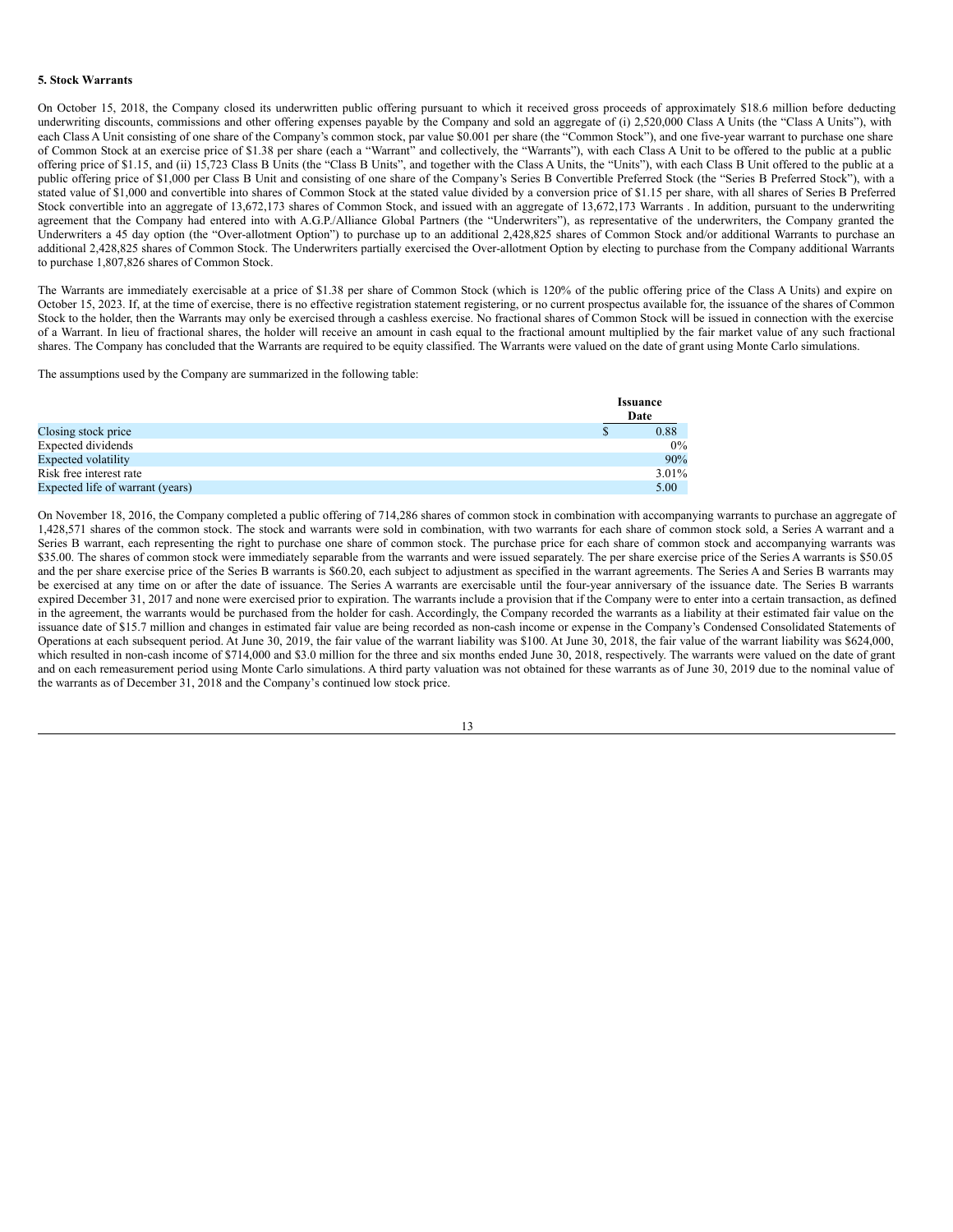The assumptions used by the Company are summarized in the following table:

|                           | <b>Series A</b> |  |              |  |              |  |  |  |  |
|---------------------------|-----------------|--|--------------|--|--------------|--|--|--|--|
|                           | December 31,    |  | December 31, |  | November 18, |  |  |  |  |
|                           | 2018            |  | 2017         |  | 2016         |  |  |  |  |
| Closing stock price       | 0.56            |  | 17.85        |  | 31.15        |  |  |  |  |
| <b>Expected dividends</b> | $0\%$           |  | $0\%$        |  | $0\%$        |  |  |  |  |
| Expected volatility       | 92.5%           |  | 80%          |  | 85%          |  |  |  |  |
| Risk free interest rate   | 2.50%           |  | 1.97%        |  | 1.58%        |  |  |  |  |
| Expected life of warrant  | 1.9 years       |  | 2.9 years    |  | 4.0 years    |  |  |  |  |

On October 10, 2014, the Company raised net proceeds of \$19.1 million through the sale of 14,059,616 units at a price of \$1.47 per unit to certain institutional investors in a registered direct offering. Each unit consisted of one share of the Company's common stock and a warrant to purchase 0.50 shares of common stock. The warrants, exercisable for an aggregate of 200,852 shares of common stock, have an exercise price of \$61.25 per share and a life of five years. The warrants vested immediately and expire on October 10, 2019.

The warrants issued in conjunction with the registered direct offering in October 2014 include a provision that if the Company were to enter into a certain transaction, as defined in the agreement, the warrants would be purchased from the holder at a premium. Accordingly, the Company recorded the warrants as a liability at their estimated fair value on the issuance date, which was \$7.4 million, and changes in estimated fair value are being recorded as non-cash income or expense in the Company's Consolidated Statements of Operations at each subsequent period. At June 30, 2019, the fair value of the warrant liability was zero. At June 30, 2018, the fair value of the warrant liability was \$21,000, which resulted in non-cash income of \$69,000 and \$395,000 for the three and six months ended June 30, 2018, respectively. The warrants were valued on the date of grant using the Black-Scholes valuation model which approximates the value derived using Monte Carlo simulations. The warrants were not valued during 2019 due the current minimal value and stock price. The assumptions used by the Company are summarized in the following table:

|                            | December 31,<br>2018 | December 31.<br>2017 | October 10,<br>2014 |           |
|----------------------------|----------------------|----------------------|---------------------|-----------|
| Closing stock price        | 0.56                 | 17.85                |                     | 61.25     |
| Expected dividends         | 0%                   | $0\%$                |                     | $0\%$     |
| <b>Expected volatility</b> | 110%                 | 80%                  |                     | 95%       |
| Risk free interest rate    | 2.60%                | 1.86%                |                     | 1.39%     |
| Expected life of warrant   | .79 years            | $1.79$ years         |                     | 5.0 years |

The following table summarizes the estimated fair value of the warrant liability*(in thousands)*:

| Balance at December 31, 2017              | 4.083   |
|-------------------------------------------|---------|
| Change in fair value of warrant liability | (4.083) |
| Balance at December 31, 2018              |         |
| Change in fair value of warrant liability |         |
| Balance at June 30, 2019                  |         |

A summary of all warrant activity for the Company for the six months ended June 30, 2019 and the year ended December 31, 2018 is as follows:

|                              | Number of<br>Warrants    | <b>Weighted Average</b><br><b>Exercise Price</b> |
|------------------------------|--------------------------|--------------------------------------------------|
| Balance at December 31, 2017 | 915,138 \$               | 52.50                                            |
| Granted                      | 18,000,713               | 1.38                                             |
| Exercised                    | $\overline{\phantom{a}}$ |                                                  |
| Forfeited                    |                          |                                                  |
| Balance at December 31, 2018 | 18,915,851               | 3.85                                             |
| Granted                      |                          |                                                  |
| Exercised                    | $\overline{\phantom{0}}$ |                                                  |
| Forfeited                    |                          |                                                  |
| Balance at June 30, 2019     | 18,915,851               | 3.85                                             |

On December 26, 2017, the Company entered into a consulting agreement for advisory services for a period of six months. As compensation for such services, the consultant was paid an upfront payment, is paid a monthly fee, and on January 24, 2018 was issued a warrant exercisable for 714 shares of the Company's common stock on the date of issuance. The warrant is equity classified and the fair value of the warrant approximated \$9,000 on the date of grant and was measured using the Black-Scholes option pricing model. This entire expense was recorded in the quarter ended March 31, 2018.

The assumptions used by the Company are summarized in the following table: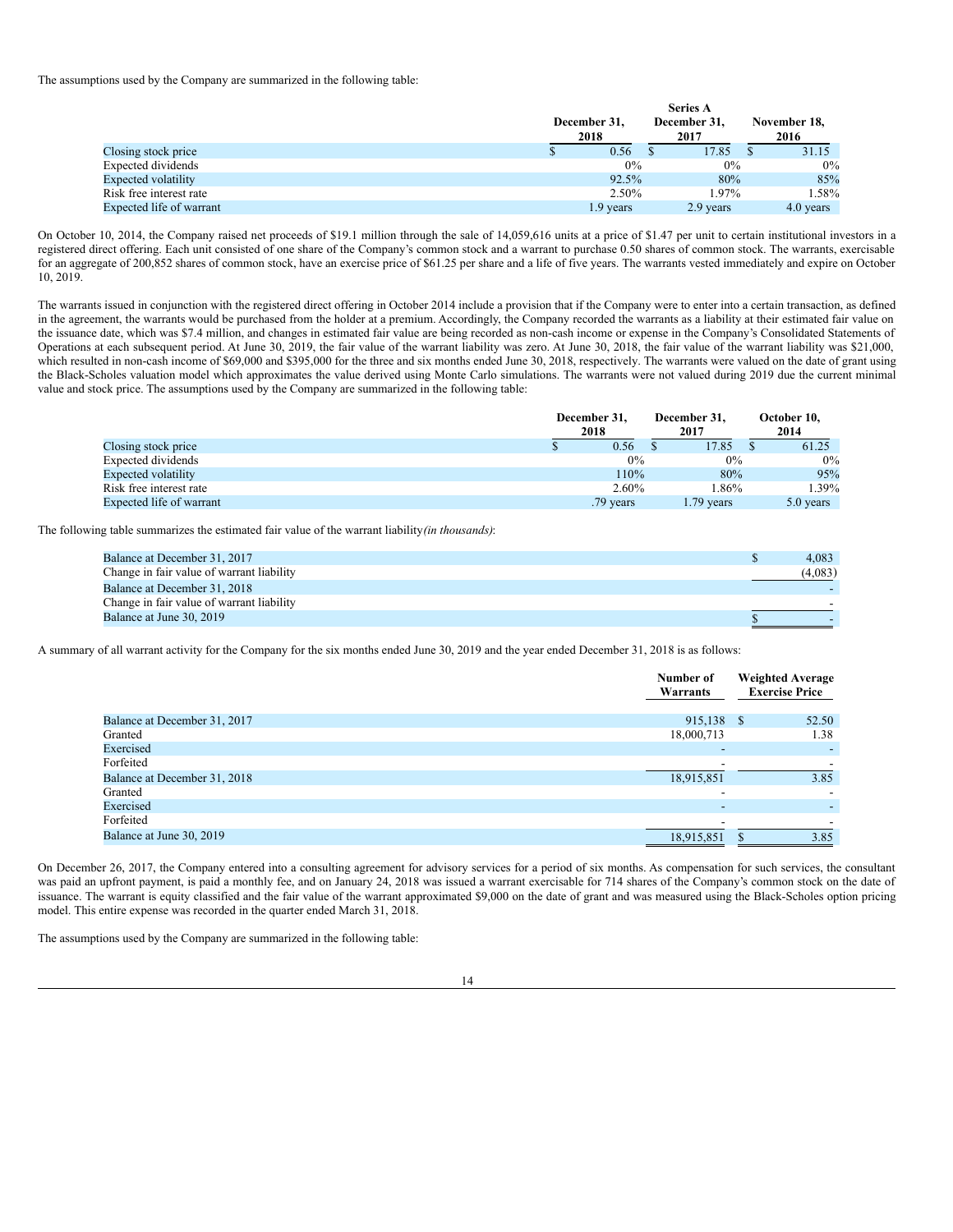|                                  | <b>Issuance</b> |
|----------------------------------|-----------------|
|                                  | Date            |
| Closing stock price              | 18.55           |
| Expected dividends               | $0\%$           |
| <b>Expected volatility</b>       | 85%             |
| Risk free interest rate          | 2.42%           |
| Expected life of warrant (years) | 4.92            |

A summary of all outstanding and exercisable warrants as of June 30, 2019 is as follows:

|   | <b>Exercise Price</b> | Warrants<br>Outstanding | Warrants<br><b>Exercisable</b> | <b>Weighted Average</b><br>Remaining<br><b>Contractual Life</b> |
|---|-----------------------|-------------------------|--------------------------------|-----------------------------------------------------------------|
| Ф | 1.38                  | 17,999,999              | 17,999,999                     | 4.29 years                                                      |
|   | 18.20                 | 714                     | 714                            | $3.49$ years                                                    |
|   | 50.05                 | 714,286                 | 714,286                        | $1.39$ years                                                    |
|   | 61.25                 | 200,852                 | 200,852                        | $0.28$ years                                                    |
|   | 3.85                  | 18,915,851              | 18,915,851                     | 4.14 years                                                      |

### **6. Net Loss per Share**

Basic net loss per share is computed by dividing net loss by the weighted average number of common shares outstanding. Included in net loss is the Series A preferred dividend from preferred shares issuance of \$61,000 and \$122,000 for the three and six months ended June 30, 2019 and \$61,000 and \$120,000 for the three and six months ended June 30, 2018, respectively. Net loss for the three and six months ended June 30, 2019 also includes the Series B deemed dividend of \$117,000 and \$515,000. The deemed dividend relates to the discount provided to preferred stockholders upon conversion of their preferred stock to common shares and is subtracted from net loss (see Note 8). Diluted net loss per share is computed by dividing net loss by the weighted average number of common shares outstanding including the effect of common share equivalents. Diluted net loss per share assumes the issuance of potentially dilutive common shares outstanding for the period and adjusts for any changes in income and the repurchase of common shares that would have occurred from the assumed issuance, unless such effect is anti-dilutive. The number of options and warrants for the purchase of common stock that were excluded from the computations of net loss per common share for the three and six months ended June 30, 2019 were 843,119 and 18,915,851, respectively, and for the three and six months and ended June 30, 2018 were 12,168,515 and 32,054,809, respectively.

The following tables set forth the computation of diluted net loss per weighted average number of shares outstanding attributable to Synthetic Biologics, Inc. and Subsidiaries for the three and six months ended June 30, 2019 and 2018 *(in thousands except share and per share amounts)*:

|                                     | Three months ended June 30, 2019 |                          |               |                 | Six months ended June 30, 2019 |                   |         |               |  |        |  |
|-------------------------------------|----------------------------------|--------------------------|---------------|-----------------|--------------------------------|-------------------|---------|---------------|--|--------|--|
|                                     | <b>Net loss</b><br><b>Shares</b> |                          | Per Share     | <b>Net Loss</b> |                                | <b>Shares</b>     |         | Per Share     |  |        |  |
|                                     |                                  | (Numerator)              | (Denominator) |                 | Amount                         | <b>Numerator)</b> |         | (Denominator) |  | Amount |  |
| Net loss - Basic                    |                                  | (3,709)                  | 16.465.314    |                 | (0.23)                         |                   | (7,680) | 16,063,283    |  | (0.48) |  |
|                                     |                                  |                          |               |                 |                                |                   |         |               |  |        |  |
| Dilutive shares related to warrants |                                  | $\overline{\phantom{a}}$ |               |                 |                                |                   | -       |               |  |        |  |
|                                     |                                  |                          |               |                 |                                |                   |         |               |  |        |  |
| Net loss - Dilutive                 |                                  | (3.709)                  | 16.465.314    |                 | (0.23)                         |                   | (7.680) | 16,063,283    |  | (0.48) |  |

|                                     | Three months ended June 30, 2018 |                                |  |                     | Six months ended June 30, 2018 |                                |                                |  |                     |
|-------------------------------------|----------------------------------|--------------------------------|--|---------------------|--------------------------------|--------------------------------|--------------------------------|--|---------------------|
|                                     | <b>Net loss</b><br>(Numerator)   | <b>Shares</b><br>(Denominator) |  | Per Share<br>Amount |                                | <b>Net Loss</b><br>(Numerator) | <b>Shares</b><br>(Denominator) |  | Per Share<br>Amount |
| Net loss - Basic                    | (4,258)                          | 3,683,383                      |  | (1.16)              |                                | (6, 634)                       | 3,678,389                      |  | (1.80)              |
| Dilutive shares related to warrants | $\overline{\phantom{0}}$         |                                |  |                     |                                | $\overline{\phantom{a}}$       |                                |  |                     |
| Net loss - Dilutive                 | (4,258)                          | 3,683,383                      |  | (1.16)              |                                | (6,634)                        | 3,678,389                      |  | (1.80)              |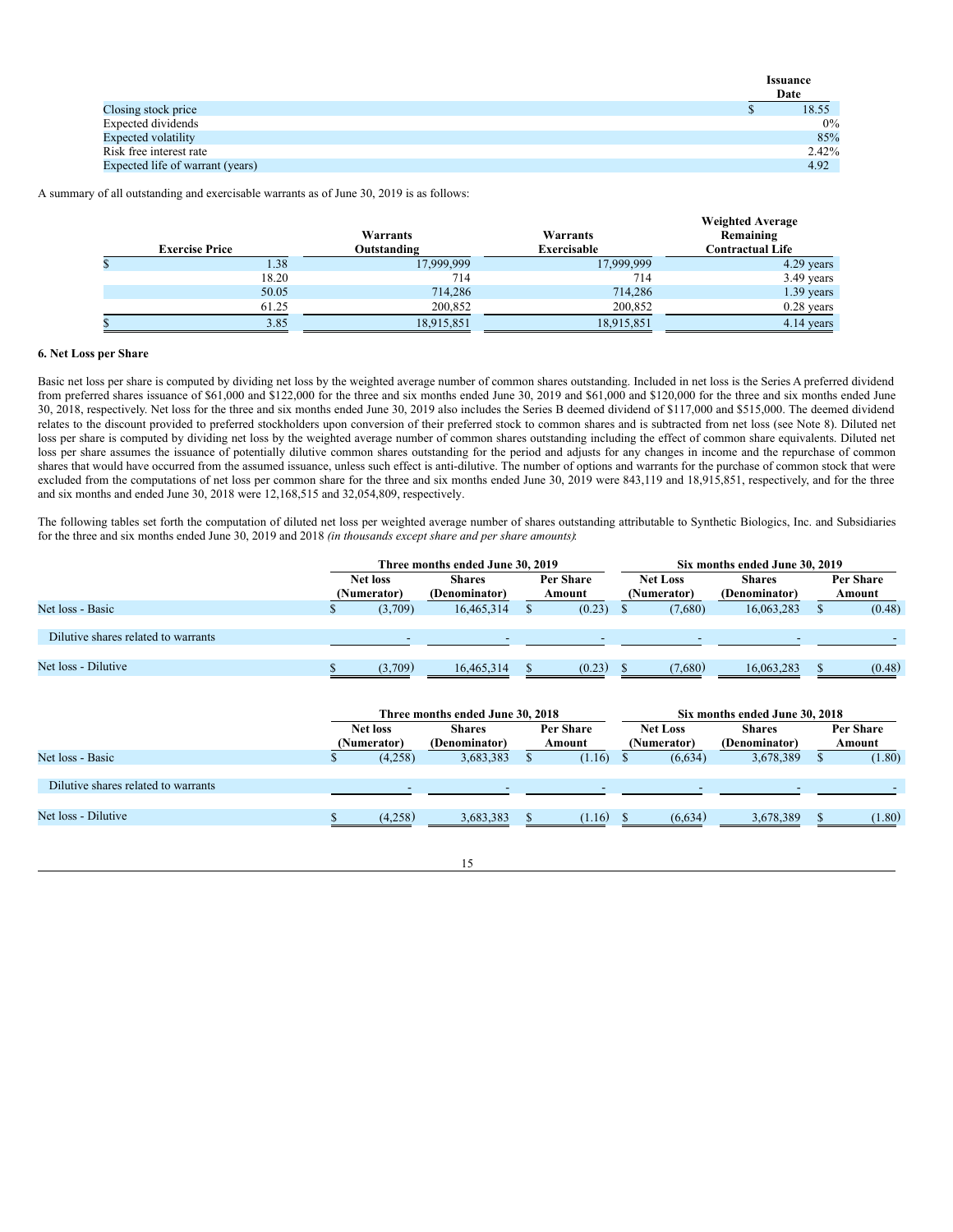### **7. Non-controlling Interest**

The Company's non-controlling interest is accounted for under ASC 810, *Consolidation*, and represents the minority shareholder's ownership interest related to the Company's subsidiary, Synthetic Biomics, Inc. ("SYN Biomics"). In accordance with ASC 810, the Company reports its non-controlling interest in subsidiaries as a separate component of equity in the Consolidated Balance Sheets and reports both net loss attributable to the non-controlling interest and net loss attributable to the Company's common stockholders on the face of the Consolidated Statements of Operations. On September 5, 2018, the Company entered into an agreement with Cedars-Sinai Medical Center (CSMC) for an investigator-sponsored Phase 2b clinical study of SYN-010 to be co-funded by the Company and CSMC (the "Study"). The Study will provide further evaluation of the efficacy and safety of SYN-010, the Company's modified-release reformulation of lovastatin lactone, which is exclusively licensed to the Company by CSMC. SYN-010 is designed to reduce methane production by certain microorganisms (*M. smithii*) in the gut to treat an underlying cause of irritable bowel syndrome with constipation (IBS-C).

In consideration of the support provided by CSMC for the Study, the Company will pay \$441,000 to support the Study and the Company entered into a Stock Purchase Agreement with CSMC pursuant to which the Company, upon the approval of the Study protocol by the Institutional Review Board (IRB) : (i) issued to CSMC 50,000 shares of common stock of the Company; and (ii) transferred to CSMC an additional 2,420,000 shares of common stock of its subsidiary SYN Biomics, Inc. ("Synbiomics") owned by the Company, such that after such issuance CSMC owns an aggregate of 7,480,000 shares of common stock of SYN Biomics, representing 17% of the issued and outstanding shares of SYN Biomics' common stock. The services rendered are recorded to research and development expense in proportion with the progress of the study and are based overall on the fair value of the shares (\$285,000) as determined at the date of IRB approval. During 2019, research and development expense recorded related to this transaction approximated \$119,000 and \$174,000 for the three and six months ended June 30, 2019, respectively.

The Agreement also provides CSMC with a right, commencing on the six month anniversary of issuance of the stock under certain circumstances in the event that the shares of stock of SYN Biomics are not then freely tradeable, and subject to NYSE American, LLC approval, to exchange its SYN Biomics shares for unregistered shares of the Company's common stock, with the rate of exchange based upon the relative contribution of the valuation of SYN Biomics to the public market valuation of the Company at the time of each exchange. The Stock Purchase Agreement also provides for tag-along rights in the event of the sale by the Company of its shares of SYN Biomics.

## **8. Common and Preferred Stock**

#### *Series B Preferred Stock*

On October 15, 2018, the Company closed its underwritten public offering pursuant to which it received gross proceeds of approximately \$18.6 million before deducting underwriting discounts, commissions and other offering expenses payable by the Company and sold an aggregate of (i) 2,520,000 Class A Units , with each Class A Unit offered to the public at a public offering price of \$1.15, and (ii) 15,723 Class B Units, with each Class B Unit offered to the public at a public offering price of \$1,000 per Class B Unit and consisting of one share of the Company's Series B Preferred Stock, with a stated value of \$1,000 and convertible into shares of Common Stock at the stated value divided by a conversion price of \$1.15 per share, with all shares of Series B Preferred Stock convertible into an aggregate of 13,672,173 shares of Common Stock, and issued with an aggregate of 13,672,173 October 2018 Warrants. Since the above units are equity instruments, the proceeds were allocated on a relative fair value basis which created the Series B Preferred Stock discount.

In addition, pursuant to the Underwriting Agreement that the Company entered into with the Underwriters on October 10, 2018, the Company granted the Underwriters a 45 day option (the "Over-allotment Option") to purchase up to an additional 2,428,825 shares of Common Stock and/or additional warrants to purchase an additional 2,428,825 shares of Common Stock. Each Warrant is exercisable for one share of common stock. The Underwriters partially exercised the Over-allotment Option by electing to purchase from the Company additional Warrants to purchase 1,807,826 shares of Common Stock.

The Units were offered by the Company pursuant to a registration statement on Form S-1 (File No. 333-227400), as amended, filed with the SEC, which was declared effective by the SEC on October 10, 2018.

The conversion price of the Series B Preferred Stock and exercise price of the October 2018 Warrants is subject to appropriate adjustment in the event of recapitalization events, stock dividends, stock splits, stock combinations, reclassifications, reorganizations or similar events affecting the Common Stock. The exercise price of the Warrants is subject to adjustment in the event of certain dilutive issuances. During the three and six months ended June 30, 2019, 302 and 1,338 shares, respectively, have been converted resulting in the recognition of \$117,000 and \$515,000 of unamortized discount from the conversion, respectively. As of June 30, 2019, 7,900 shares have been converted resulting in the recognition of \$3.0 million of unamortized discount. This is recorded as a deemed dividend in accumulated deficit.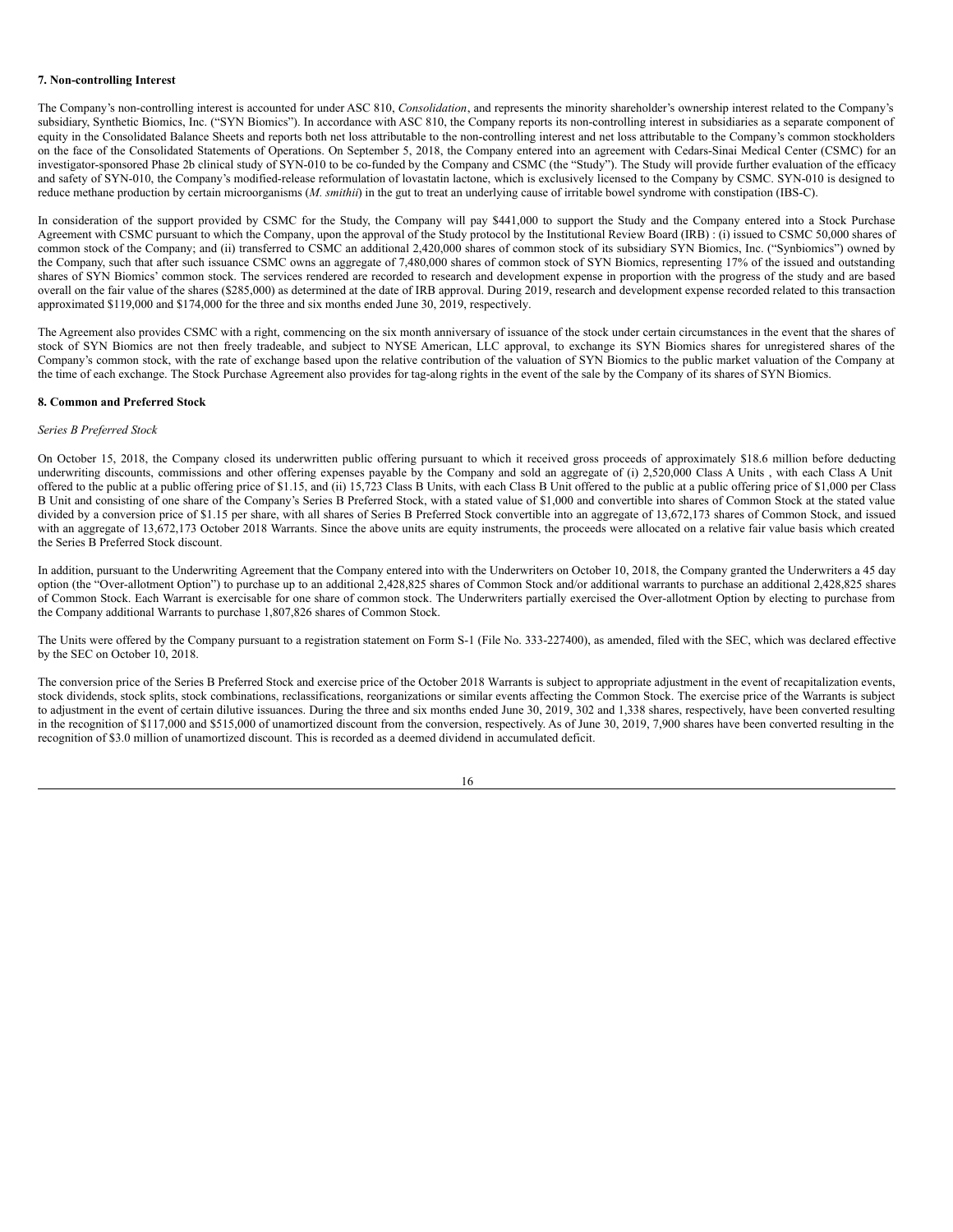The October 2018 Warrants are immediately exercisable at a price of \$1.38 per share of common stock (which is 120% of the public offering price of the Class A Units) and will expire on October 15, 2023. If, at the time of exercise, there is no effective registration statement registering, or no current prospectus available for, the issuance of the shares of common stock to the holder, then the October 2018 Warrants may only be exercised through a cashless exercise. No fractional shares of common stock will be issued in connection with the exercise of any October 2018 Warrants. In lieu of fractional shares, the holder will receive an amount in cash equal to the fractional amount multiplied by the fair market value of any such fractional shares.

The Company may not effect, and the holder will not be entitled to, exercise any Warrants or conversion of the Series B Preferred Stock, which, upon giving effect to such exercise, would cause (i) the aggregate number of shares of Common Stock beneficially owned by the holder (together with its affiliates) to exceed 4.99% (or, at the election of the holder, 9.99%) of the number of shares of Common Stock outstanding immediately after giving effect to the exercise, or (ii) the combined voting power of the Company's securities beneficially owned by the holder (together with its affiliates) to exceed 4.99% (or, at the election of the holder, 9.99%) of the combined voting power of all of the Company's securities then outstanding immediately after giving effect to the exercise or conversion, as such percentage ownership is determined in accordance with the terms of the October 2018 Warrants or Series B Preferred Stock. However, any holder may increase or decrease such percentage to any other percentage not in excess of 9.99% upon at least 61 days' prior notice from the holder to the Company. The holders of the Series B Preferred will participate, on an as-if-converted-to-common stock basis, in any dividends to the holders of common stock. Upon a defined Fundamental Transaction, the holders of the Series B Preferred Stock are entitled to the same consideration as are holders of Common Stock. The Series B Preferred Stock ranks junior to existing Series A preferred stock but on parity with common stock. Liquidation preference is equal to an amount pari passu with the common stock on an as converted basis (i.e., there is no preference to common stock)

Since the effective conversion price of the Series B Preferred Stock is less than the fair value of the underlying common stock at the date of issuance, there is a beneficial conversion feature ("BCF") at the issuance date. Because the Series B Preferred Stock has no stated maturity or redemption date and is immediately convertible at the option of the holder, the discount created by the BCF is immediately charged to accumulated deficit as a "deemed dividend" and impacts earnings per share. During the year ended December 31, 2018, the Company recorded a discount of \$9.1 million and immediately amortized the discount to record the deemed dividend.

#### *Series A Preferred Stock*

On September 11, 2017, the Company entered into a share purchase agreement (the "Purchase Agreement") with an investor (the "Investor"), pursuant to which the Company offered and sold in a private placement 120,000 shares of its Series A Convertible Preferred Stock, par value \$0.001 per share (the "Series A Preferred Stock") for an aggregate purchase price of \$12 million, or \$100 per share.

The Series A Preferred Stock ranks senior to the shares of the Company's common stock, and any other class or series of stock issued by the Company with respect to dividend rights, redemption rights and rights on the distribution of assets upon any voluntary or involuntary liquidation, dissolution or winding up of the affairs of the Company. Holders of Series A Preferred Stock are entitled to a cumulative dividend at the rate of 2.0% per annum, payable quarterly in arrears, as set forth in the Certificate of Designation of Series A Preferred Stock. The Series A Preferred Stock is convertible at the option of the holders at any time into shares of common stock at an initial conversion price of \$18.90 per share, subject to certain customary anti-dilution adjustments.

On or at any time after (i) the VWAP (as defined in the Certificate of Designation) for at least 20 trading days in any 30 trading day period is greater than \$70.00, subject to adjustment in the case of stock split, stock dividends or the like the Company has the right, after providing notice not less than 6 months prior to the redemption date, to redeem, in whole or in part, on a pro rata basis from all holders thereof based on the number of shares of Series A Preferred Stock then held, the outstanding Series A Preferred Stock, for cash, at a redemption price per share of Series A Preferred Stock of \$7,875, subject to appropriate adjustment in the event of any stock dividend, stock split, combination or other similar recapitalization with respect to the Series A Convertible Preferred Stock, or (ii) the five year anniversary of the issuance date, the Company has the right to redeem, in whole or in part, on a pro rata basis from all holders thereof based on the number of shares of Series A Convertible Preferred Stock then held, the outstanding Series A Preferred Stock, for cash, at a redemption price per share equal to the Liquidation Value (as defined in the Certificate of Designations).

The Series A Preferred Stock is classified as temporary equity due to the shares being (i) redeemable based on contingent events outside of the Company's control, and (ii) convertible immediately and from time to time. Since the effective conversion price of the Series A Preferred Stock was less than the fair value of the underlying common stock at the date of issuance, there is a beneficial conversion feature ("BCF") at the issuance date. Because the Series A Preferred Stock has no stated maturity or redemption date and is immediately convertible at the option of the holder, the discount created by the BCF is immediately charged to retained earnings as a "deemed dividend" and impacts earnings per share. Because the Series A Preferred Stock is not currently redeemable, the discount arising from issuance costs was allocated to temporary equity and will not be accreted until such time that redemption becomes probable. The stated dividend rate of 2% per annum is cumulative and the Company accrues the dividend on a quarterly basis (in effect accreting the dividend regardless of declaration because the dividend is cumulative). During the three and six months ended June 30, 2019, the Company accrued dividends of \$61,000 and \$122,000, respectively. During the three and six months ended June 30, 2018, the Company accrued dividends of \$61,000 and \$120,000, respectively. Once the dividend is declared, the Company will reclassify the declared amount from temporary equity to a dividends payable liability. When the redemption of the Series A Preferred Stock becomes probable, the temporary equity will be accreted to redemption value as a deemed dividend.

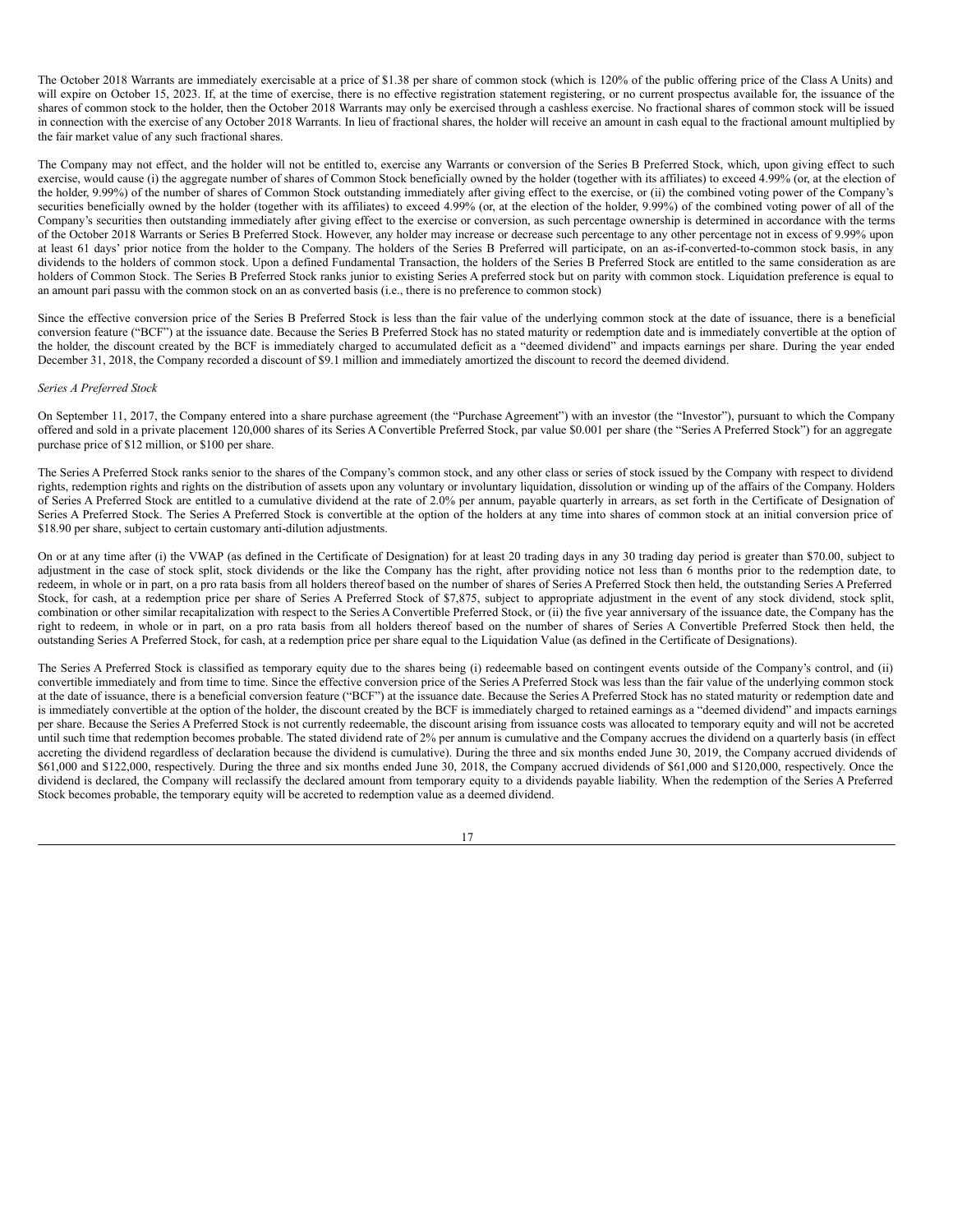# *B. Riley FBR Sales Agreement*

On August 5, 2016, the Company entered into the B. Riley FBR Sales Agreement with FBR Capital Markets & Co. (now known as B. Riley FBR, Inc.), which enables the Company to offer and sell shares of the Company's common stock with an aggregate sales price of up to \$40.0 million from time to time through B. Riley FBR, Inc. as the Company's sales agent. Sales of common stock under the B. Riley FBR Sales Agreement are made in sales deemed to be "at-the-market" equity offerings as defined in Rule 415 promulgated under the Securities Act. B. Riley FBR, Inc. is entitled to receive a commission rate of up to 3.0% of gross sales in connection with the sale of the Company's common stock sold on the Company's behalf. For the year ended December 31, 2018, the Company sold through the B. Riley FBR Sales Agreement an aggregate of 3.5 million shares of the Company's common stock, and received net proceeds of approximately \$12.2 million. For the three and six months ending June 30, 2018, the Company sold through the B. Riley FBR Sales Agreement an aggregate of 0 and 1.7 million shares of the Company's common stock, and received net proceeds of approximately \$400,000. The Company has not sold any shares during 2019 through the B. Riley FBR Sales Agreement.

### **9. Related Party Transactions**

On September 5, 2018, the Company entered into an agreement with CSMC for an investigator-sponsored Phase 2b clinical study of SYN-010 to be co-funded by the Company and CSMC (the "Study"). The Study will provide further evaluation of the efficacy and safety of SYN-010, the Company's modified-release reformulation of lovastatin lactone, which is exclusively licensed to the Company by CSMC. SYN-010 is designed to reduce methane production by certain microorganisms (*M. smithit*) in the gut to treat an underlying cause of irritable bowel syndrome with constipation (IBS-C).

In consideration of the support provided by CSMC for the Study, the Company entered into a Stock Purchase Agreement with CSMC pursuant to which the Company: (i) issued to CSMC 50,000 shares of common stock of the Company; and (ii) transferred to CSMC an additional 2,420,000 shares of common stock of its subsidiary Synthetic Biomics, Inc. ("SYN Biomics") owned by the Company, such that after such issuance CSMC owns an aggregate of 7,480,000 shares of common stock of SYN Biomics, representing seventeen percent (17%) of the issued and outstanding shares of SYN Biomics' common stock.

The Agreement also provides CSMC with a right, commencing on the six month anniversary of issuance of the stock under certain circumstances in the event that the shares of stock of SYN Biomics are not then freely tradeable, and subject to NYSE American, LLC approval, to exchange its SYN Biomics shares for unregistered shares of the Company's common stock, with the rate of exchange based upon the relative contribution of the valuation of SYN Biomics to the public market valuation of the Company at the time of each exchange. The Stock Purchase Agreement also provides for tag-along rights in the event of the sale by the Company of its shares of SYN Biomics. As of June 30, 2019, CSMC has not exercised its right to exchange its SYN Biomics shares for the Company's common stock.

In December 2013, through the Company's subsidiary, Synthetic Biomics, Inc., the Company entered into a worldwide exclusive license agreement with CSMC and acquired the rights to develop products for therapeutic and prophylactic treatments of acute and chronic diseases, including the development of SYN-010 to target IBS-C. The Company licensed from CSMC a portfolio of intellectual property comprised of several U.S. and foreign patents and pending patent applications for various fields of use, including IBS-C, obesity and diabetes. An investigational team led by Mark Pimentel, M.D. at CSMC discovered that these products may reduce the production of methane gas by certain GI microorganisms. During the three and six months ended June 30, 2019 and 2018, the Company did not owe and did not pay CSMC for milestone payments related this license agreement.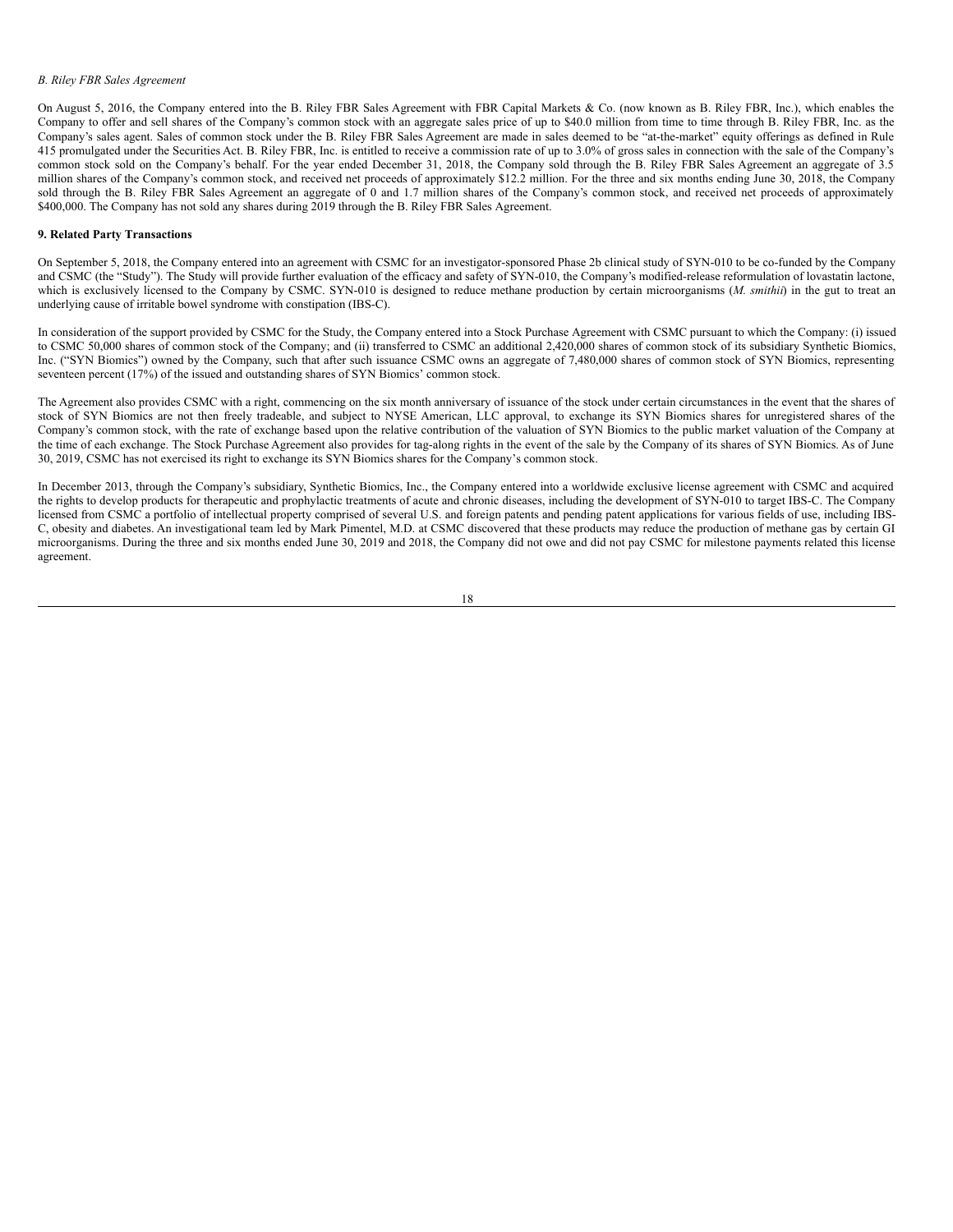## **10. Commitments and Contingencies**

# *Leases*

All of the Company's existing leases as of June 30, 2019 are classified as operating leases. As of June 30, 2019, the Company has one material operating lease for facilities with a remaining term expiring in 2022. The existing lease has fair value renewal options, none of which are considered certain of being exercised or included in the minimum lease term. The discount rate used in the calculation of the lease liability was 9.9%. The rates implicit within the Company's leases are generally not determinable, therefore, the Company's incremental borrowing rate is used to determine the present value of lease payments. The determination of the Company's incremental borrowing rate requires judgment. Because the Company currently has no outstanding debt, the incremental borrowing rate for each lease is primarily based on publicly-available information for companies within the same industry and with similar credit profiles. The rate is then adjusted for the impact of collateralization, the lease term and other specific terms included in the Company's lease arrangements. The incremental borrowing rate is determined at lease commencement, or as of January 1, 2019, for operating leases in existence upon adoption of ASC 842. The incremental borrowing rate is subsequently reassessed upon a modification to the lease arrangement. ROU assets are subsequently assessed for impairment in accordance with the Company's accounting policy for long-lived assets. Operating lease costs are presented as part of the general and administrative expenses in the condensed consolidated statements of operations, and for the three and six months ended June 30, 2019 approximated \$50,000 and \$101,000, respectively. During the same period, operating cash flows used for operating leases approximated \$75,000 and \$149,000, respectively. During 2019 there were no ROU assets exchanged for operating lease obligations. The initial non-cash addition of ROU assets due to adoption of ASC 842 was \$538,000.

A maturity analysis of our operating leases as of June 30, 2019 is as follows*(amounts in thousands of dollars)*:

| Future undiscounted cash flows: |          |       |
|---------------------------------|----------|-------|
|                                 | 2019 \$  | 151   |
|                                 | 2020     | 309   |
|                                 | 2021     | 321   |
|                                 | 2022     | 192   |
|                                 | Total \$ | 973   |
|                                 |          |       |
| Discount factor                 |          | (139) |
| Lease liability                 |          | 834   |
| Amount due within 12 months     |          | (233) |
| Non-current lease liability     |          | 601   |
|                                 |          |       |

As of December 31, 2018, the Company's future minimum lease payments were as follows*(in thousands)*:

|                        | 2019 |     | 2020 | 2021 | 2022 | Total |
|------------------------|------|-----|------|------|------|-------|
| <b>Operating Lease</b> |      | 300 | 309  | 321  | 192  | 1.122 |
| Total                  |      | 300 | 309  | 321  | 192  | 1,122 |

## **11. Subsequent Events**

In August 2019, the Company entered into a clinical trial agreement ("CTA") with Washington University School of Medicine in St. Louis ("Washington University") to conduct a Phase 1b/2a single-center, randomized, double-blinded, placebo-controlled clinical trial designed to evaluate the safety, tolerability and pharmacokinetics of oral SYN-004 (ribaxamase) in up to 36 adult allogeneic hematopoietic cell transplant (HCT) recipients (the "Study"). Under the terms of the CTA, the Company will serve as the sponsor of the Study and supply SYN-004 (ribaxamase), the Company's first-in-class oral enzyme designed to protect the gut microbiome from disruption caused by commonly used intravenous (IV) beta-lactam antibiotics, as well as compensate Washington University for all research services to be provided in connection with the Study which is estimated to cost approximately \$3,200,000. Dr. Erik R. Dubberke, Professor of Medicine and Clinical Director, Transplant Infectious Diseases at Washington University will serve as the principal investigator of the trial in collaboration with his Washington University colleague Dr. Mark A. Schroeder, Associate Professor of Medicine, Division of Oncology, Bone Marrow Transplantation and Leukemia.

The goal of the Study is to evaluate the safety, tolerability and potential absorption into the systemic circulation (if any) of 150 mg oral SYN-004 administered to allogeneic HCT recipients who receive an IV beta-lactam antibiotic to treat fever. Study participants will be enrolled into three sequential cohorts administered a different study-assigned IV beta-lactam antibiotic. Eight participants in each cohort will receive SYN-004 and four will receive placebo. Safety and pharmacokinetic data for each cohort will be reviewed by an independent Data and Safety Monitoring Committee, which will make a recommendation on whether to proceed to the next IV beta-lactam antibiotic. The Study will also evaluate potential protective effects of SYN-004 on the gut microbiome as well as generate preliminary information on potential therapeutic benefits and patient outcomes of SYN-004 in allogeneic HCT recipients. Enrollment is expected to begin during the fourth quarter of 2019, contingent upon approval of the clinical study protocol by the Washington University School of Medicine's Institutional Review Board (IRB) and the U.S. Food & Drug Administration (FDA).

The CTA continues in effect until completion of all obligations under the CTA. Either party may terminate the CTA prior to completion of its obligations (i) if authorization of the study is withdrawn by the FDA; (ii) if the emergence of any adverse reaction or side effect with the Study Drug administered in the Study is of such magnitude or incidence in the opinion of either party to support termination; or (iii) upon a breach of the terms of the CTA if the breaching party fails to cure the breach within 30 days after receipt of notice. The Company has the right to terminate the CTA upon 14 days written notice and Washington University has the right to terminate the CTA upon 14 days notice if the principal investigator becomes unable to perform or complete the Study and the parties have not, prior to the expiration of such fourteen (14) day period, agreed to an alternative principal investigator.

# <span id="page-19-0"></span>**ITEM 2. MANAGEMENT'S DISCUSSION AND ANALYSIS OF FINANCIAL CONDITION AND RESULTS OF OPERATIONS.**

The following discussion should be read in conjunction with our unaudited condensed consolidated financial statements and notes thereto included in this Quarterly Report on Form 10-Q, and our audited consolidated financial statements and notes thereto for the year ended December 31, 2018 included in our 2018 Form 10-K. This discussion contains forward-looking statements reflecting our current expectations that involve risks and uncertainties. See "Note Regarding Forward-Looking Statements" for a discussion of the uncertainties, risks and assumptions associated with these statements. Our actual results and the timing of events could differ materially from those expressed or implied by the forward-looking statements due to important factors and risks including, but not limited to, those set forth below under "Risk Factors" and elsewhere herein, and those identified under Part I, Item 1A of our 2018 Form 10-K. All share and per share numbers set forth in this Management's Discussion and Analysis of Financial Conditions and Results of Operations reflect the one-for-thirty five reverse stock split effected August 10, 2018.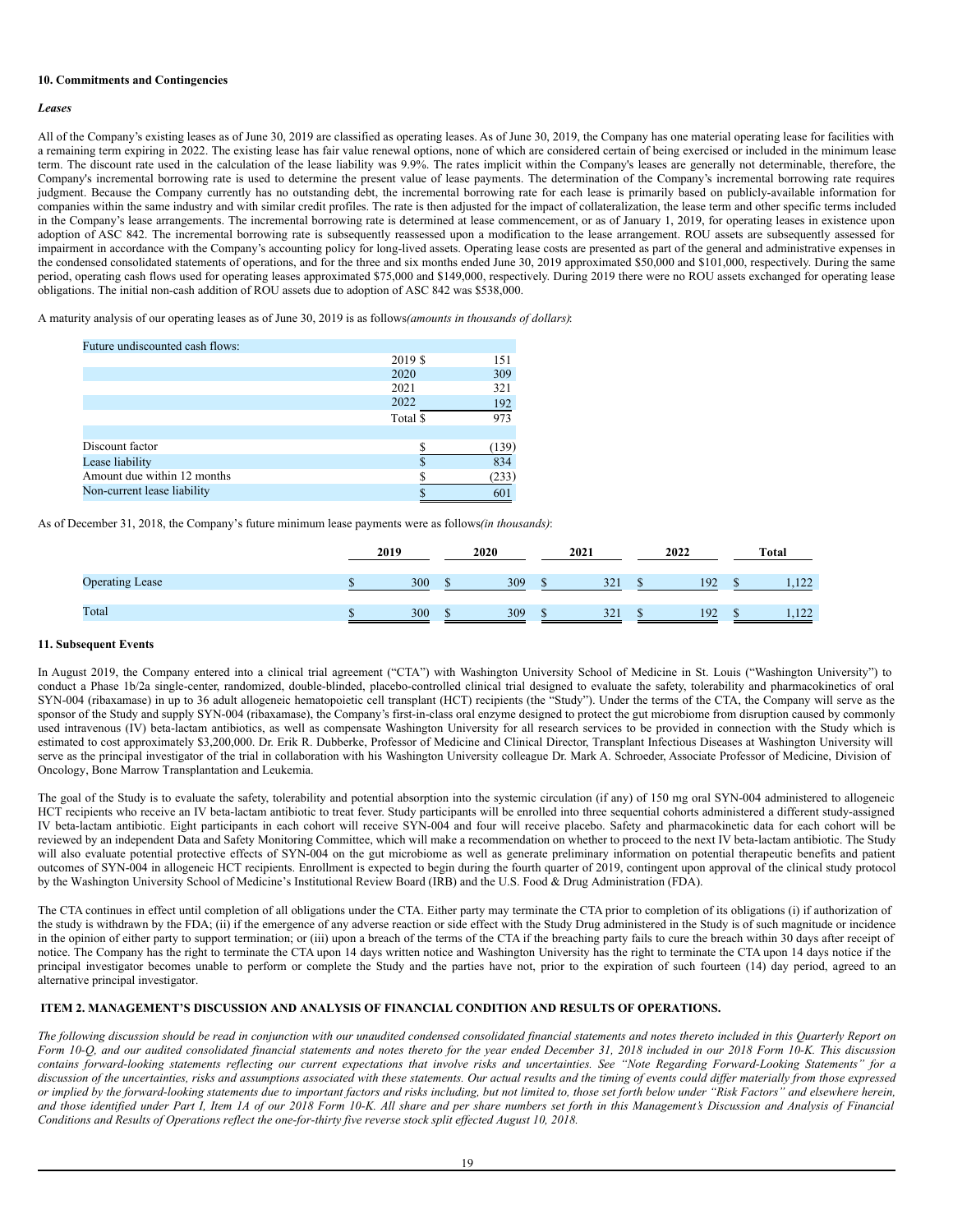# **Overview**

We are a clinical-stage company focused on developing therapeutics designed to preserve the microbiome to protect and restore the health of patients. Our lead candidates are: (1) SYN-004 (ribaxamase) which is designed to degrade certain commonly used intravenous (IV) beta-lactam antibiotics within the gastrointestinal (GI) tract to prevent microbiome damage, *Clostridioides difficile* infection (CDI), overgrowth of pathogenic organisms, the emergence of antimicrobial resistance (AMR), and acute graft-versushost-disease (aGVHD) in allogeneic hematopoietic cell transplant (HCT) recipients, and (2) SYN-010 which is intended to reduce the impact of methane-producing organisms in the gut microbiome to treat an underlying cause of irritable bowel syndrome with constipation (IBS-C). We are also advancing SYN-020, an early-stage oral formulation of the enzyme intestinal alkaline phosphatase (IAP) to treat both local GI and systemic diseases.

### *Our Product Pipeline:*

| <b>Product Candidate</b>              | Indication (expansion)             | <b>Target</b>                         | <b>Preclinical</b> | Phase 1                                | Phase 2 | <b>Phase 3</b>                   |
|---------------------------------------|------------------------------------|---------------------------------------|--------------------|----------------------------------------|---------|----------------------------------|
| Gastroenterology                      |                                    |                                       |                    |                                        |         |                                  |
| SYN-010*                              | IBS-C (CIC)                        | <b>Gut Methanogens</b>                |                    |                                        |         | Cedars Sinai 2b                  |
| <b>Cancer Treatment Complications</b> |                                    |                                       |                    |                                        |         |                                  |
| SYN-004 (ribaxamase)                  | aGVHD in HCT (VRE)                 | IV cephalosporins<br>IV penicillins   |                    |                                        |         | Est. P1b/2a: Q1 2020             |
| <b>SYN-020 (IAP)</b>                  | <b>Radiation Enteropathy (CPI)</b> | Multiple                              |                    | Est. filing IND 01 2020                |         |                                  |
| SYN-006 (carbapenemase)               | aGVHD in HCT (CRE)                 | IV carbapenems                        |                    | Potential China-partnering opportunity |         |                                  |
| <b>Infectious Disease</b>             |                                    |                                       |                    |                                        |         |                                  |
| SYN-004 (ribaxamase)                  | CDI (AMR)                          | IV cephalosporins<br>IV penicillins   |                    |                                        |         | FDA Phase 3<br>$N \approx 4,000$ |
| SYN-007 (ribaxamase) DR               | AAD (AMR)                          | PO cephalosporins<br>BO - - - LIBL- - |                    | Potential pediatric opportunity        |         |                                  |

**AAD** antibiotic associated diarrhea; **aGVHD** acute graft-vs-host disease; **AMR** antimicrobial resistance; **CDI** *Clostridioides dif icile* infection; **CIC** chronic idiopathic constipation; **CPI** checkpoint inhibitor autoimmune enteropathy; **CRE** carbapenem resistant enterococci;**DR** delayed release; **Est.** estimated; **HCT** hematopoietic cell transplant patients; **IAP** intestinal alkaline phosphatase;**IBS-C** irritable bowel syndrome with constipation;**VRE** vancomycin resistant enterococci.

\*SYN-010 Phase 2b investigator-sponsored clinical study is being conducted by the Medically Associated Science and Technology (MAST) Program at Cedars-Sinai Medical Center.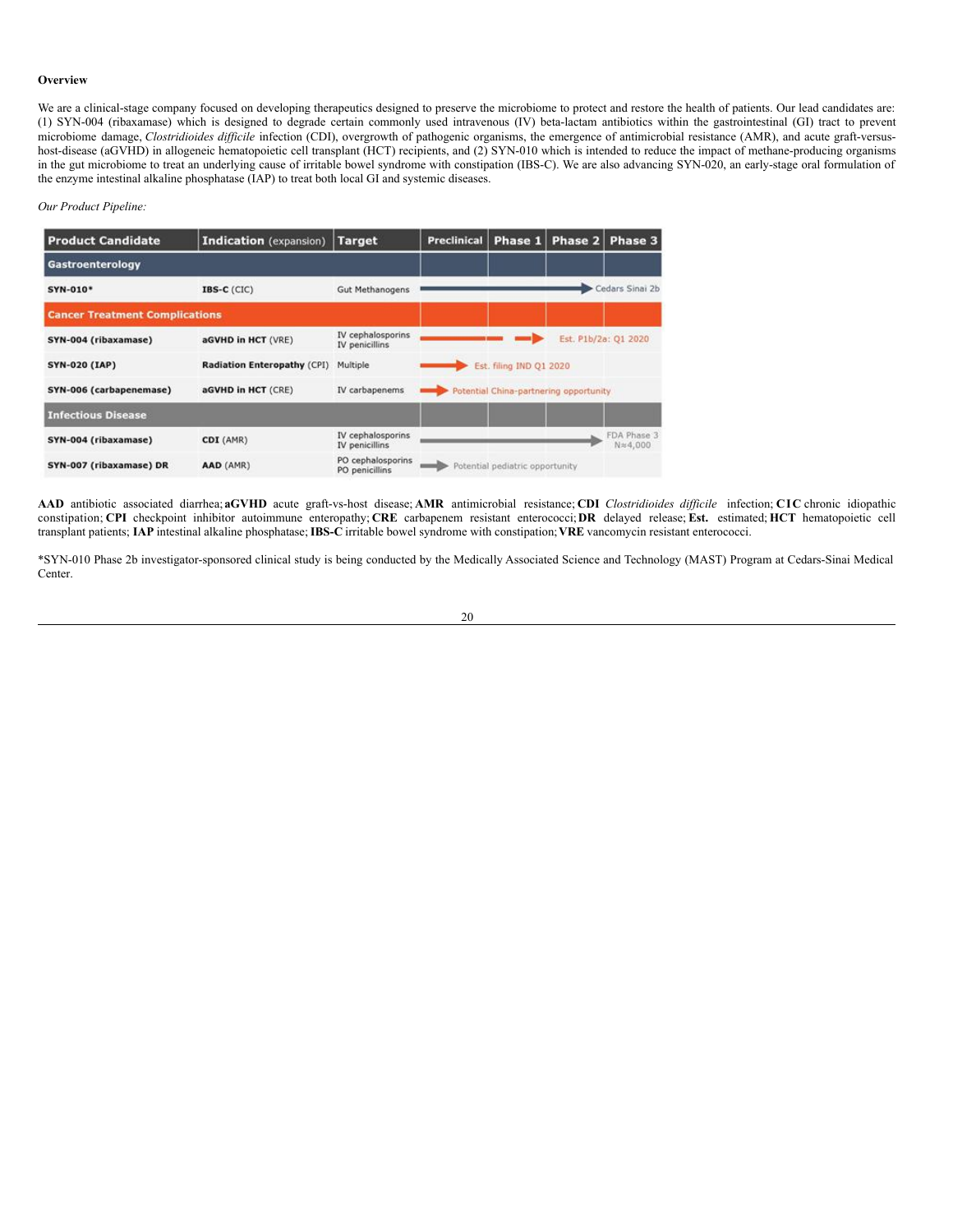# **Summary of Clinical and Preclinical Programs**

| <b>Therapeutic Area</b>                                                                                                                                             | Product<br>Candidate                                     | <b>Current Status</b>                                                                                                                                                                                                                                                                                       |
|---------------------------------------------------------------------------------------------------------------------------------------------------------------------|----------------------------------------------------------|-------------------------------------------------------------------------------------------------------------------------------------------------------------------------------------------------------------------------------------------------------------------------------------------------------------|
| Prevention of microbiome damage, CDI,<br>overgrowth of pathogenic organisms, AMR, and<br>aGVHD in allogeneic HCT recipients (Degrade<br>IV beta-lactam antibiotics) | <b>SYN-004</b><br>(ribaxamase)<br>(oral enzyme)          | Announced outcomes from End of Phase 2 meeting, including FDA-proposed<br>criteria for Phase 3 clinical efficacy and safety which, if achieved, may support<br>submission for marketing approval on the basis of a single Phase 3 clinical trial (Q4<br>2018)                                               |
|                                                                                                                                                                     |                                                          | Anticipate initiation of the Phase 3 clinical program proposed by the FDA for<br>the prevention of CDI only after securing additional potential funding via a<br>strategic partnership                                                                                                                      |
|                                                                                                                                                                     |                                                          | Clarified market/potential partner needs and identified potential additional<br>indications in specialty patient populations such as allogeneic hematopoietic cell<br>transplant patients                                                                                                                   |
|                                                                                                                                                                     |                                                          | Announced clinical trial agreement with Washington University School of<br>Medicine to conduct a Phase 1b/2a clinical trial to evaluate safety, tolerability<br>and pharmacokinetics in up to 36 adult allogeneic HCT recipients (Q3 2019)                                                                  |
|                                                                                                                                                                     |                                                          | Anticipate initiation of Phase 1b/2a clinical trial to be conducted by Washington<br>University in adult allogeneic HCT recipients in Q1 2020                                                                                                                                                               |
| Treatment of IBS-C                                                                                                                                                  | SYN-010<br>(oral modified-release<br>lovastatin lactone) | Confirmed key elements of Pivotal Phase 2b/3 clinical trial design pursuant to<br>consultations with FDA (Q1 2017)                                                                                                                                                                                          |
|                                                                                                                                                                     |                                                          | Entered into agreement with CSMC for an investigator-sponsored Phase 2b clinical<br>study of SYN-010 to evaluate SYN-010 dose response and inform Phase 3 clinical<br>development (Q3 2018)                                                                                                                 |
|                                                                                                                                                                     |                                                          | Commenced enrollment in the Phase 2b investigator-sponsored clinical study of<br>SYN-010 conducted by CSMC (Q1 2019)                                                                                                                                                                                        |
|                                                                                                                                                                     |                                                          | Anticipate a data readout from investigator-sponsored Phase 2b clinical study (1H)<br>2020)                                                                                                                                                                                                                 |
| Prevention of CDI, overgrowth of pathogenic<br>organisms and AMR (Degrade IV carbapenem<br>antibiotics)                                                             | <b>SYN-006</b>                                           | Identified P2A as a potent carbapenemase that is stable in the GI tract                                                                                                                                                                                                                                     |
|                                                                                                                                                                     | (oral enzyme)                                            | Manufactured a formulated research lot for oral delivery (2017)                                                                                                                                                                                                                                             |
|                                                                                                                                                                     |                                                          | Demonstrated microbiome protection in a pig model of ertapenem administration<br>(Q1 2018)                                                                                                                                                                                                                  |
| Prevention of CDI, overgrowth of pathogenic<br>organisms and AMR (Degrade oral beta-lactam                                                                          | <b>SYN-007</b><br>(oral enzyme)                          | Preclinical work ongoing to expand the utility of SYN-004 (ribaxamase) for use<br>with oral beta-lactam antibiotics                                                                                                                                                                                         |
| antibiotics)                                                                                                                                                        |                                                          | Reported supportive data from a second canine animal model demonstrating that<br>when co-administered with oral amoxicillin and oral Augmentin, oral SYN-007 did<br>not interfere with systemic absorption of antibiotics but did diminish microbiome<br>damage associated with these antibiotics (Q2 2018) |
|                                                                                                                                                                     |                                                          |                                                                                                                                                                                                                                                                                                             |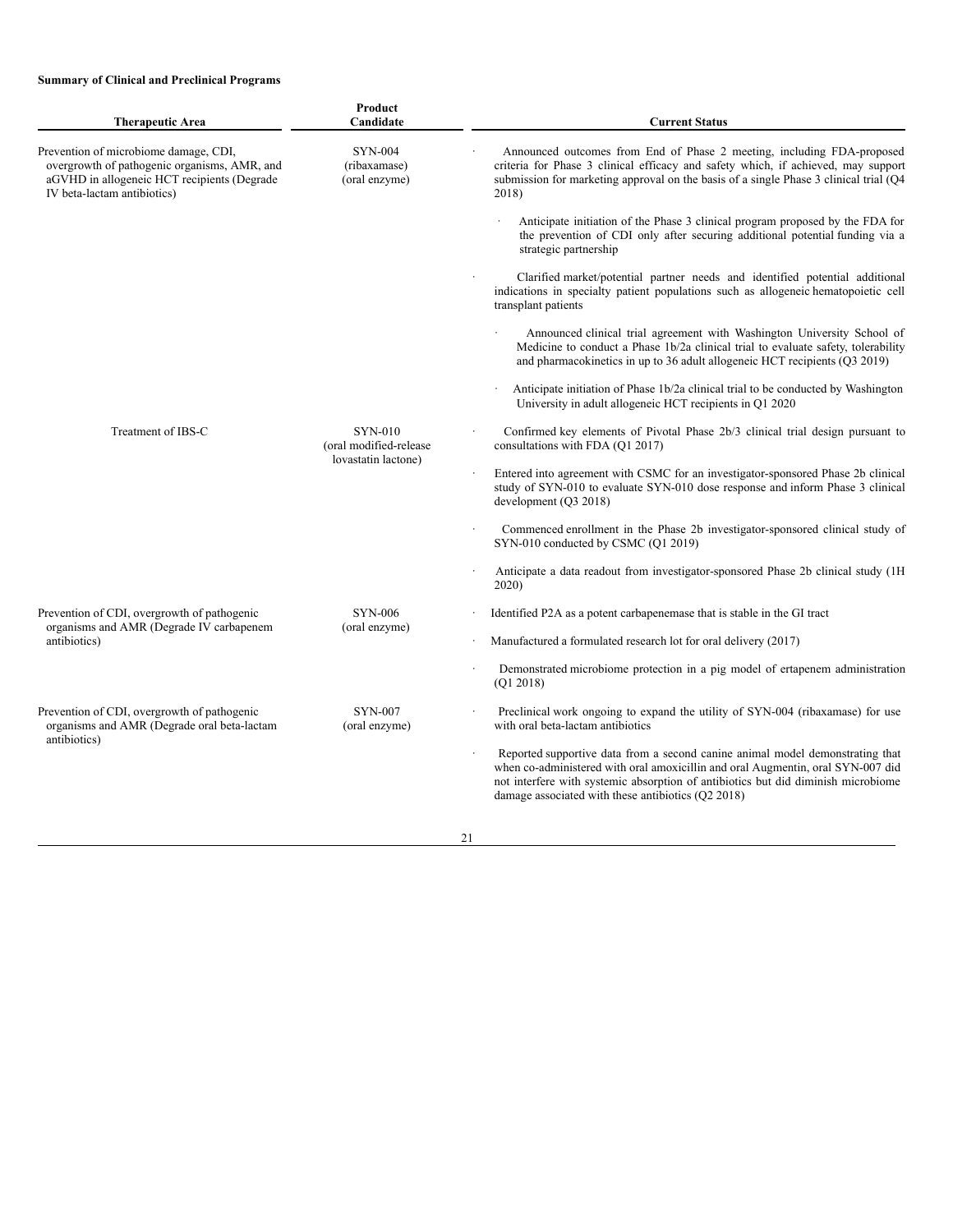| Preserve gut barrier, treat local GI inflammation,<br>and restore gut microbiome | <b>SYN-020</b><br>(oral IAP enzyme)                  | Generated high expressing manufacturing cell lines for intestinal alkaline<br>phosphatase $(IAP)$ $(1H 2017)$                                                                                                                   |
|----------------------------------------------------------------------------------|------------------------------------------------------|---------------------------------------------------------------------------------------------------------------------------------------------------------------------------------------------------------------------------------|
|                                                                                  |                                                      | Identified basic Drug Supply manufacturing process and potential tablet formulation<br>(2H 2017)                                                                                                                                |
|                                                                                  |                                                      | Identified potential clinical indications with unmet medical need including<br>enterocolitis associated with radiation therapy for cancer (Q1 2019)                                                                             |
|                                                                                  |                                                      | Completed pre-IND (Investigational New Drug) meeting with the FDA to clarify<br>requirements for IND-enabling toxicology studies and manufacturing requirements<br>(02 2019)                                                    |
|                                                                                  |                                                      | Anticipated IND filing (Q1 2020)                                                                                                                                                                                                |
| Prevention and treatment of pertussis                                            | <b>SYN-005</b><br>(monoclonal antibody<br>therapies) | Reported supportive preclinical data demonstrating that an extended half-life version<br>of hu1B7, a component of SYN-005, provided protection from pertussis for five<br>weeks in a neonatal non-human primate study (O4 2017) |
|                                                                                  |                                                      | Collaborations with Intrexon and UT Austin                                                                                                                                                                                      |

# **Recent Developments**

### **Our Microbiome-Focused Pipeline**

Our SYN-004 (ribaxamase) and SYN-010 clinical programs are focused on the gut microbiome, which is home to billions of microbial species and composed of a natural balance of both "good" beneficial species and potentially "bad" pathogenic species. When the natural balance or normal function of these microbial species is disrupted, a person's health can be compromised. All of our programs are supported by our growing intellectual property portfolio. We are maintaining and building our patent portfolio through: filing new patent applications; prosecuting existing applications; and licensing and acquiring new patents and patent applications. Our plan remains focused on the advancement of our two lead clinical programs. We continue to actively manage resources in preparation for the clinical advancement of our two lead microbiome-focused clinical programs, SYN-004 (ribaxamase) and SYN-010, as well as our pre-IND program SYN-020, including our pursuit of opportunities that will allow us to establish the clinical infrastructure and financial resources necessary to successfully initiate and complete this plan.

## **Clinical and Pre-Clinical Update**

### SYN-004 (ribaxamase) — Prevention of antibiotic-mediated microbiome damage, C. difficile infections (CDI), overgrowth of pathogenic organisms, the emergence of *antimicrobial resistance (AMR) and acute graft-versus-host disease (aGVHD) in allogeneic HCT recipients*

On November 21, 2018, we announced results from our End-of-Phase 2 meeting with the FDA during which key elements of a Phase 3 clinical program were confirmed. Pursuant to the meeting, the FDA proposed criteria for Phase 3 clinical efficacy and safety which, if achieved, may support submission for marketing approval of SYN-004 (ribaxamase) on the basis of a single Phase 3 clinical trial. The proposed SYN-004 (ribaxamase) Phase 3 clinical program comprises a single, global, event-driven clinical trial with a fixed maximum number of approximately 4,000 patients for total enrollment and will evaluate the potential efficacy and safety of ribaxamase in a broad patient population by enrolling patients with a variety of underlying infections treated with a range of IV beta-lactam antibiotics. We expect the clinical development costs to complete this trial to be in excess of \$80 million and anticipate at this time initiating the Phase 3 clinical program only after securing additional potential financing via a strategic partnership or other financing activities, which we continue to aggressively pursue.

In parallel with our prior clinical and regulatory efforts, we completed a Health Economics Outcomes Research study, which was conducted to generate key insights on how we can expect Health Care Practitioners, or HCPs, to evaluate patient access for SYN-004 (ribaxamase) while also providing a framework for potential reimbursement strategies. After evaluating findings from the study, and after extensive discussions with pharmaceutical companies, physicians, research institutions and clinical development groups worldwide, we believe that there is significant potential value in exploring the development of SYN-004 (ribaxamase) in a narrower patient population where the incidence of the disease endpoint is high and the clinical development may be less costly.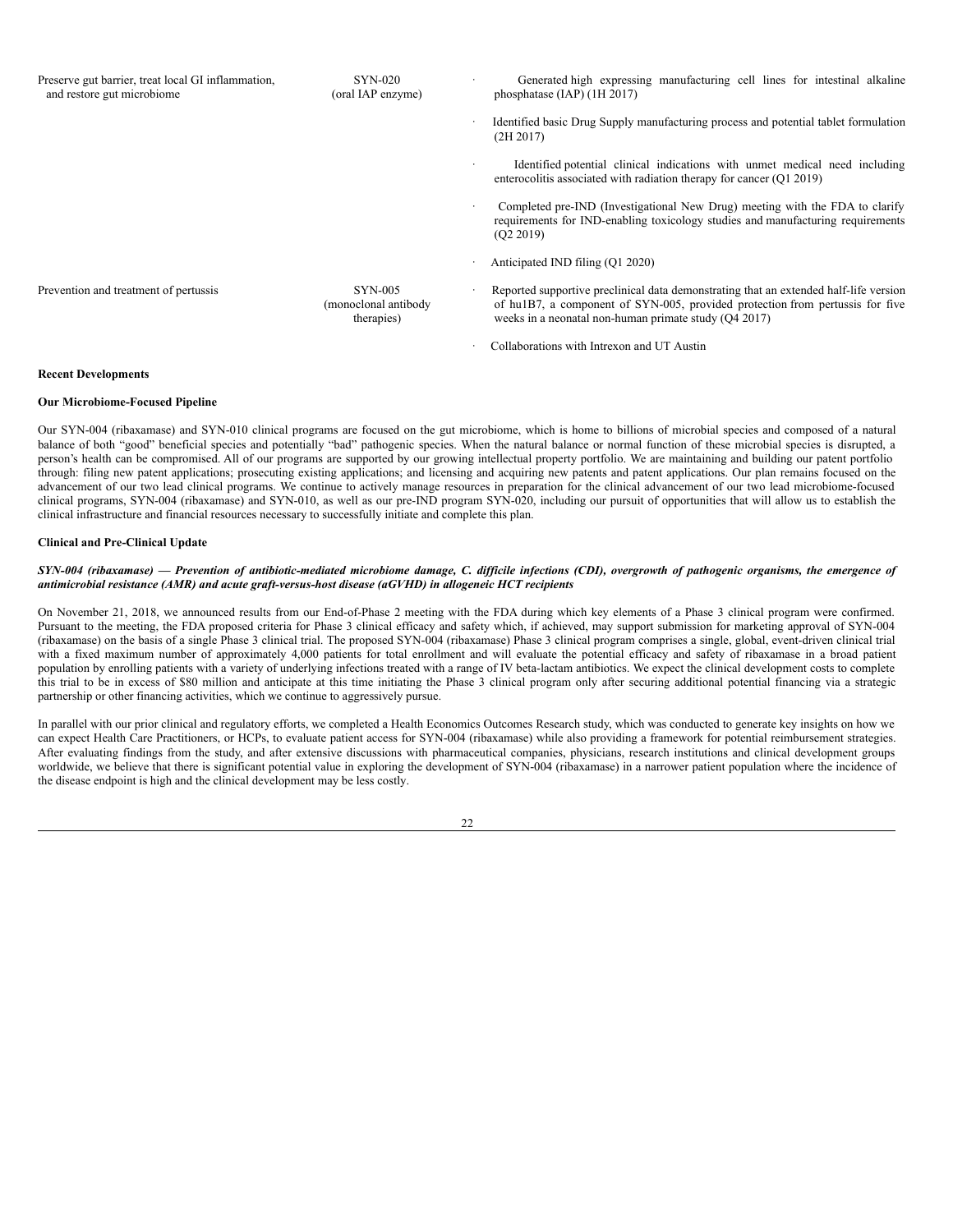One such narrow patient population for SYN-004 (ribaxamase) is allogenic hematopoietic cell transplant (HCT) recipients, who have a very high risk of CDI, VRE colonization and potentially fatal bacteremia, and aGVHD. Published literature has demonstrated a strong association between these adverse outcomes and microbiome damage caused by IV beta-lactam antibiotics in these patients. Approximately 80-90% of HCT recipients receive IV beta-lactam antibiotics to treat febrile neutropenia. Penicillins and cephalosporins are first-line therapies in the USA and EU, whereas carbapenems are first-line in China. Antibiotic-mediated damage to the gut microbiome is strongly associated with aGVHD, bloodstream infections, VRE bacteremia, transplant relapse, and increased mortality in HCT recipients, raising concern over the spectrum of antibiotics used during HCT. CDI occurs in up to 31% of HCT patients and is associated with GVHD and increased mortality. aGVHD occurs in 40-60% of allogeneic HCT recipients and is recognized as a primary contributor to morbidity and mortality in this patient population. Approximately 8,500 allogeneic HCT procedures were conducted in the U.S. in 2016, compared to approximately 4,500 in China. First-line treatments for aGVHD fail in more than 50% of patients and 2-year survival in patients with steroid refractory aGVHD is only 20%. At least one U.S. study found allogeneic HCT recipients who developed aGVHD had 3-times higher in-hospital mortality and almost 2-fold higher median hospital costs than patients who did not develop aGVHD. It has been reported that in-patient costs for allogeneic HCT in the USA range from \$180,000-\$300,000 depending on the disease severity. In 2014, all-cause costs for allogeneic HCT in the USA were greater than \$600,000 per patient (up to 12 months post-transplant). VRE infection is a persistent problem in HCT patients and VRE colonization after HCT has been associated with decreased patient survival.

In August 2019, we entered into a Clinical Trial Agreement (CTA) with Washington University School of Medicine ("Washington University") to conduct a Phase 1b/2a clinical trial. The Phase 1b/2a single-center, randomized, double-blinded, placebo-controlled clinical trial is designed to evaluate the safety, tolerability and pharmacokinetics of oral SYN-004 (ribaxamase) in up to 36 adult allogeneic HCT recipients. Under the terms of this agreement, Synthetic Biologics will serve as the sponsor of the study and supply SYN-004 (ribaxamase). Dr. Erik R. Dubberke, Professor of Medicine and Clinical Director, Transplant Infectious Diseases at Washington University will serve as the principal investigator of the trial in collaboration with his Washington University colleague Dr. Mark A. Schroeder, Associate Professor of Medicine, Division of Oncology, Bone Marrow Transplantation and Leukemia.

The goal of this study is to evaluate the safety, tolerability and potential absorption into the systemic circulation (if any) of 150 mg oral SYN-004 administered to allogeneic HCT recipients who receive an IV beta-lactam antibiotic to treat fever. Study participants will be enrolled into three sequential cohorts administered a different study-assigned IV beta-lactam antibiotic. Eight participants in each cohort will receive SYN-004 and four will receive placebo. Safety and pharmacokinetic data for each cohort will be reviewed by an independent Data and Safety Monitoring Committee, which will make a recommendation on whether to proceed to the next IV beta-lactam antibiotic. The study will also evaluate potential protective effects of SYN-004 on the gut microbiome as well as generate preliminary information on potential therapeutic benefits and patient outcomes of SYN-004 in allogeneic HCT recipients. Enrollment is expected to begin during the first quarter of 2020, contingent upon approval of the clinical study protocol by the Washington University School of Medicine's Institutional Review Board (IRB) and the FDA. We anticipate that subsequent potential Phase 2/3 pivotal trial(s) in this patient population may consist of as many as 500 patients.

# *SYN-010 — Treatment of Irritable Bowel Syndrome with Constipation (IBS-C)*

On September 5, 2018, we entered into an agreement with CSMC for an investigator-sponsored Phase 2b clinical study of SYN-010 to be co-funded by us and CSMC (the "Study").

The Study will further evaluate the efficacy and safety of SYN-010. The data from this study will provide additional insights into potential SYN-010 clinical efficacy, including dose response and microbiome effects, ideally solidifying existing clinical outcomes data, and potentially simplifying and reducing costs for future Phase 3 clinical development. We believe the successful completion of the Study will allow us to re-engage with prospective partners, both domestically and abroad, who found the results from our previously completed Phase 2a study compelling and have indicated their interest in reviewing a more robust clinical data set.

The Phase 2b study is being conducted out of the Medically Associated Science and Technology (MAST) Program at CSMC and is a 12-week, placebo-controlled, doubleblind, randomized clinical trial to evaluate two dose strengths of oral SYN-010 21 mg and 42 mg in approximately 150 patients diagnosed with IBS-C.

The primary objective for the Study is to determine the efficacy of SYN-010, measured as an improvement from baseline in the weekly average number of complete spontaneous bowel movements (CSBMs) during the 12-week treatment period for SYN-010 21 mg and 42 mg daily doses relative to placebo. Secondary efficacy endpoints for both dose strengths of SYN-010 will measure changes from baseline in abdominal pain, bloating, stool frequency as well as the use of rescue medication relative to placebo. Exploratory outcomes include Adequate Relief and quality of life measures using the well-validated EQ-5D-5L and PAC-SYM patient questionnaires. Enrollment in this study commenced in January 2019 and remains ongoing. After consulting with the investigators at Cedars-Sinai Medical Center, the study sponsor, we have elected to extend enrollment to accommodate the higher than anticipated screen-fail rates for patients who presented at screening with breath-methane levels below the protocol-required ten parts-per-million. In order to ensure the possibility of generating a meaningful data set of the highest quality, we are discussing with Cedars-Sinai the opportunity for a data read out in the first half of 2020.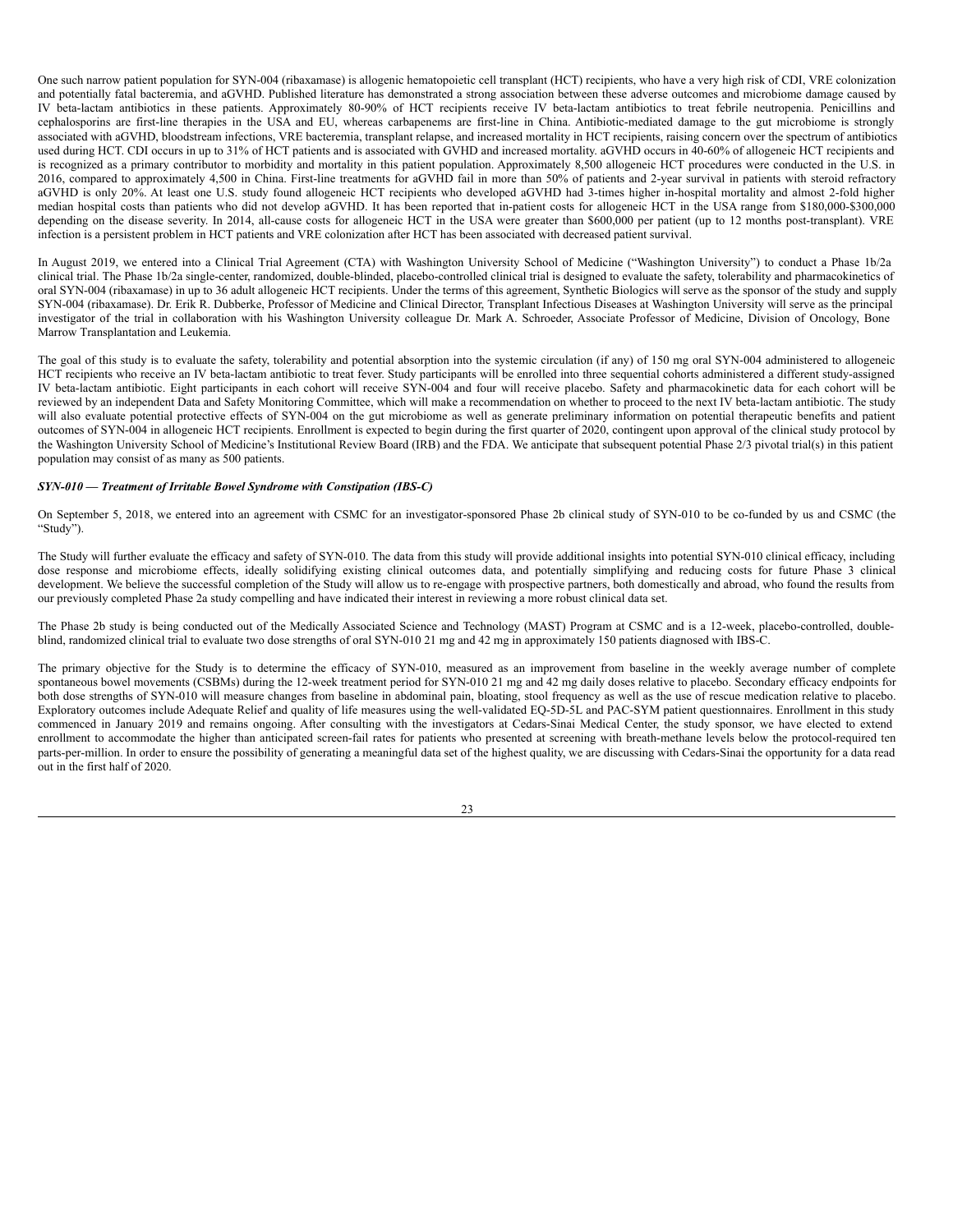### *SYN-020 — Oral Intestinal Alkaline Phosphatase*

SYN-020 is a quality-controlled, recombinant version of Intestinal Alkaline Phosphatase (IAP) formulated for oral delivery. The published literature indicates that IAP functions to diminish GI inflammation, tighten the gut barrier to diminish "leaky gut," and promote a healthy microbiome. Based on these known mechanisms as well as our own supporting animal model data, we are developing SYN-020 to mitigate the intestinal damage caused by radiation therapy that is routinely used to treat pelvic cancers. A key hurdle to commercialization has been the high cost of IAP manufacture. We believe we have developed technologies to traverse this hurdle and are currently advancing a SYN-020 product candidate towards an IND which we anticipate filing promptly during the first quarter of 2020. During the second quarter of 2019, we completed a pre-IND meeting with the FDA where we discussed nonclinical and clinical strategies and clarified requirements for IND-enabling toxicology studies to evaluate safety and pharmacokinetics of SYN-020 in healthy volunteers. As part of the SYN-020 nonclinical package, we evaluated SYN-020 in conjunction with radiation and 5-fluorouracil (5- FU) in an exploratory mouse ectopic colon cancer model. 5-FU is a chemotherapy drug commonly used to treat a variety of cancers, including colon, rectal and other GI-related cancers. The purpose was to show that oral administration of SYN-020 does not alter the effectiveness of these cancer therapeutics. As expected, SYN-020 did not diminish anti-cancer efficacy with either radiation or 5-FU. Interestingly, very preliminary data suggest that SYN-020 may have improved the outcomes with 5-FU. A confirmatory study is ongoing with larger cohort sizes and additional mechanistic endpoints which, if repeated, may allow us to further broaden the clinical development strategy for this program.

## **Intellectual Property**

All of our programs are supported by growing patent estates that we either own or exclusively license. Each potential product has issued patents that provide protection. In total, we have over 110 U.S. and foreign patents and over 100 U.S. and foreign patents pending. The SYN-004 (ribaxamase) program is supported by IP that is assigned to Synthetic Biologics, namely U.S. patents and foreign patents (in most major markets, e.g. Europe (including Germany, Great Britain and France), Japan, China and Canada, among others) and U.S. and foreign patents pending in most major markets, e.g. Europe (including Germany, Great Britain and France), Japan, China and Canada, among others). For instance, U.S. Patent Nos. 8,894,994 and 9,587,234, which include claims to compositions of matter and pharmaceutical compositions of beta-lactamases, including SYN-004 (ribaxamase), have patent terms to at least 2031. Further, U.S. Patent 9,301,995 and 9,301,996, both of which will expire in 2031, cover various uses of betalactamases, including SYN-004 (ribaxamase), in protecting the microbiome, and U.S. Patent Nos. 9,290,754, 9,376,673, 9,404,103, 9,464,280, and 9,695,409 which will expire in at least 2035, covers further beta-lactamase compositions of matter related to SYN-004 (ribaxamase). The SYN-010 program is supported by IP that is exclusively licensed to (and, in some cases co-owned by) Synthetic Biologics, namely U.S. patents and foreign patents (in most major markets, e.g. Europe (including Germany, Great Britain and France), and Canada, among others) and U.S. and foreign patents pending in most major markets, e.g. Europe (including Germany, Great Britain and France), Japan, China and Canada, among others). For instance, U.S. Patent No. 9,192,618, which expires in at least 2023, includes claims that cover use of statins, including SYN-010, for the treatment of IBS-C. U.S. Patent No. 9,289,418, which expires in at least 2033, includes claims that cover the use of a variety of compounds, including the active agent of SYN-010, to treat constipation in certain screened patients. U.S. Patent No. 9,744,208 covers methods of use of the active agent of SYN-010 for the treatment of constipation until at least 2034. U.S. Patent No. 9,956,292 includes claims related to composition of matter of anti-methanogenic compositions that find use in treating IBS-C and will expire in at least 2035.

Our goal is to (i) obtain, maintain, and enforce patent protection for our products, formulations, processes, methods, and other proprietary technologies, (ii) preserve our trade secrets, and (iii) operate without infringing on the proprietary rights of other parties worldwide. We seek, where appropriate, the broadest intellectual property protection for product candidates, proprietary information, and proprietary technology through a combination of contractual arrangements and patents.

# **Critical Accounting Policies**

The condensed consolidated financial statements are prepared in conformity with U.S. GAAP, which requires the use of estimates, judgments and assumptions that affect the reported amounts of assets and liabilities, the disclosure of contingent assets and liabilities at the date of the consolidated financial statements, and the reported amounts of revenues and expenses in the periods presented. We believe that the accounting estimates employed are appropriate and resulting balances are reasonable; however, due to inherent uncertainties in making estimates, actual results may differ from the original estimates, requiring adjustments to these balances in future periods. The critical accounting estimates that affect the condensed consolidated financial statements and the judgments and assumptions used are consistent with those described under Part II, Item 7 of our 2018 Form 10-K.

# **Results of Operations**

### *Three Months Ended June 30, 2019 and 2018*

#### *General and Administrative Expenses*

General and administrative expenses decreased by 27% to \$1.0 million for the three months ended June 30, 2019 from \$1.4 million for the three months ended June 30, 2018. This decrease is primarily due to decreased stock-based compensation expense related to forfeitures and decreased option grants, along with the reduction of investor relations and consulting costs. The charge related to stock-based compensation expense was \$59,000 for the three months ended June 30, 2019, compared to \$264,000 the three months ended June, 2018.

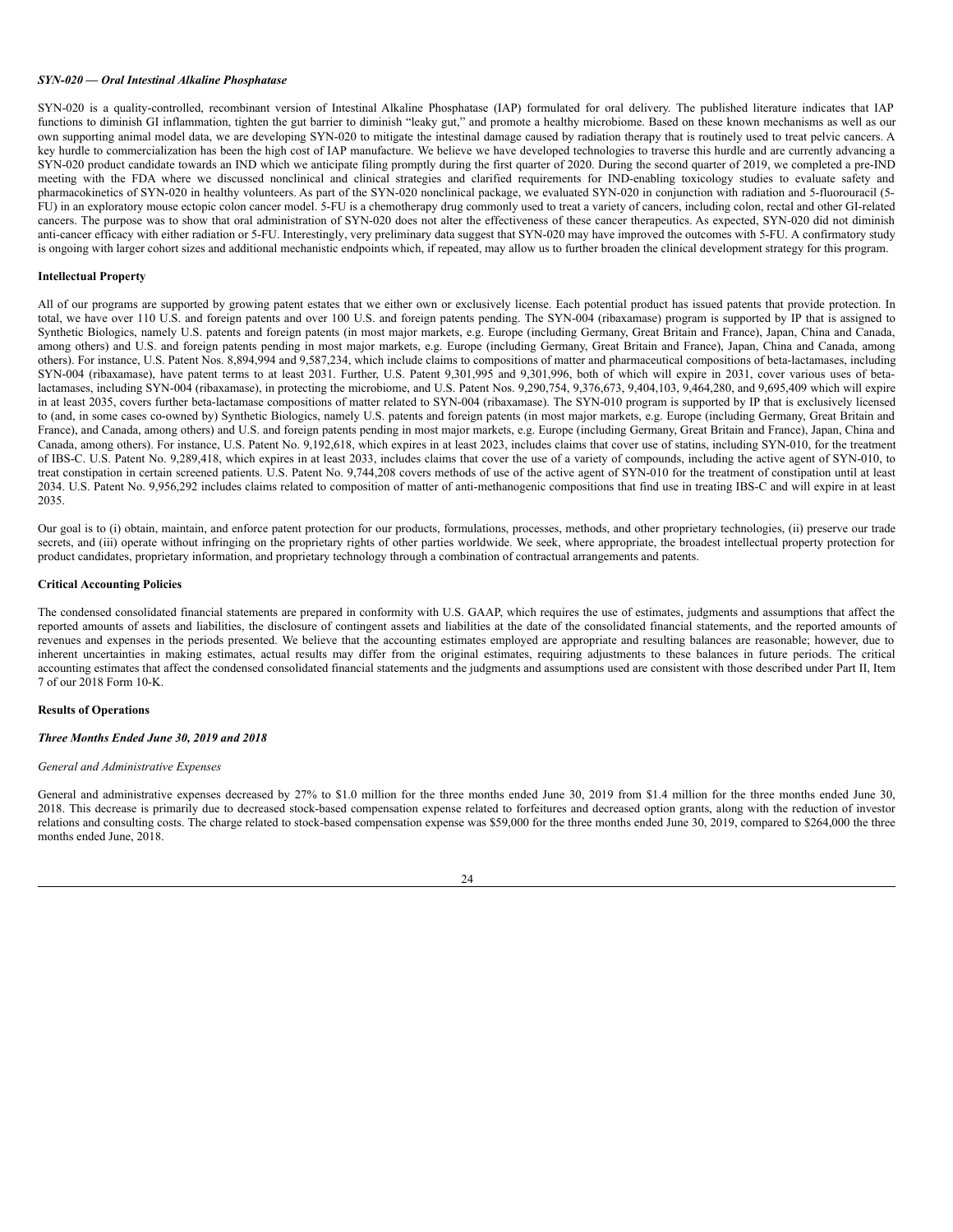#### *Research and Development Expenses*

Research and development expenses decreased by 27% to \$2.6 million for the three months ended June 30, 2019 from \$3.6 million for the three months ended June 30, 2018. This decrease is primarily the result of lower SYN-004 (ribaxamase) indirect program costs for the three months ended June 30, 2019, including salary and related expense reductions resulting from the 2018 restructuring and the fact that no clinical trial activity for SYN-004 (ribaxamase) was ongoing during the quarter, offset by an increase in manufacturing costs for SYN-020. The research and development costs incurred during the quarter were primarily related to the investigator-sponsored Phase 2b clinical study of SYN-010 and manufacturing cost for SYN-020. We anticipate research and development expense to increase in association with the ongoing Phase 2b investigatorsponsored clinical study of SYN-010, a potential Phase 1b/2a clinical trial of SYN-004 (ribaxamase) in allogeneic HCT recipients, and the continued development of SYN-020. Research and development expenses also include a charge relating to stock-based compensation expense of \$31,000 for the three months ended June 30, 2019, compared to \$293,000 for the three months ended June 30, 2018.

The following table sets forth our research and development expenses directly related to our therapeutic areas for the three months ended June 30, 2019 and 2018. These direct expenses were external costs associated with preclinical studies and clinical trials. Indirect research and development expenses related to employee costs, facilities, stock-based compensation and research and development support services that are not directly allocated to specific drug candidates.

|                                         |               | June 30 |
|-----------------------------------------|---------------|---------|
| <b>Therapeutic Areas</b>                | June 30, 2019 | 31,2018 |
| <b>SYN-010</b>                          | 159           | 145     |
| Ribaxamase                              | 46            | 130     |
| Other therapeutic areas                 | 13            |         |
|                                         |               |         |
| Total direct costs                      | 218           | 276     |
| Total indirect costs                    | 2.376         | 3,296   |
|                                         |               |         |
| Total Research and Development Expenses | 2,594         | 3,572   |

### *Other Income*

Other income was \$80,000 for the three months ended June 30, 2019, compared to other income of \$789,000 for the three months ended June 30, 2018. Other income for the three months ended June 30, 2019 is primarily comprised of interest income while the three months ended June 30, 2018 is comprised of non-cash income of \$783,000 from the change in fair value of warrants. The decrease in the fair value of the warrants was due to the decrease in our stock price.

## *Net Loss Attributable to Common Stockholders*

Our net loss attributable to common stockholders was \$3.7 million, or \$0.23 per basic and dilutive common share for the three months ended June 30, 2019, compared to a net loss of \$4.3 million, or \$1.16 per basic common share and dilutive common share for the three months ended June 30, 2018. The net loss was primarily attributed to the net loss from operations described above.

## *Six Months Ended June 30, 2019 and 2018*

### *General and Administrative Expenses*

General and administrative expenses decreased by 27% to \$2.2 million for the six months ended June 30, 2019, from \$3.1 million for the six months ended June 30, 2018. This decrease is primarily due to decreased stock-based compensation expense related to forfeitures and decreased option grants, along with the reduction of investor relations, consulting, registration, and legal costs. The charge related to stock-based compensation expense was \$125,000 for the six months ended June 30, 2019, compared to \$614,000 the six months ended June, 2018.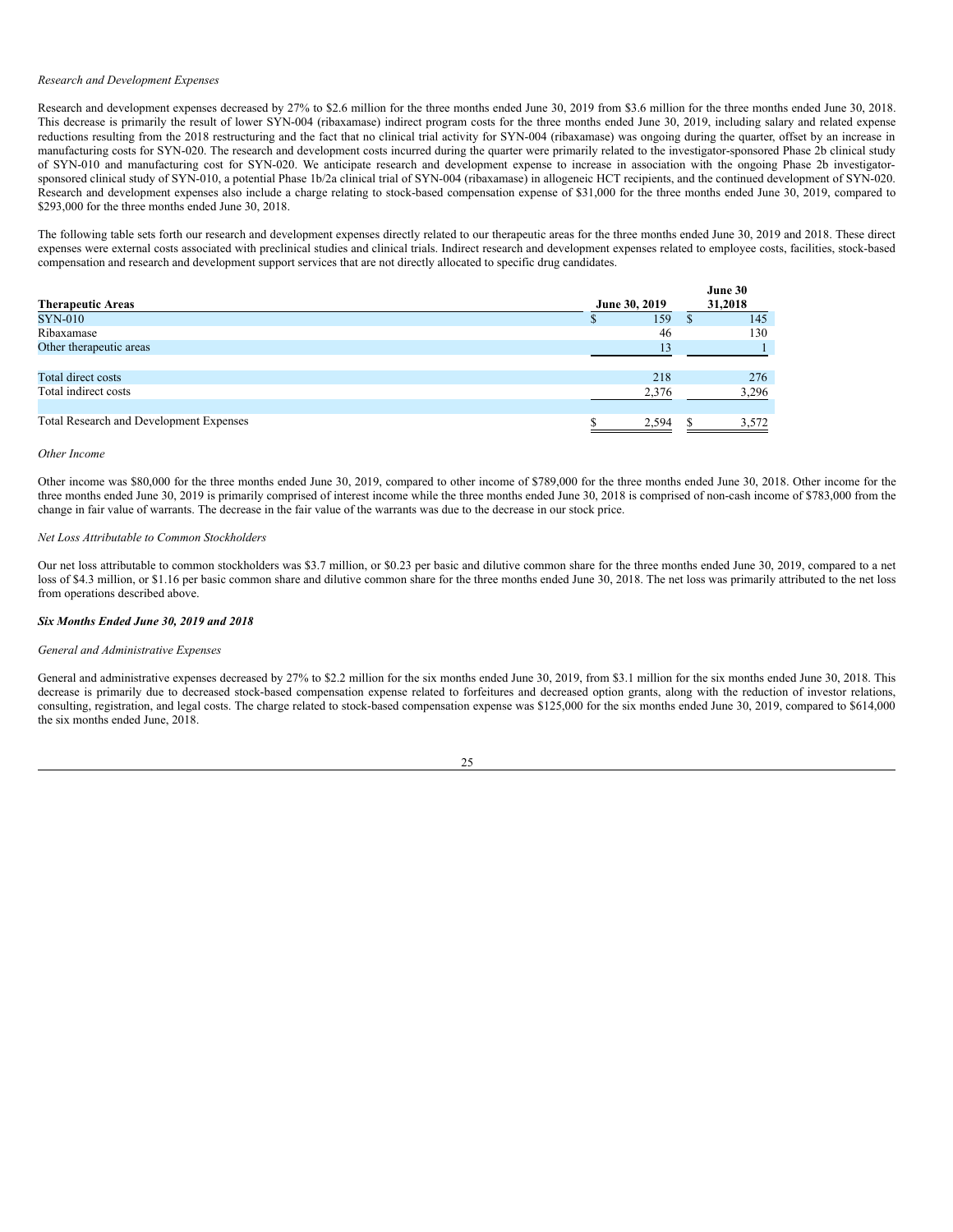### *Research and Development Expenses*

Research and development expenses decreased by 27% to \$5.0 million for the six months ended June 30, 2019, from \$6.9 million for the six months ended June 30, 2018. This decrease is primarily the result of lower SYN-004 (ribaxamase) indirect program costs for the three months ended June 30, 2019, including salary and related expense reductions resulting from the 2018 restructuring and the fact that no clinical trial activity for SYN-004 (ribaxamase) was ongoing during the year, offset by an increase in manufacturing costs for SYN-020. The research and development costs incurred during the year were primarily related to the investigator-sponsored Phase 2b clinical study of SYN-010 and manufacturing cost for SYN-020. We anticipate research and development expense to increase in association with the ongoing Phase 2b investigator-sponsored clinical study of SYN-010, a potential Phase 1/2 clinical trial of SYN-004 (ribaxamase) in allogeneic HCT recipients, and the continued development of SYN-020. Research and development expenses also include a charge relating to stock-based compensation expense of \$30,000 for the six months ended June 30, 2019, compared to \$619,000 for the six months ended June 30, 2018.

The following table sets forth our research and development expenses directly related to our therapeutic areas for the six months ended June 30, 2019 and 2018. These direct expenses were external costs associated with preclinical studies and clinical trials. Indirect research and development expenses related to employee costs, facilities, stock-based compensation and research and development support services that are not directly allocated to specific drug candidates.

| <b>Therapeutic Areas</b>                       | June 30, 2019 | June 30, 2018 |
|------------------------------------------------|---------------|---------------|
| <b>SYN-010</b>                                 | 253           | 229           |
| SYN-004 (ribaxamase)                           | 112           | 225           |
| Other therapeutic areas                        | 16            | (2)           |
| Total direct costs                             | 381           | 452           |
| Total indirect costs                           | 4.631         | 6,490         |
|                                                |               |               |
| <b>Total Research and Development Expenses</b> | 5.012         | 6.942         |

*Other Income*

Other income was \$125,000 for the six months ended June 30, 2019, compared to other income of \$3.5 million for the six months ended June 30, 2018. Other income for the six months ended June 30, 2019 is primarily due to interest income while the six months ended June 30, 2018 is comprised of non-cash income of \$3.5 million from the change in fair value of warrants. The decrease in the fair value of the warrants was due to the decrease in our stock price.

# *Net Loss Attributable to Common Stockholders*

Our net loss attributable to common stockholders was \$7.7 million, or \$0.48 per basic and dilutive common share for the six months ended June 30, 2019, compared to a net loss of \$6.6 million, or \$1.80 per basic common share and dilutive common share for the six months ended June 30, 2018. The net loss was primarily attributed to the net loss from operations described above.

### **Liquidity and Capital Resources**

With the exception of the three months ended June 30, 2010 and the three months ended December 31, 2017, we have experienced significant losses since inception, incurred negative cash flows from operations, and have a significant accumulated deficit. We have incurred an accumulated deficit of \$227.1 million as of June 30, 2019 and expect to continue to incur losses in the foreseeable future.

Our cash and cash equivalents totaled \$21.7 million as of June 30, 2019, a decrease of \$7.2 million from December 31, 2018. During the three and six months ended June 30, 2019, the primary use of cash was for working capital requirements and operating activities which resulted in a net loss of \$3.6 million and \$7.1 million for the three and six months ended June 30, 2019, respectively. With the cash available in early August 2019, we believe these resources will be sufficient to fund our operations through at least the end of the third quarter of 2020.

To date, we have financed our operations primarily through public and private sales of our securities, and we expect to continue to seek to obtain our required capital in a similar manner. During the year ended December 31, 2018, our only sources of funding were from our public offering that closed in October 2018 in which we received net proceeds of approximately \$16.7 million and sales of 3.5 million shares of our common stock in our at-the-market offering program through the FBR Sales Agreement pursuant to which we received net proceeds of approximately \$12.2 million. The FBR Sales Agreement enables us to offer and sell shares of our common stock from time to time through B. Riley FBR, Inc. as our sales agent, with aggregate sales of up to \$40.0 million, of which \$19.9 million remains available subject to certain conditions and requirements. Sales of common stock under the FBR Sales Agreement are made in sales deemed to be "at-the-market" equity offerings as defined in Rule 415 promulgated under the Securities Act. B. Riley FBR, Inc. is entitled to receive a commission rate of up to 3.0% of gross sales in connection with the sale of our common stock sold on our behalf. No shares of our common stock were sold through the FBR Sales Agreement during 2019.

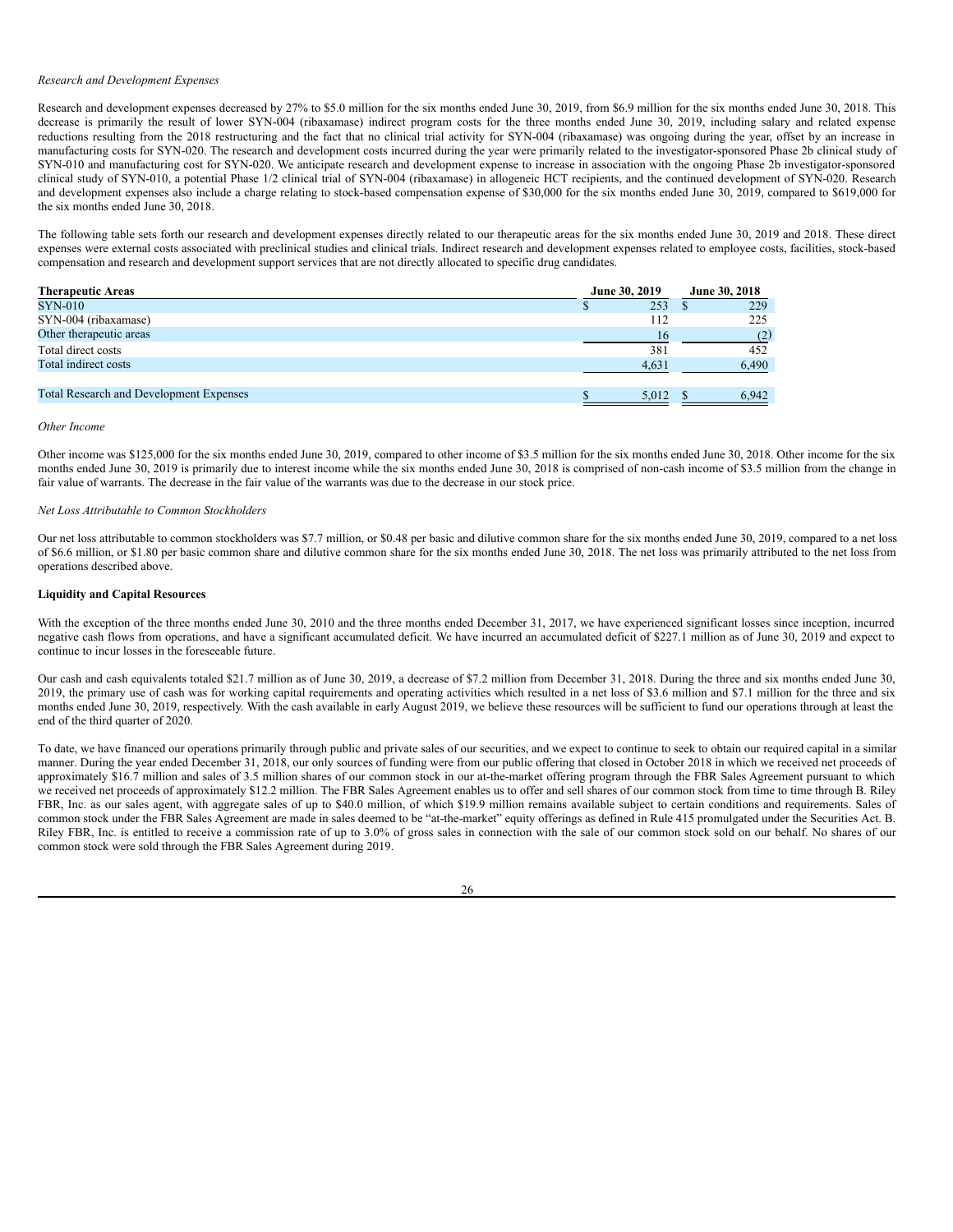There can be no assurance that we will be able to continue to raise funds through the sale of shares of common stock through the FBR Sales Agreement. If we raise funds by selling additional shares of common stock or other securities convertible into common stock, the ownership interest of our existing stockholders will be diluted. If we are not able to obtain funding for future clinical trials when needed, we will be unable to carry out our business plan and we will be forced to delay the initiation of future clinical trials until such time as we obtain adequate financing.

We have spent, and expect to continue to spend, a substantial amount of funds in connection with implementing our business strategy, including our planned product development efforts, preparation for our planned clinical trials, performance of clinical trials and our research and discovery efforts. With the cash available in early August 2019, we believe these resources will be sufficient to fund our operations through at least the end of the third quarter of 2020, including the anticipated completion of the 2019, we believe these resources will be suffici ongoing Phase 2b investigator-sponsored clinical study of SYN-010, a potential Phase 1/2 clinical study of SYN-004 (ribaxamase) in a specialty population for the prevention of aGVHD in allogeneic HCT recipients, as well as our preclinical activities and planned development of SYN-020.

Although our cash and cash equivalents are expected to be sufficient for us to fund the foregoing, our cash and cash equivalents will not be sufficient to enable us to meet our long-term expected plans, including initiation or completion of future registrational studies for SYN-010, the Phase 3 clinical program of SYN-004 (ribaxamase) for prevention of CDI, or later-stage clinical trials of SYN-020. Therefore, we do not intend to commence future registrational studies of SYN-010, our Phase 3 clinical program of SYN-004 (ribaxamase) for prevention of CDI or later-stage clinical trials of SYN-020 until we are confident that we have funding necessary to complete such trials. In addition, following the completion of our ongoing Phase 2b clinical study of SYN-010, our planned potential Phase 1/2 clinical study of SYN-004 (ribaxamase) and development of SYN-020, we anticipate needing to obtain additional funds for future clinical trials. We do not currently have commitments from any third parties to provide us with capital and it is uncertain whether additional funding will be available when we need it on terms that will be acceptable to us, or at all. Potential sources of financing that we are pursuing include strategic relationships, public or private sales of our equity (including through the FBR Sales Agreement) or debt and other sources. We cannot assure that we will meet the requirements for use of the FBR Sales Agreement especially in light of the fact that we are currently limited by rules of the SEC as to the number of shares of common stock that we can sell pursuant to the FBR Sales Agreement due to the market value of our common stock held by non-affiliates. Additionally, we may seek to access the public or private equity markets when conditions are favorable due to our long-term capital requirements. If we are unable to obtain additional capital (which is not assured at this time), our long-term business plan may not be accomplished and we may be forced to cease certain development activities. More specifically, the completion of future Phase 3 and/or registrational clinical studies will require significant financing or a significant partnership.

We do not have any committed sources of financing for future clinical trials at this time.

#### **Off-Balance Sheet Arrangements**

During the three months ended June 30, 2019, we did not have, and we do not currently have, any off-balance sheet arrangements, as defined under SEC rules.

## **Contractual Obligations**

Leases

At the inception of a contract we determine if the arrangement is, or contains, a lease. ROU assets represent our right to use an underlying asset for the lease term and lease liabilities represent our obligation to make lease payments arising from the lease. ROU assets and liabilities are recognized at commencement date based on the present value of lease payments over the lease term.

We have made certain accounting policy elections whereby we (i) do not recognize ROU assets or lease liabilities for short-term leases (those with original terms of 12-months or less), and (ii) combine lease and non-lease elements of our operating leases. ROU assets are included in other noncurrent assets and lease liabilities are included in other current and non-current liabilities in our condensed consolidated balance sheets. As of June 30, 2019, we did not have any material finance leases.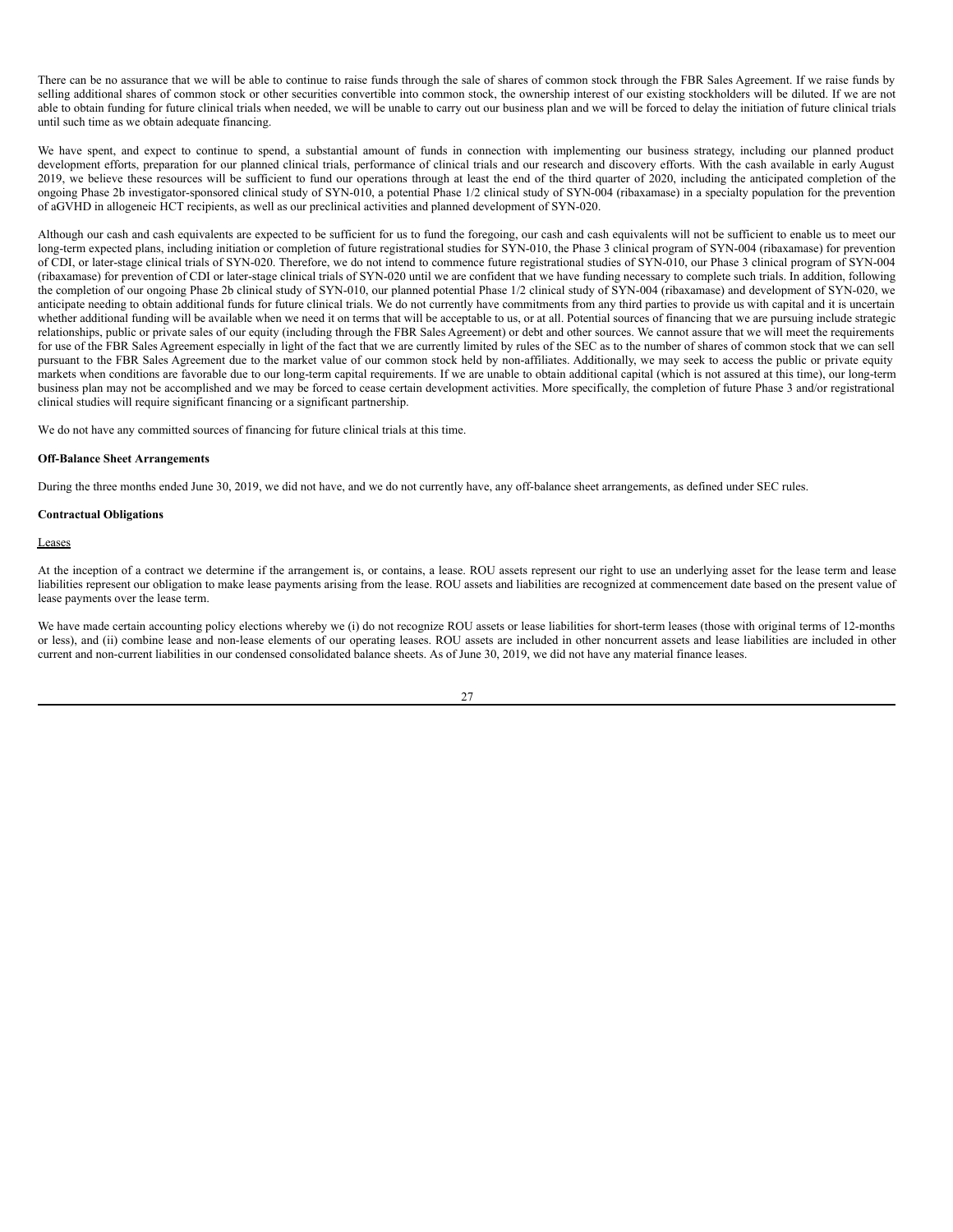### <span id="page-28-0"></span>**ITEM 3. QUANTITATIVE AND QUALITATIVE DISCLOSURES ABOUT MARKET RISK.**

The primary objective of our investment activities is to preserve our capital to fund operations. We also seek to maximize income from our investments without assuming significant risk. Our exposure to market risk is confined to our cash and cash equivalents. As of June 30, 2019, our cash and cash equivalents consisted primarily of money market securities. We do not engage in any hedging activities against changes in interest rates. Due to the short-term duration of our investment portfolio and the low risk profile of our investments, we would not expect our operating results or cash flows to be affected to any significant degree by the effect of a sudden change in market interest rates or credit conditions on our securities portfolio. We may, however, require additional financing to fund future obligations and no assurance can be given that the terms of future sources of financing will not expose us to material market risk.

# <span id="page-28-1"></span>**ITEM 4. CONTROLS AND PROCEDURES.**

### **(a) Evaluation of Disclosure Controls and Procedures**

The Company has adopted and maintains disclosure controls and procedures (as defined Rules 13a-15(e) and 15d-15(e) under the Exchange Act) that are designed to provide reasonable assurance that information required to be disclosed in the reports filed under the Exchange Act, such as this Quarterly Report on Form 10-Q, is collected, recorded, processed, summarized and reported within the time periods specified in the rules of the SEC. The Company's disclosure controls and procedures are also designed to ensure that such information is accumulated and communicated to management to allow timely decisions regarding required disclosure. As required under Exchange Act Rule 13a-15, the Company's management, including the Chief Executive Officer, who also serves as the Chief Financial Officer, after evaluating the effectiveness of our disclosure controls and procedures as of June 30, 2019, the end of the period covered by this Quarterly Report on Form 10-Q, has concluded that based on such evaluation, the Company's disclosure controls and procedures are effective as of June 30, 2019 to ensure that information required to be disclosed by the Company in the reports that the Company files or submits under the Exchange Act is recorded, processed, summarized and reported within the time periods specified in the SEC's rules and forms, and that such information is accumulated and communicated to the Company's management, including the Company's Chief Executive Officer and Chief Financial Officer, as appropriate, to allow timely decisions regarding required disclosure.

# **(b) Changes in Internal Control over Financial Reporting**

There have not been any changes in our internal controls over financial reporting during the three months ended June 30, 2019 that materially affected, or are reasonably likely to materially affect, our internal control over financial reporting.

# <span id="page-28-2"></span>**PART II–OTHER INFORMATION**

# <span id="page-28-3"></span>**ITEM 1. LEGAL PROCEEDINGS.**

From time to time we may become involved in legal proceedings or be subject to claims arising in the ordinary course of our business. We are not presently a party to any legal proceedings that, if determined adversely to us, would individually or taken together have a material adverse effect on our business, operating results, financial condition or cash flows. Regardless of the outcome, litigation can have an adverse impact on us because of defense and settlement costs, diversion of management resources and other factors.

### <span id="page-28-4"></span>**ITEM 1A. RISK FACTORS.**

The following information updates, and should be read in conjunction with, the information disclosed in Part I, Item 1A, "Risk Factors," contained in our 2018 Form 10-K. Except as disclosed below, there have been no material changes from the risk factors disclosed in our 2018 Form 10-K.

### **RISKS RELATING TO OUR BUSINESS**

### We will need to raise additional capital to operate our business and our failure to obtain funding when needed may force us to delay, reduce or eliminate our development *programs or commercialization ef orts.*

During the three and six months ended June 30, 2019, our operating activities used net cash of approximately \$3.0 million and \$7.2 million, respectively, and our cash and cash equivalents were \$21.7 million as of June 30, 2019. With the exception of the three months ended June 30, 2010 and the three months ended December 31, 2017, we have experienced significant losses since inception and have a significant accumulated deficit. As of June 30, 2019, our accumulated deficit totaled approximately \$227.1 million on a consolidated basis. We expect to incur additional operating losses in the future and therefore expect our cumulative losses to increase. With the exception of the quarter ended September 30, 2010, and limited laboratory revenues from Adeona Clinical Laboratory, which we sold in March 2012, we have generated very minimal revenues. We do not expect to derive revenue from any source in the near future until we or our potential partners successfully commercialize our products. We expect our expenses to increase in connection with our anticipated activities, particularly as we continue research and development, initiate and conduct clinical trials, and seek marketing approval for our product candidates. Until such time as we receive approval from the FDA and other regulatory authorities for our product candidates, we will not be permitted to sell our products and therefore will not have product revenues from the sale of products. For the foreseeable future we will have to fund all of our operations and capital expenditures from equity and debt offerings, cash on hand, licensing and collaboration fees and grants, if any.

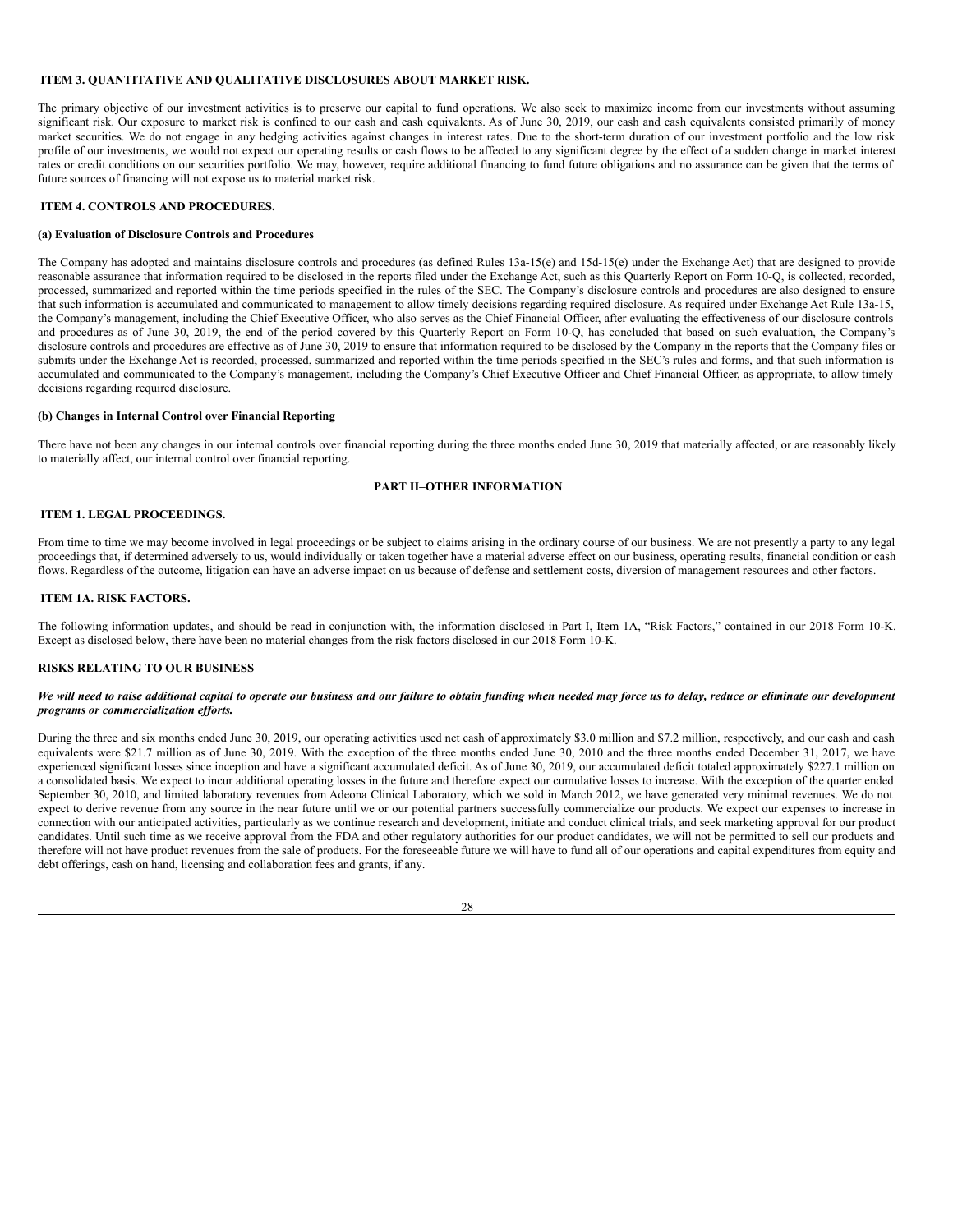We will need to raise additional capital to fund our operations and meet our current timelines and we cannot be certain that funding will be available on acceptable terms on a timely basis, or at all. Based on our current plans, our cash and cash equivalents, including the proceeds of our recent public offering, will not be sufficient to complete our planned Phase 3 clinical trial for SYN-004 or our planned Phase 3 clinical trial for SYN-010, which are expected to require significant cash expenditures. In addition, based on the anticipated significant cost of a Phase 3 clinical program in a broad indication for SYN-004, we expect it will not be feasible for us to initiate and complete this trial at this time without a partner given the capital constraints tied to our current market cap and share price. In addition, based on the anticipated cost of our planned Phase 3 clinical trial for SYN-010, we expect that we may also reach the same determination regarding the feasibility of initiating and completing the trial without a partner given the capital constraints tied to our current market cap and share price at such time. Following the completion of our ongoing Phase 2b clinical study of SYN-010, our planned potential Phase 1a/2b clinical study of SYN-004 (ribaxamase) and anticipated Phase 1 clinical study of SYN-020, we anticipate needing to obtain additional funds for future clinical trials. To the extent that we raise additional funds by issuing equity securities, our stockholders may experience significant dilution. Any debt financing, if available, may involve restrictive covenants that may impact our ability to conduct our business and also have a dilutive effect on our stockholders. A failure otherwise to secure additional funds when needed in the future whether through an equity or debt financing or a sufficient amount of capital without a strategic partnership could result in us being unable to complete planned preclinical and clinical trials or obtain approval of our product candidates from the FDA and other regulatory authorities. In addition, we could be forced to delay, discontinue or curtail product development, forego sales and marketing efforts, and forego licensing in attractive business opportunities. Our ability to raise capital through the sale of securities is currently limited by the rules of the SEC and NYSE American that place limits on the number and dollar amount of securities that may be sold. There can be no assurances that we will be able to raise the funds needed, especially in light of the fact that our ability to sell securities registered on our registration statement on Form S-3 will be limited until such time the market value of our voting securities held by non-affiliates is \$75 million or more. We also may be required to seek collaborators for our product candidates at an earlier stage than otherwise would be desirable and on terms that are less favorable than might otherwise be available.

## <span id="page-29-0"></span>**ITEM 2. UNREGISTERED SALES OF EQUITY SECURITIES AND USE OF PROCEEDS.**

We did not sell any equity securities during the quarter ended June 30, 2019 in transactions that were not registered under the Securities Act.

## <span id="page-29-1"></span>**ITEM 3. DEFAULTS UPON SENIOR SECURITIES.**

Not applicable.

<span id="page-29-2"></span>**ITEM 4. MINE SAFETY DISCLOSURES.**

Not applicable.

# <span id="page-29-3"></span>**ITEM 5. OTHER INFORMATION.**

Not applicable

# <span id="page-29-4"></span>**ITEM 6. EXHIBITS**

The exhibits filed or furnished as part of this Quarterly Report on Form 10-Q are set forth on the Exhibit Index, which Exhibit Index is incorporated herein by reference.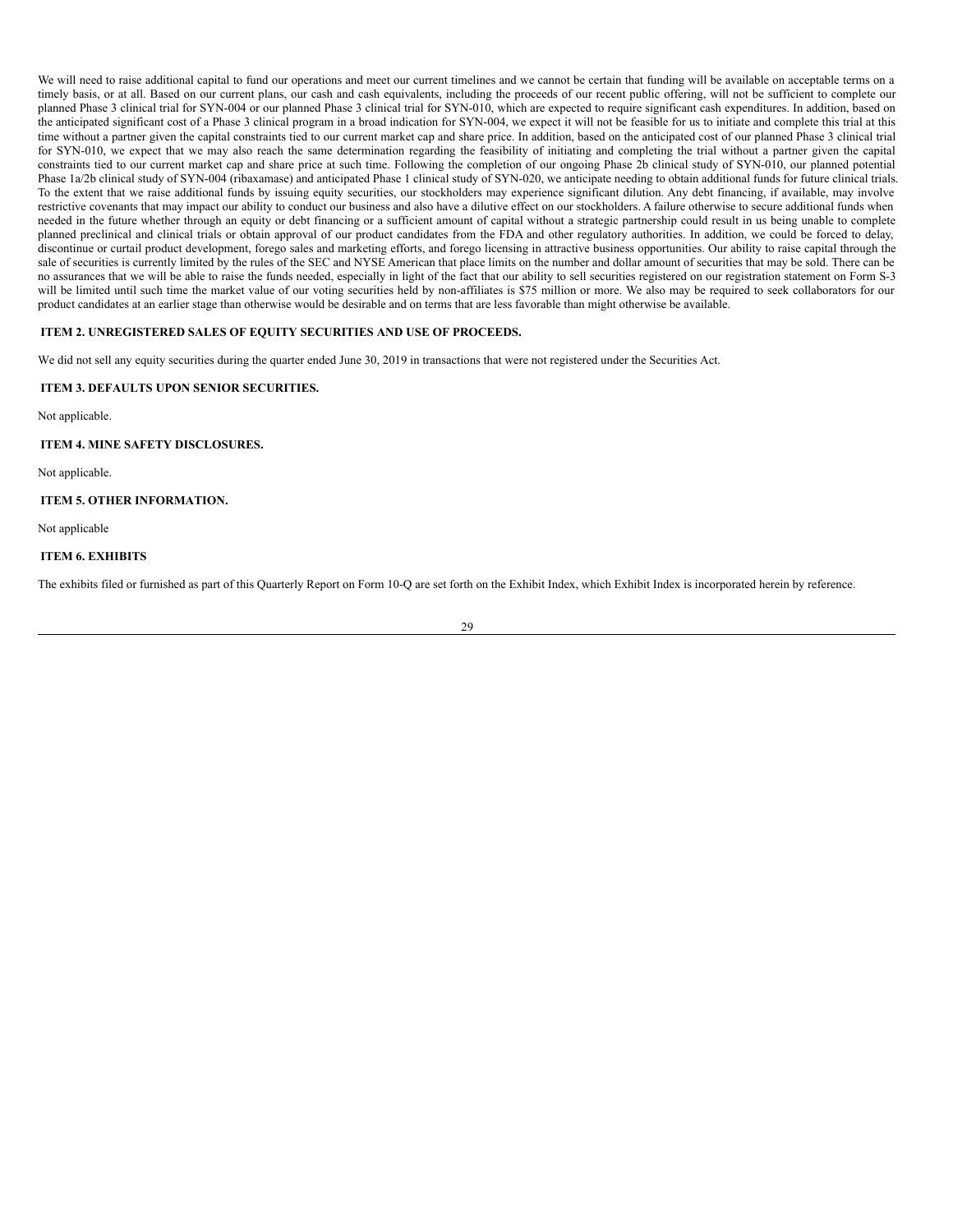# <span id="page-30-0"></span>**SIGNATURES**

Pursuant to the requirements of the Securities Exchange Act of 1934, the registrant has duly caused this report to be signed on its behalf by the undersigned thereunto duly authorized.

SYNTHETIC BIOLOGICS, INC.

By: /s/ Steven A. Shallcross Steven A. Shallcross Chief Executive Officer, Chief Financial Officer (Principal Executive Officer, Principal Financial Officer and Principal Accounting Officer)

Date: August 8, 2019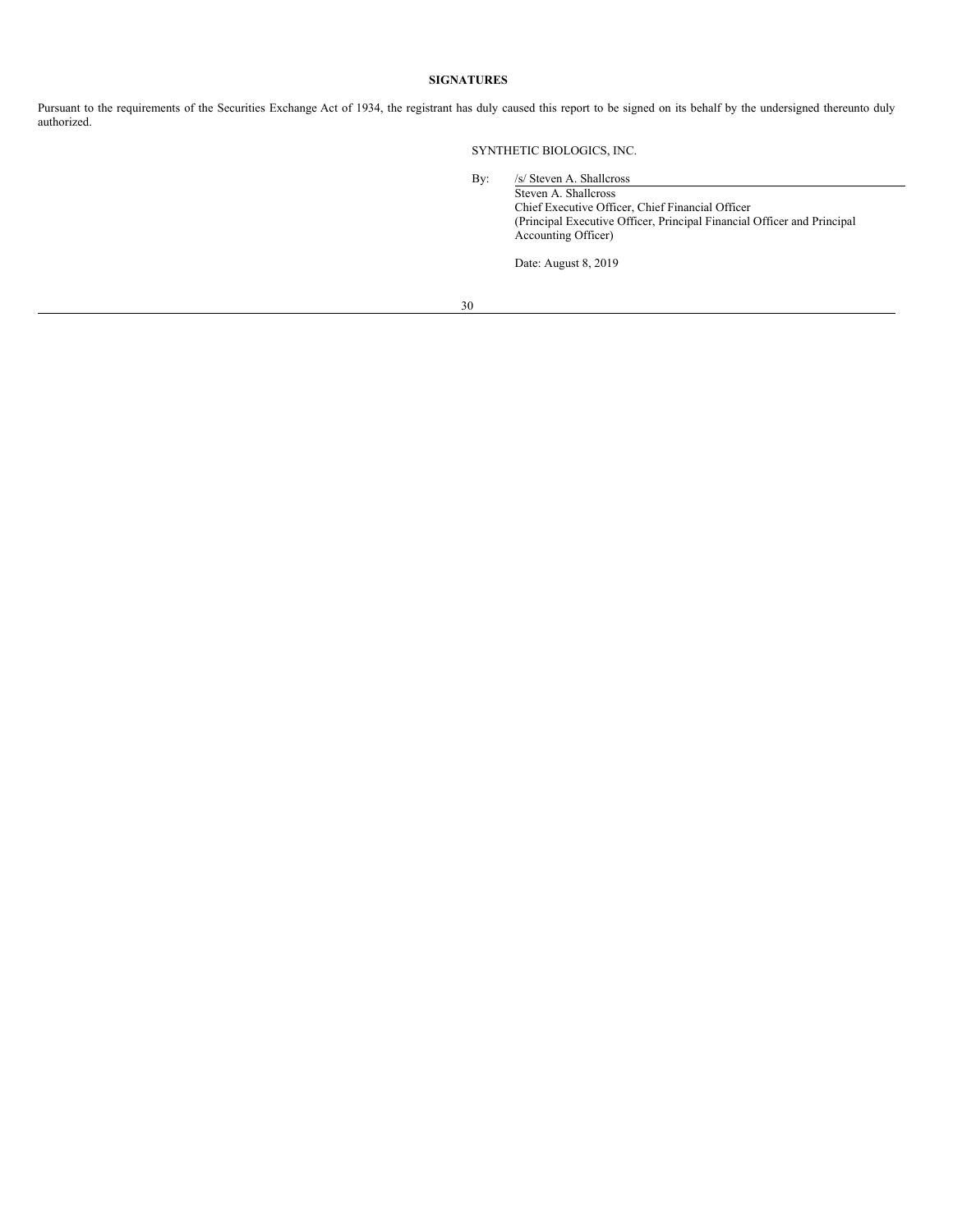# **EXHIBIT INDEX**

| Exhibit<br>Number | <b>Exhibit Title</b>                                                                                                                                                                      |
|-------------------|-------------------------------------------------------------------------------------------------------------------------------------------------------------------------------------------|
| 31.1              | Certification of Principal Executive Officer and Principal Financial Officer pursuant to Rule $13a-14(a)/15d-14(a)^*$                                                                     |
| 32.1              | Certification of Principal Executive Officer and Principal Financial Officer pursuant to 18 U.S.C. Section 1350, as adopted pursuant to Section 906 of the<br>Sarbanes-Oxley Act of 2002* |
| 101.INS           | XBRL Instance Document*                                                                                                                                                                   |
| 101.SCH           | XBRL Taxonomy Extension Schema*                                                                                                                                                           |
| 101.CAL           | XBRL Taxonomy Extension Calculation Linkbase*                                                                                                                                             |
| 101.DEF           | XBRL Taxonomy Extension Definition Linkbase*                                                                                                                                              |
| $101$ .LAB        | XBRL Taxonomy Extension Label Linkbase*                                                                                                                                                   |
| 101.PRE           | XBRL Taxonomy Extension Presentation Linkbase*                                                                                                                                            |
| *Filed herewith.  |                                                                                                                                                                                           |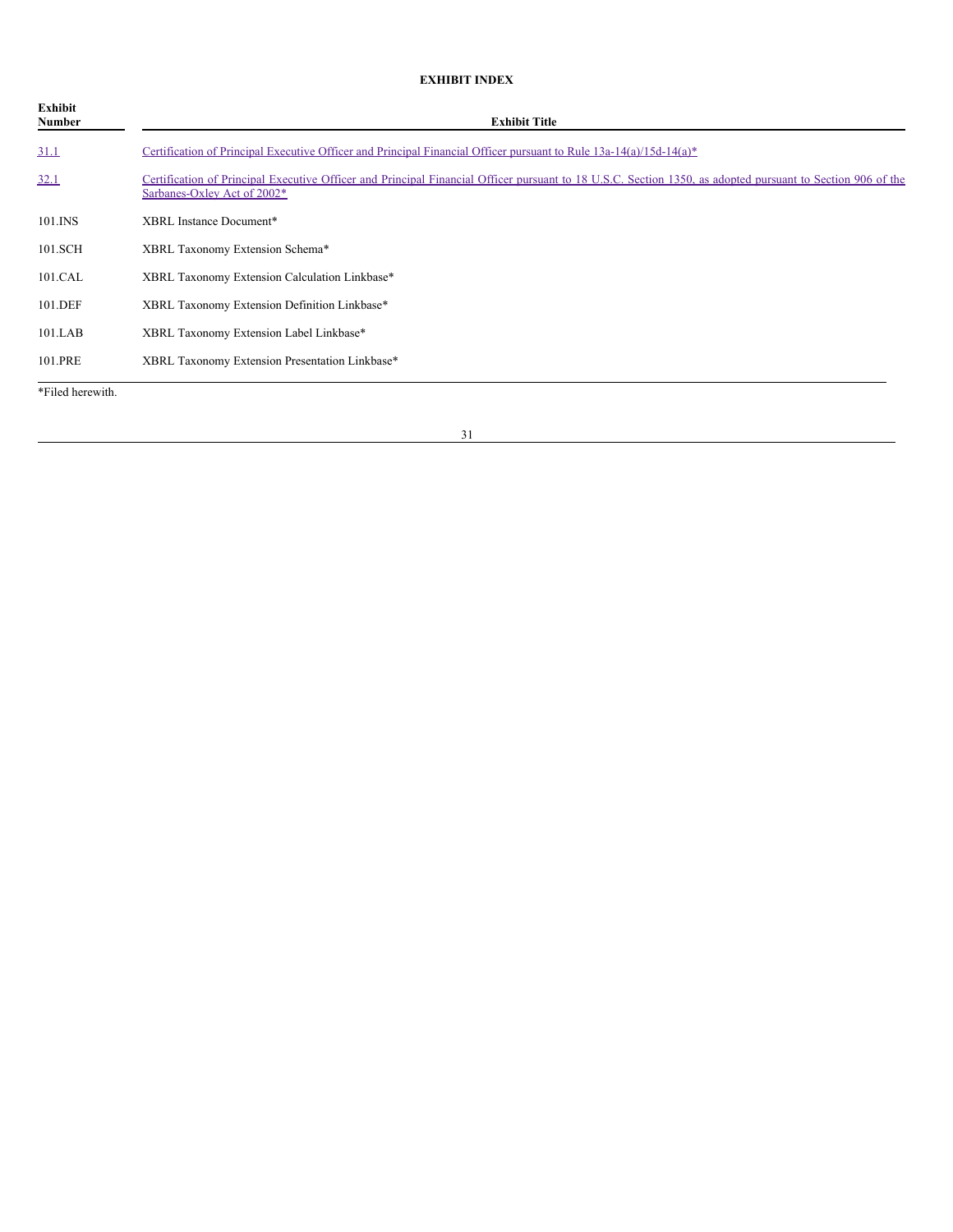## **CERTIFICATION OF PRINCIPAL EXECUTIVE OFFICER AND PRINCIPAL FINANCIAL OFFICER PURSUANT TO RULE 13a-14(a) OR RULE 15d-14(a) OF THE SECURITIES EXCHANGE ACT OF 1934, AS ADOPTED PURSUANT TO SECTION 302 OF THE SARBANES-OXLEY ACT OF 2002**

<span id="page-32-0"></span>I, Steven A. Shallcross, certify that:

- 1. I have reviewed this Quarterly Report on Form 10-Q of Synthetic Biologics, Inc.;
- 2. Based on my knowledge, this report does not contain any untrue statement of a material fact or omit to state a material fact necessary to make the statements made, in light of the circumstances under which such statements were made, not misleading with respect to the period covered by this report;
- 3. Based on my knowledge, the financial statements, and other financial information included in this report, fairly present in all material respects the financial condition, results of operations and cash flows of the registrant as of, and for, the periods presented in this report;
- 4. The registrant's other certifying officer(s) and I are responsible for establishing and maintaining disclosure controls and procedures (as defined in Exchange Act Rules 13a-15(e) and 15d-15(e)) and internal control over financial reporting (as defined in Exchange Act Rules 13a-15(f) and 15d-15(f)) for the registrant and have:
	- a) Designed such disclosure controls and procedures, or caused such disclosure controls and procedures to be designed under our supervision, to ensure that material information relating to the registrant, including its condensed consolidated subsidiaries, is made known to us by others within those entities, particularly during the period in which this report is being prepared;
	- b) Designed such internal control over financial reporting, or caused such internal control over financial reporting to be designed under our supervision, to provide reasonable assurance regarding the reliability of financial reporting and the preparation of financial statements for external purposes in accordance with generally accepted accounting principles;
	- c) Evaluated the effectiveness of the registrant's disclosure controls and procedures and presented in this report our conclusions about the effectiveness of the disclosure controls and procedures, as of the end of the period covered by this report based on such evaluation; and
	- d) Disclosed in this report any change in the registrant's internal control over financial reporting that occurred during the registrant's most recent fiscal quarter (the registrant's fourth fiscal quarter in the case of an annual report) that has materially affected, or is reasonably likely to materially affect, the registrant's internal control over financial reporting; and
- 5. The registrant's other certifying officer(s) and I have disclosed, based on our most recent evaluation of internal control over financial reporting, to the registrant's auditors and the audit committee of the registrant's board of directors (or persons performing the equivalent functions):
	- a) All significant deficiencies and material weaknesses in the design or operation of internal control over financial reporting which are reasonably likely to adversely affect the registrant's ability to record, process, summarize and report financial information; and
	- b) Any fraud, whether or not material, that involves management or other employees who have a significant role in the registrant's internal control over financial reporting.

Date: August 8, 2019 By: */s/ Steven A. Shallcross* 

Name: Steven A. Shallcross Chief Executive Officer, Chief Financial Officer (Principal Executive Officer, Principal Financial Officer and Principal Accounting Officer)